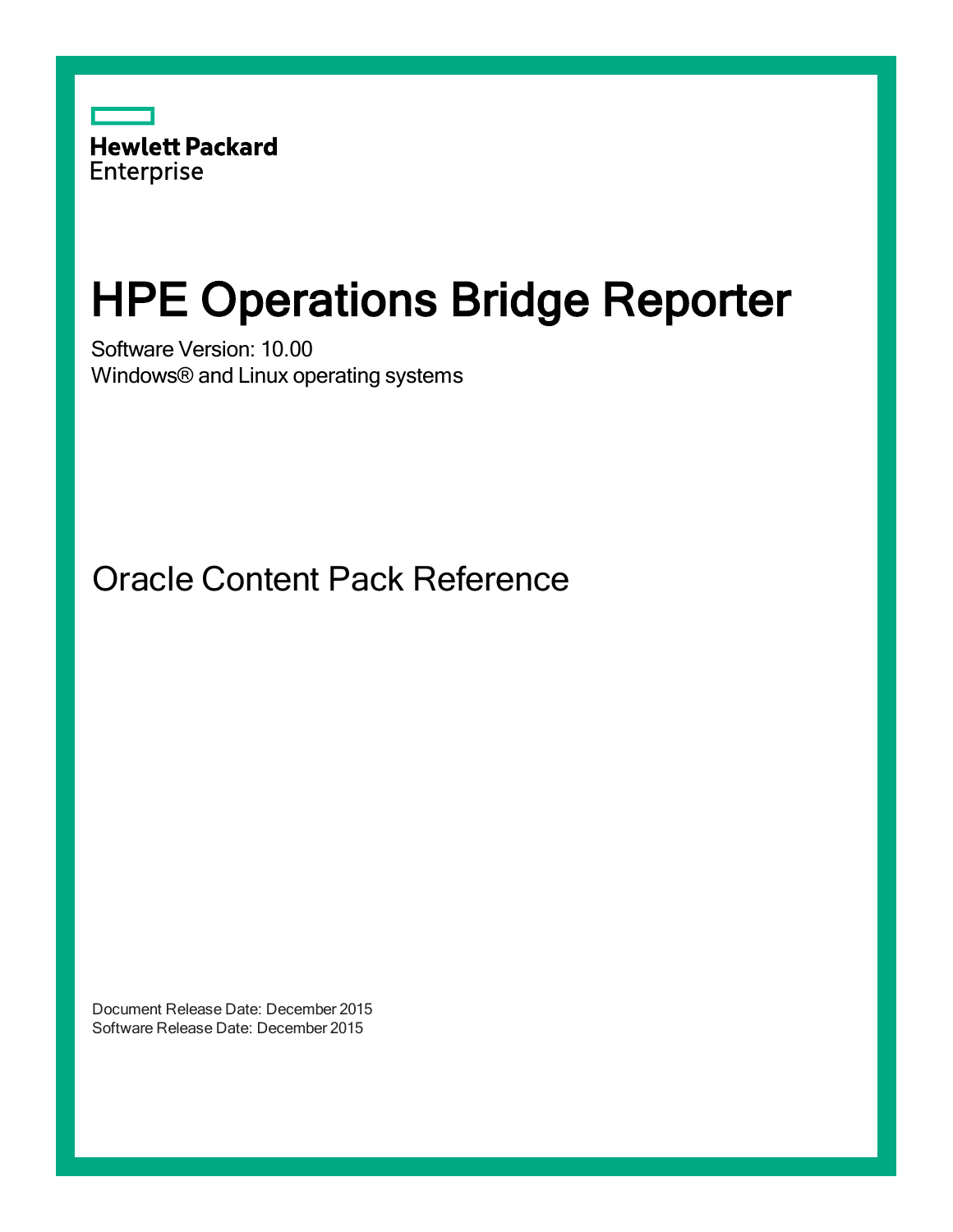### Legal Notices

#### **Warranty**

The only warranties for Hewlett-Packard Development Company, L.P. products and services are set forth in the express warranty statements accompanying such products and services. Nothing herein should be construed as constituting an additional warranty. HPE shall not be liable for technical or editorial errors or omissions contained herein.

The information contained herein is subject to change without notice.

#### Restricted Rights Legend

Confidential computer software. Valid license from HPE required for possession, use or copying. Consistent with FAR 12.211 and 12.212, Commercial Computer Software, Computer Software Documentation, and Technical Data for Commercial Items are licensed to the U.S. Government under vendor's standard commercial license.

#### Copyright Notice

© Copyright 2015 Hewlett Packard Enterprise Development LP

#### Trademark Notices

Adobe™ is a trademark of Adobe Systems Incorporated.

Microsoft® and Windows® are U.S. registered trademarks of Microsoft Corporation.

UNIX® is a registered trademark of The Open Group.

### Documentation Updates

The title page of this document contains the following identifying information:

- Software Version number, which indicates the software version.
- Document Release Date, which changes each time the document is updated.
- Software Release Date, which indicates the release date of this version of the software.

To check for recent updates or to verify that you are using the most recent edition of a document, go to: **https://softwaresupport.hp.com**

This site requires that you register for an HP Passport and sign in. To register for an HP Passport ID, go to: **https://hpp12.passport.hp.com/hppcf/createuser.do**

Or click the **the Register** link at the top of the HP Software Support page.

You will also receive updated or new editions if you subscribe to the appropriate product support service. Contact your HP sales representative for details.

### Support

Visit the HP Software Support Online web site at: **https://softwaresupport.hp.com**

This web site provides contact information and details about the products, services, and support that HP Software offers.

HP Software online support provides customer self-solve capabilities. It provides a fast and efficient way to access interactive technical support tools needed to manage your business. As a valued support customer, you can benefit by using the support web site to:

- Search for knowledge documents of interest
- Submit and track support cases and enhancement requests
- Download software patches
- Manage support contracts
- Look up HP support contacts
- Review information about available services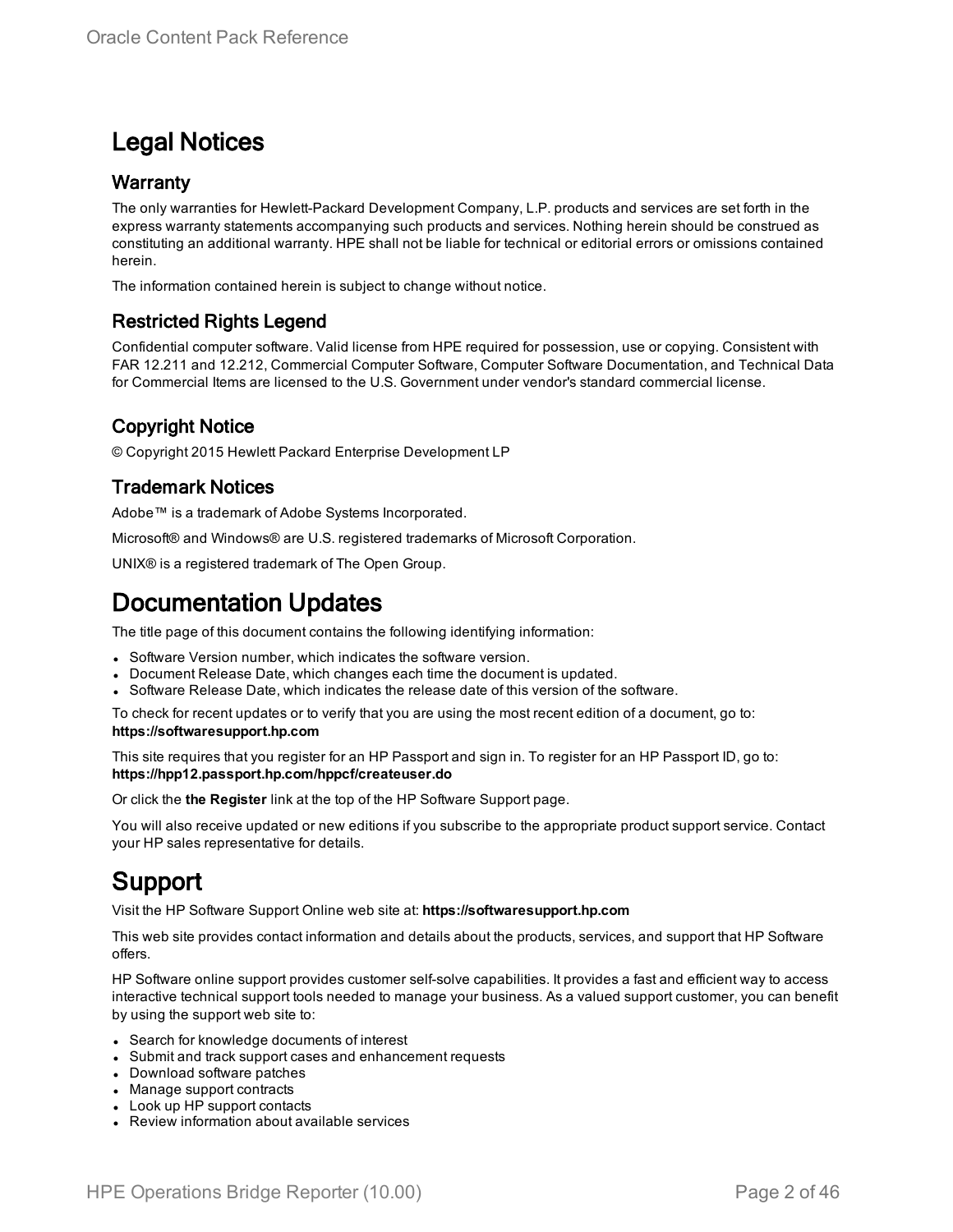- Enter into discussions with other software customers
- Research and register for software training

Most of the support areas require that you register as an HP Passport user and sign in. Many also require a support contract. To register for an HP Passport ID, go to:

#### **https://hpp12.passport.hp.com/hppcf/createuser.do**

To find more information about access levels, go to:

#### **https://softwaresupport.hp.com/web/softwaresupport/access-levels**

**HP Software Solutions Now** accesses the HPSW Solution and Integration Portal Web site. This site enables you to explore HP Product Solutions to meet your business needs, includes a full list of Integrations between HP Products, as well as a listing of ITIL Processes. The URL for this Web site is

**http://h20230.www2.hp.com/sc/solutions/index.jsp**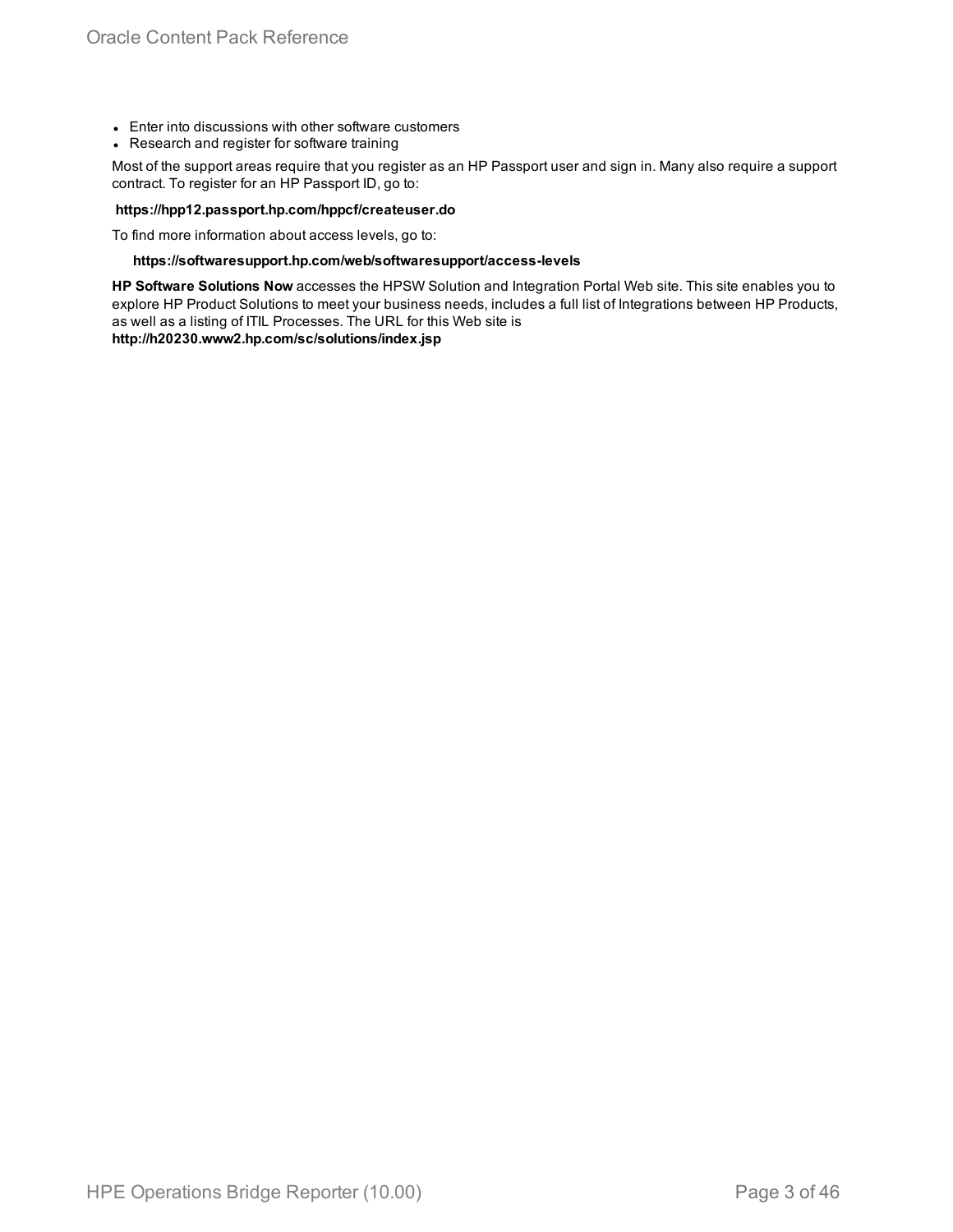### About this PDF Version of Online Help

This document is a PDF version of the online help. This PDF file is provided so you can easily print multiple topics from the help information or read the online help in PDF format. Because this content was originally created to be viewed as online help in a web browser, some topics may not be formatted properly. Some interactive topics may not be present in this PDF version. Those topics can be successfully printed from within the online help.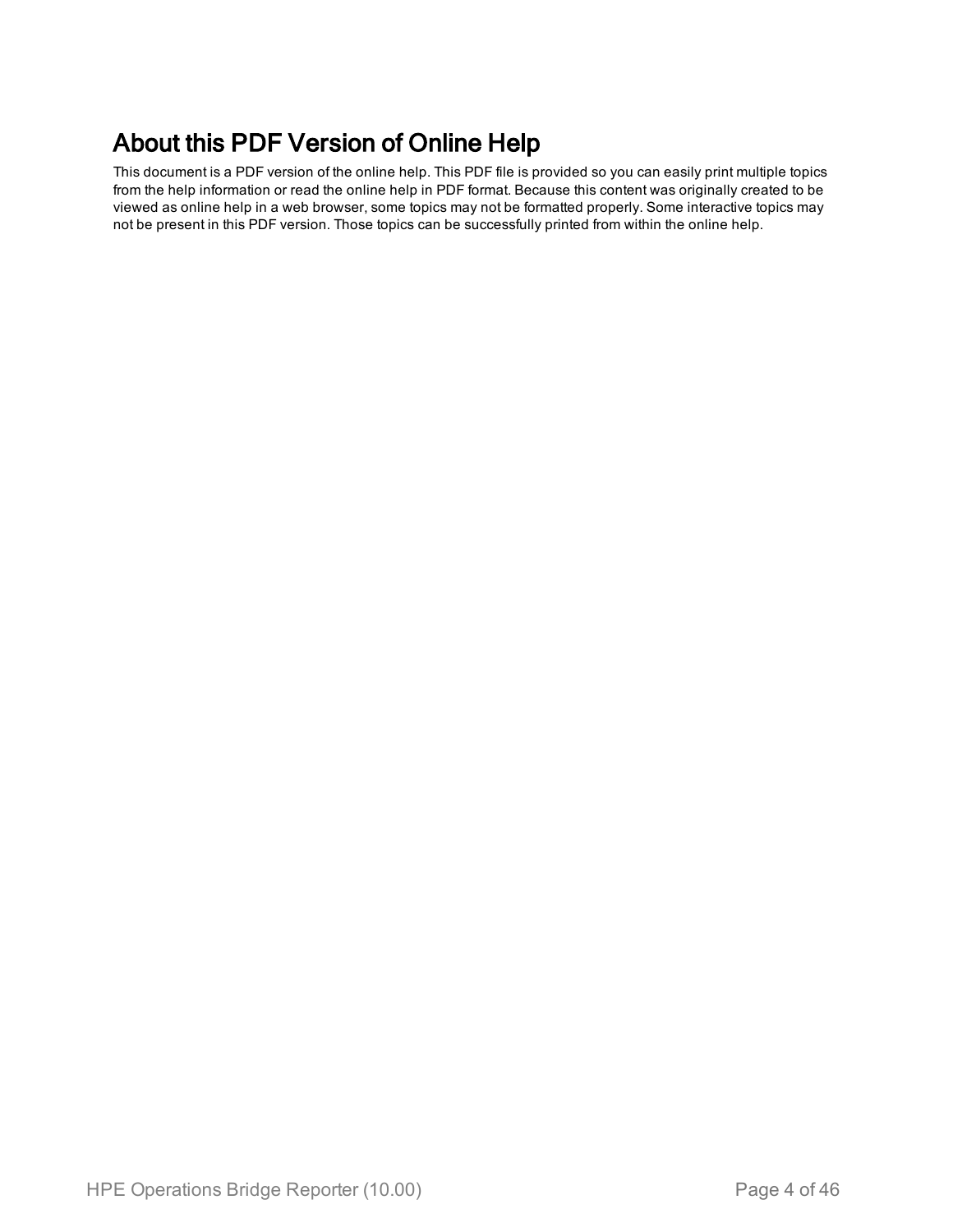# **Contents**

| 46 |
|----|
|    |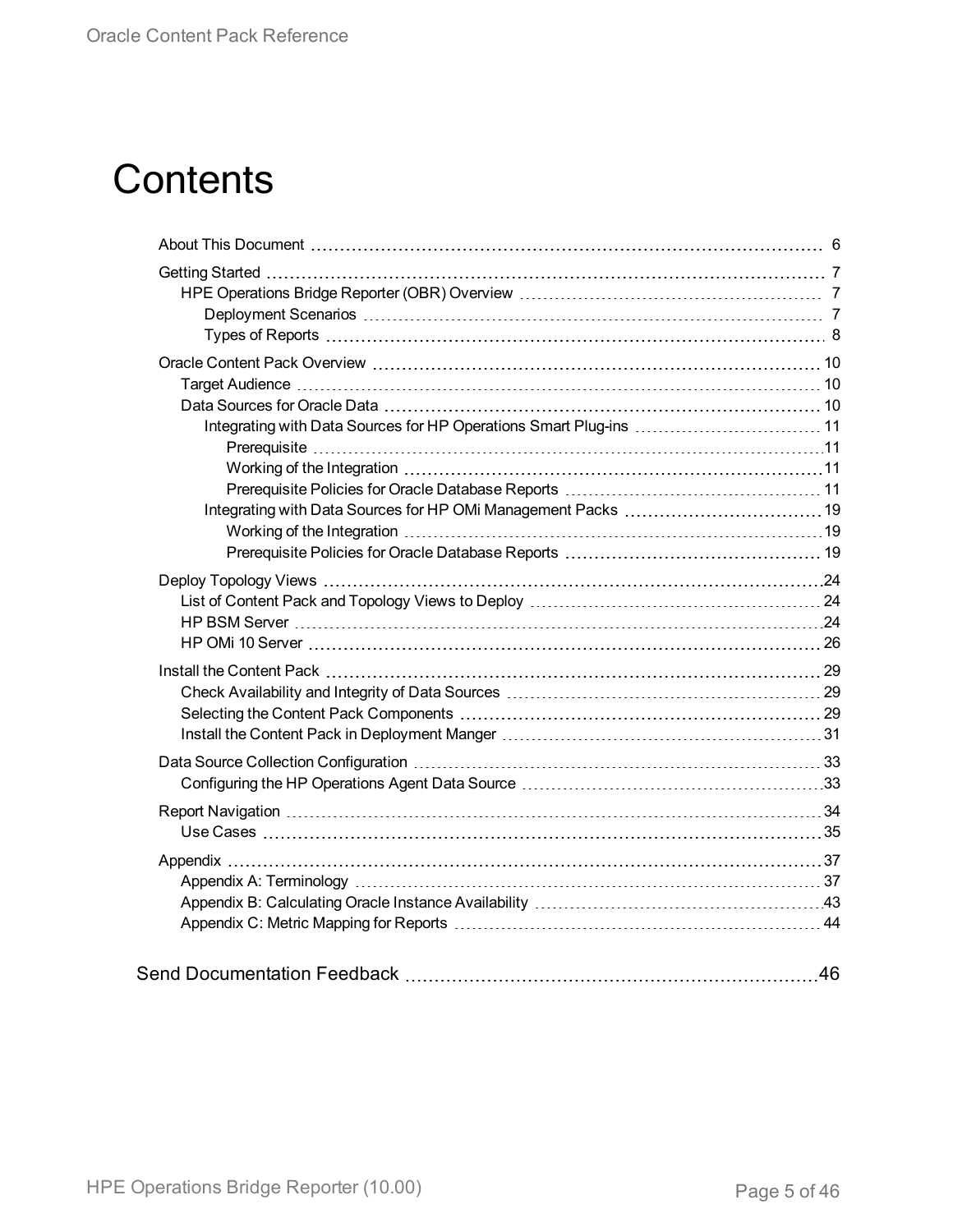# <span id="page-5-0"></span>About This Document

This document provides an overview of HPE OBR and Oracle Content Pack. This document provides the list of Oracle reports available with the Oracle Content Pack. The document also lists the prerequisite aspects and policies required for HPE Operations Bridge Reporter (OBR) to integrate with HP Operations Smart Plug-ins (SPIs) and HP OMi Management Packs.

This document helps you to deploy the topology views and install and configure the data source for the Oracle Content Pack. It provides information on report navigation, metric mapping for report and calculate instance availability.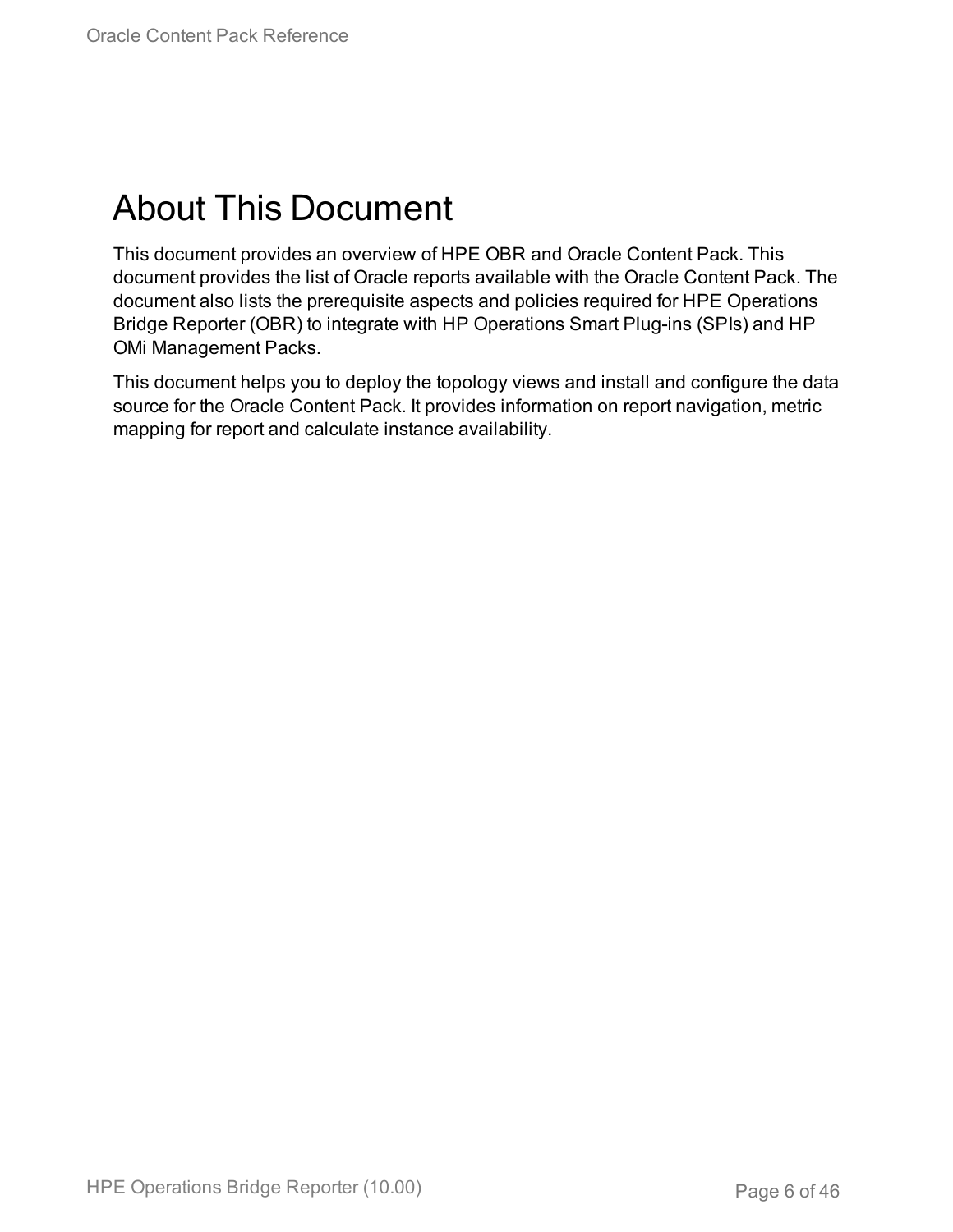# <span id="page-6-0"></span>Getting Started

<span id="page-6-1"></span>This section provides HPE OBR overview, deployment scenarios, and types of reports.

# HPE Operations Bridge Reporter (OBR) Overview

HPE OBR is a cross-domain historical infrastructure performance reporting solution. It displays top-down reports from Business Service Management (BSM) Business Service and Business Application, HP Operations Manager (HPOM) Node Group or HP OMi10 perspective to the underlying infrastructure. It also displays bottoms-up reports from the infrastructure to the impacted Business Services and Business Applications or Node Groups. It leverages the topology information to show how the underlying infrastructure health, performance and availability affects your Business Services and Business Applications or Node Groups in the long term. You can navigate from higher level cross domain reports to detailed domain level reports.

### <span id="page-6-2"></span>Deployment Scenarios

Following are the deployment scenarios supported on HPE OBR:

- **Deployment with BSM/OMi** In this deployment, Run-time Service Model (RTSM) is the source of topology information. HPE OBR discovers and synchronizes topology information from OMi. In a BSM environment with underlying HPOM servers, this synchronization technique receives discovered topology data from multiple HPOM systems and updates the Configuration Items (CIs) and CI relationships in the RTSM as soon as changes are discovered. However, you can also use the HPOM D-MoM dynamic topology synchronization technique to discover and synchronize the topology information in RTSM. In an environment with OMi 10.00, HPE OBR uses RTSM to obtain topology information and metrics from HP Operations Agent or HP SiteScope systems that are configured with OMi.
- <sup>l</sup> **Deployment with HP Operations Manager** In this deployment, the topology information is a group of managed nodes defined in HPOM that are logically combined for operational monitoring. These logical node groups are created by HPOM users to classify the nodes as specific organizations or entities within their enterprise. For example, a group called Exchange Servers can be created in HPOM to organize the specific Exchange Servers and Active Directory nodes for reporting or monitoring purposes. HPE OBR uses the node groups from HPOM for its topology computation.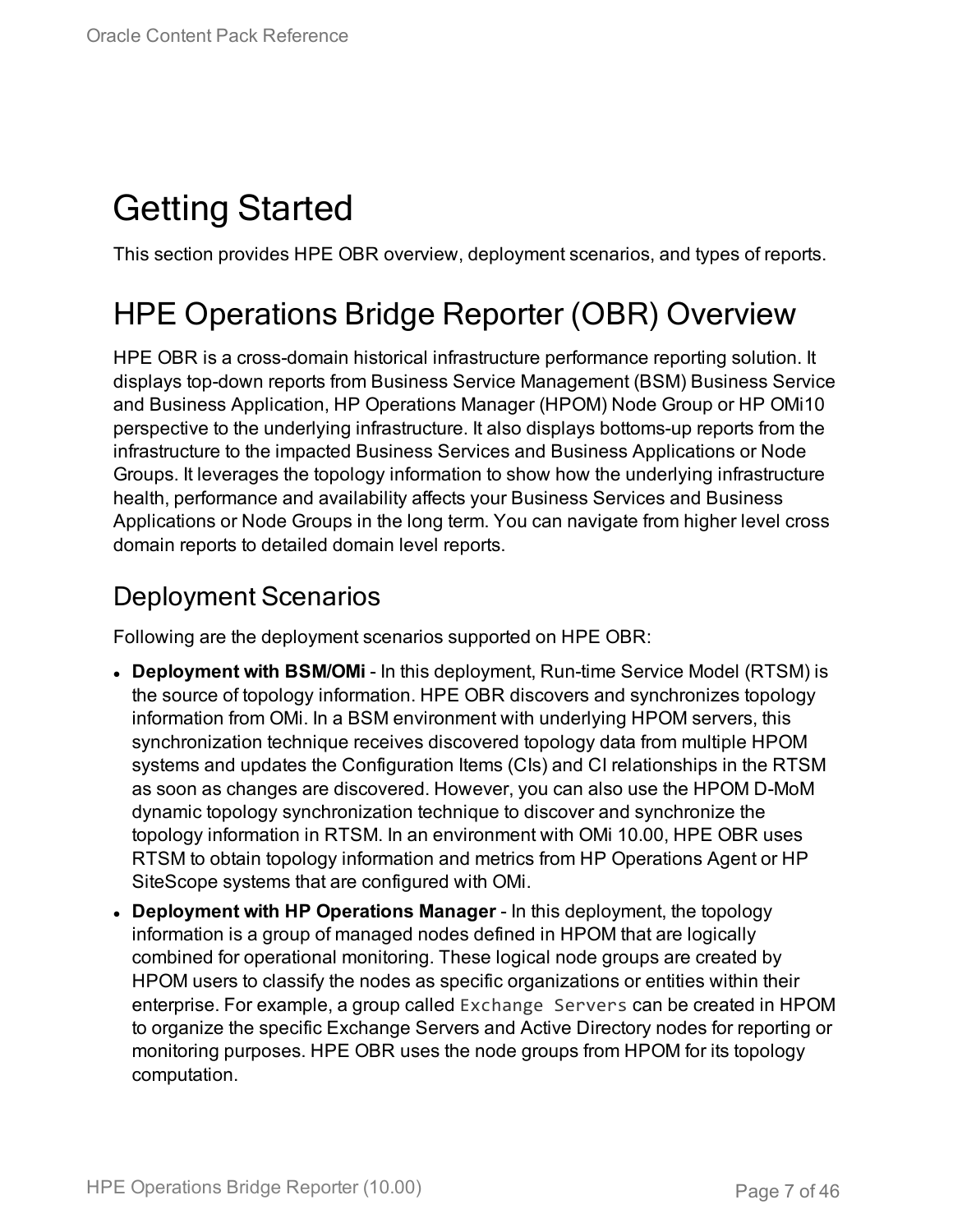- **.** Deployment with **VMware vCenter** VMware vCenter is a distributed server-client software solution that provides a central and a flexible platform for managing the virtual infrastructure in business-critical enterprise systems. VMware vCenter centrally monitors performance and events, and provides an enhanced level of visibility of the virtual environment, thus helping IT administrators to control the environment with ease.
- **Other deployments** Apart from the basic deployment scenarios, you can collect data from the following sources independently:
	- Deployment with NNMi
	- Deployment with a generic database
	- Deployment with other applications using CSV

### <span id="page-7-0"></span>Types of Reports

The reports available in HPE Operations Bridge Reporter (OBR) are divided into two broad categories:

- Business Service Management
- Infrastructure Management

The following image shows the supported list of reports folders under both these categories: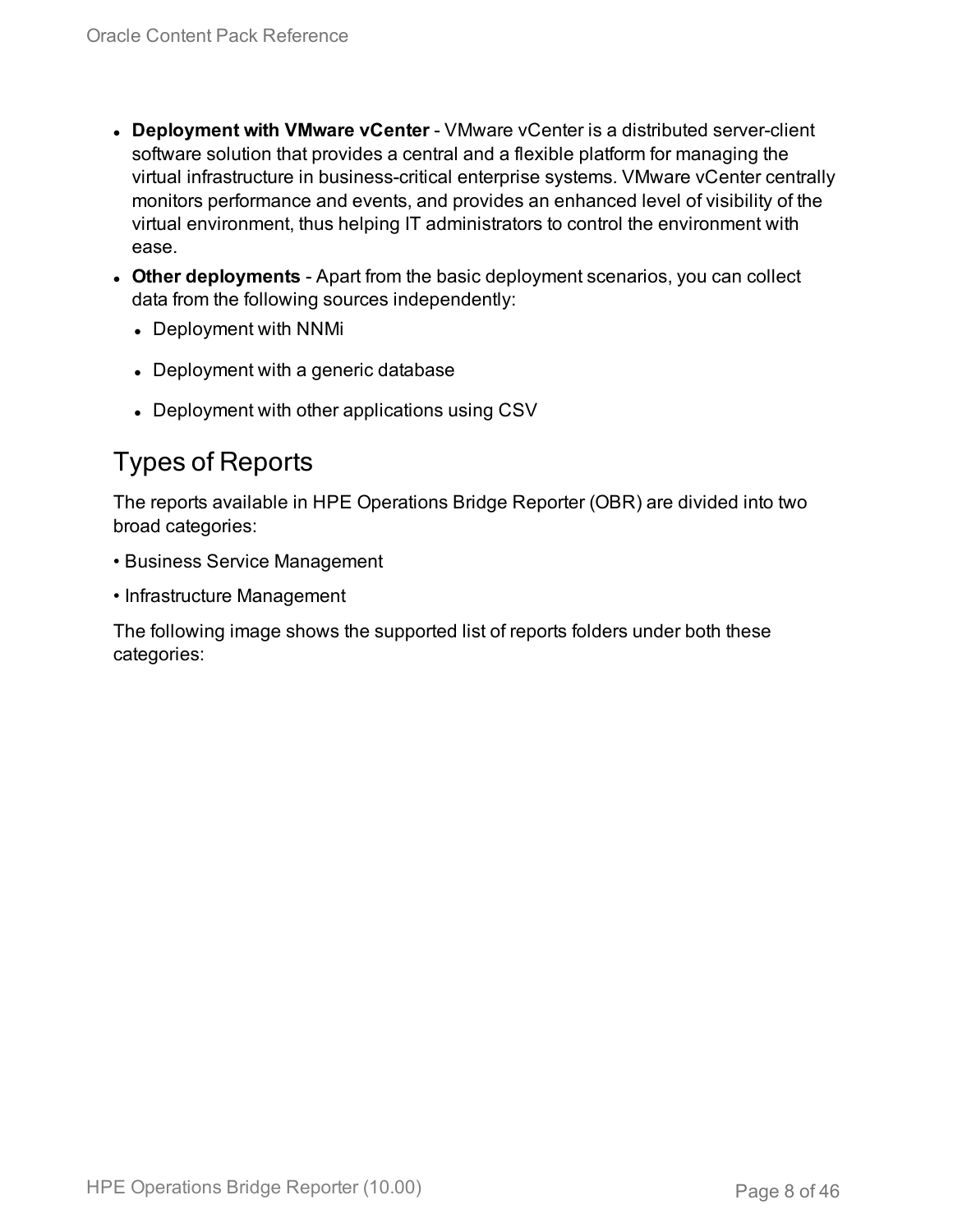

To view a map of all the reports available in the Oracle Content Pack, see [Report](#page-33-0) [Navigation](#page-33-0).

For more information on HPE Operations Bridge Reporter concepts, see *HPE Operations Bridge Reporter Concepts Guide* and *HPE Operations Bridge Reporter Content Development Guide*.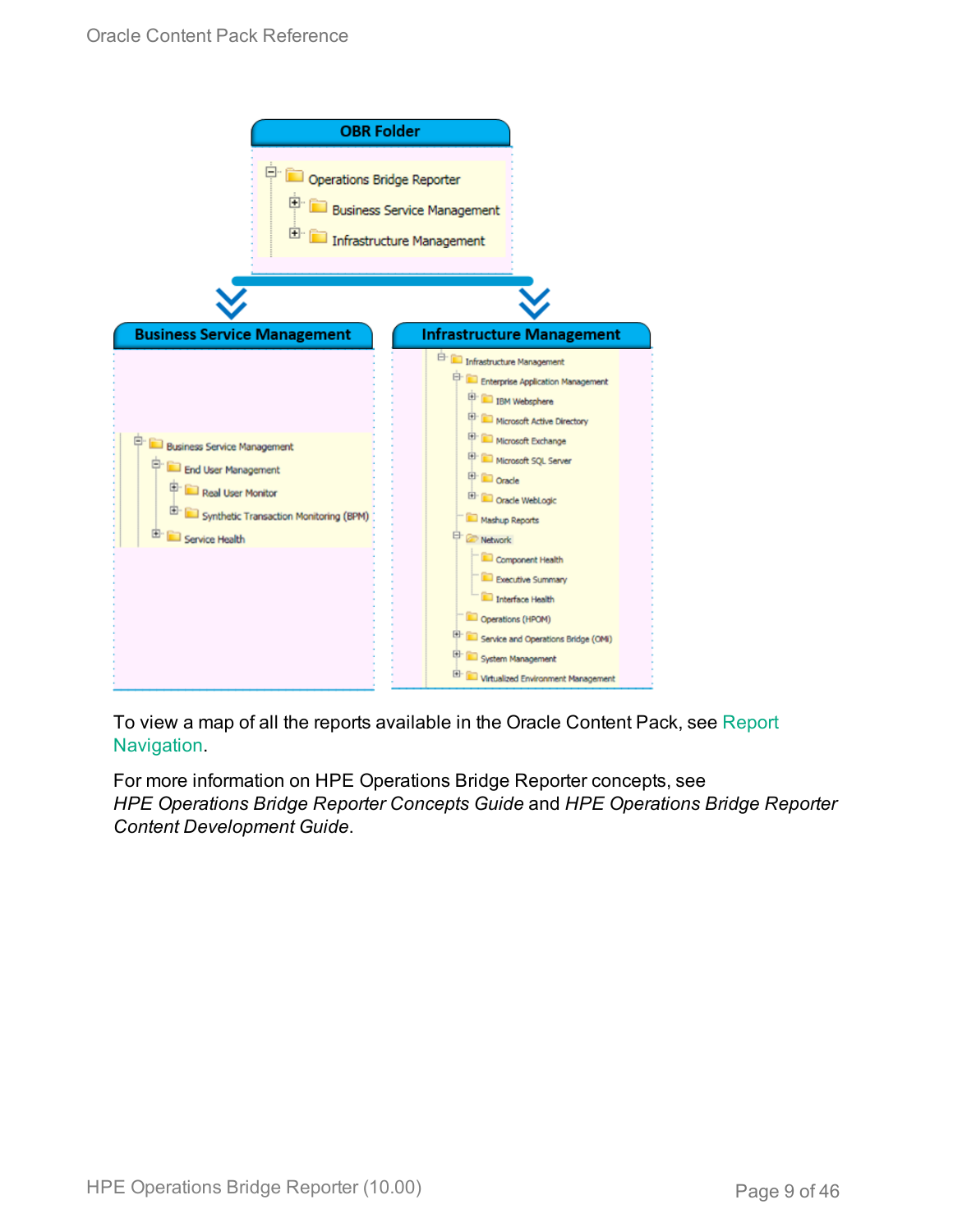# <span id="page-9-0"></span>Oracle Content Pack Overview

This section provides an overview of Oracle Content Pack, target audience, and supported data sources.

The Oracle Content Packs determine the fact data that are to be collected from the various data sources, and the interval at which the data is collected. Configuration of the data source connections for the Oracle Content Packs depends on the type of deployment scenario used.

# <span id="page-9-1"></span>Target Audience

Target audience for Oracle reports are Operations Center Managers and Database Administrators, who help to setup and maintain the database systems in the IT infrastructure. Oracle reports help to identify and analyze the best and worst performing database instances, in a specific period, based on availability, space usage, and I/O metrics. These instances and metrics help users to optimize the database parameters and appropriately allocate or merge resources to the applications.

## <span id="page-9-2"></span>Data Sources for Oracle Data

OBRintegrates and collects historical and ongoing database performance metrics from the HP Operations Smart Plug-In and HP OMi Management Pack for Oracle data stores in BSM Run-time Service Model (RTSM) and HPOM deployment scenarios.

The Oracle Content Pack identifies the list of metrics or facts that OBRmust collect from each of these data sources. The corresponding dimension data is collected from the RTSM or HPOM topology source, depending on OBR deployment scenario.

OBR collects data from different data sources at periodic intervals based on the collection policies predefined in the **Oracle\_ETL\_DBSPI Content Pack**. From each data source, summarized fact data is collected at a 5-minute interval. This fact data is called rate data and is stored in the database in rate tables as individual records. For a 60-minute interval, there are 12 records in the tables. OBR aggregates these records and converts the data to hourly and daily data. This aggregated data is displayed in the reports along with monthly and yearly aggregates that are derived by online aggregation.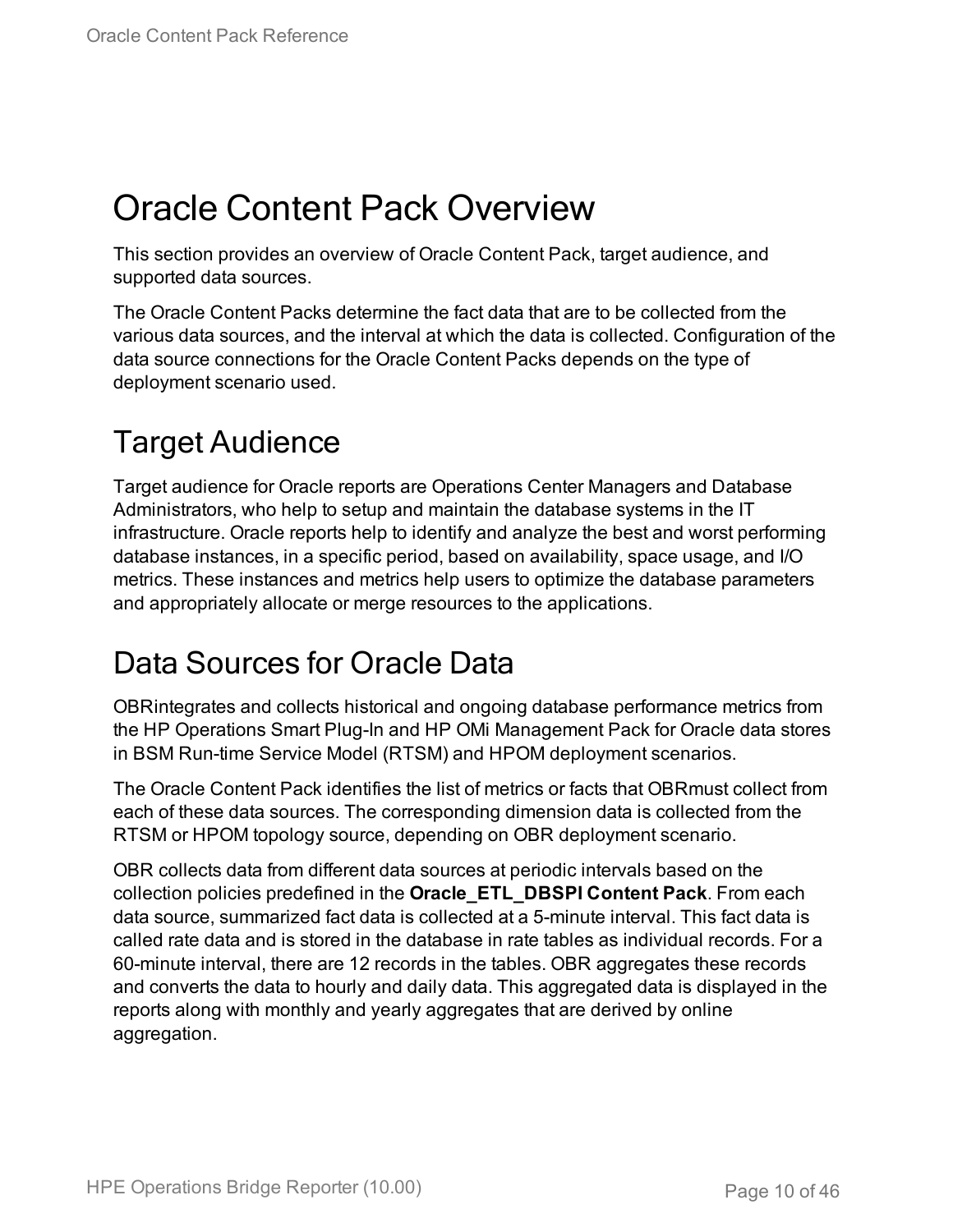### <span id="page-10-0"></span>Integrating with Data Sources for HP Operations Smart Plugins

To show reports on the data collected from Oracle, OBR relies on the metrics collected by collectors of HP Operations Smart Plug-ins for Oracle (Oracle SPI). SPI collectors store the data into the data store provided by the HP Operations agent. OBR's integration with SPI data sources facilitate transfer of data from HP Operations agent's data store to OBR's database. This integration is established when you deploy OBR in the HPOM deployment scenario.

<span id="page-10-1"></span>OBR provides performance reports for the Oracle Database enterprise application.

#### **Prerequisite**

The following is the prerequisite to integrate with data source for HP Operations Smart Plug-ins:

• CODA logging is a prerequisite for HPE OBR to be able to collect data from multiple instances.

#### <span id="page-10-2"></span>Working of the Integration

1. Installation and configuration of the SPI ensures that necessary instrumentation, scripts, programs, and policies are transferred to a node where the application is running and the HP Operations agent is already installed.

**Tip:** For successful installation and configuration of the Oracle SPI, see the SPI documentation.

- 2. SPI collectors start collecting data on the node based on rules and specifications available with the policies deployed on the node.
- 3. SPI stores the collected data into HP Operations agent's data store. The SPI creates at least one *data source* in agent's data store.
- 4. After configuring OBR to collect data from a data source and installing Oracle, OBR starts collecting historical data from agent's data store.

#### <span id="page-10-3"></span>Prerequisite Policies for Oracle Database Reports

The following table lists the Oracle Database SPI policies required by each Oracle Database report.

**Note:** Policy Configuration Requirement is not required; deploy the policy with default settings.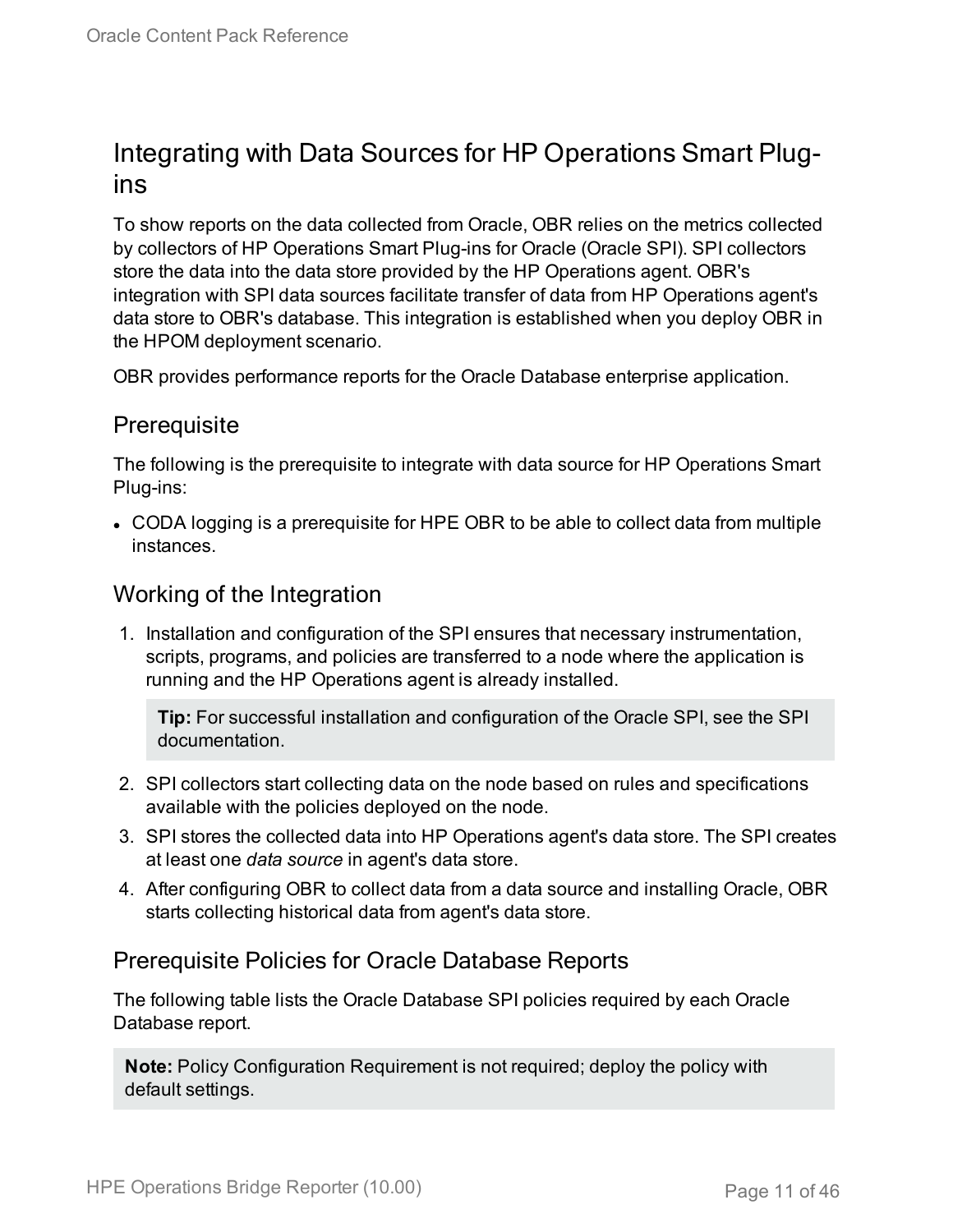| <b>Report Name</b>                                            | <b>Data</b><br><b>Source</b>                | <b>Data</b><br><b>Class</b>                 | <b>SPI Policy</b>                                                                                                                             |
|---------------------------------------------------------------|---------------------------------------------|---------------------------------------------|-----------------------------------------------------------------------------------------------------------------------------------------------|
| Database Oracle Executive<br>Summary                          | DBSPI<br>ORA<br><b>REPORT</b>               | <b>DBSPI</b><br>ORA<br><b>REPORT</b>        | • Scheduled task policy<br>• DBSPI-Ora-05min-<br>Reporter (for<br>UNIX/Linux nodes)<br>DBSPI-Ora-05min-<br>Reporter-NT (for<br>Windows nodes) |
|                                                               |                                             |                                             | Measurement threshold<br>$\bullet$<br>Policy<br>• E201 InstUptime                                                                             |
| Database Oracle Top 10<br><b>Instances and Tablespaces</b>    | <b>DBSPI</b><br><b>ORA</b><br><b>REPORT</b> | <b>DBSPI</b><br><b>ORA</b><br><b>REPORT</b> | • Scheduled task policy<br>• DBSPI-Ora-05min-<br>Reporter (for<br>UNIX/Linux nodes)                                                           |
|                                                               |                                             |                                             | • DBSPI-Ora-1d-<br>Reporter (for<br>UNIX/Linux nodes)                                                                                         |
|                                                               |                                             |                                             | DBSPI-Ora-05min-<br>Reporter-NT (for<br>Windows nodes)                                                                                        |
|                                                               |                                             |                                             | DBSPI-Ora-1d-<br>Reporter-NT (for<br>Windows nodes)                                                                                           |
|                                                               |                                             |                                             | Measurement threshold<br>$\bullet$<br>Policy<br>• E201_InstUptime                                                                             |
|                                                               |                                             |                                             | • E210 TblSpcSize                                                                                                                             |
| Database Oracle Top 5<br><b>Instances Load and Efficiency</b> | <b>DBSPI</b><br>ORA<br><b>GRAPH</b>         | <b>DBSPI</b><br>ORA_<br><b>GRAPH</b>        | • E212_Inst Size<br>• Scheduled task policy<br>• DBSPI-Ora-05min-<br><b>Favorites</b>                                                         |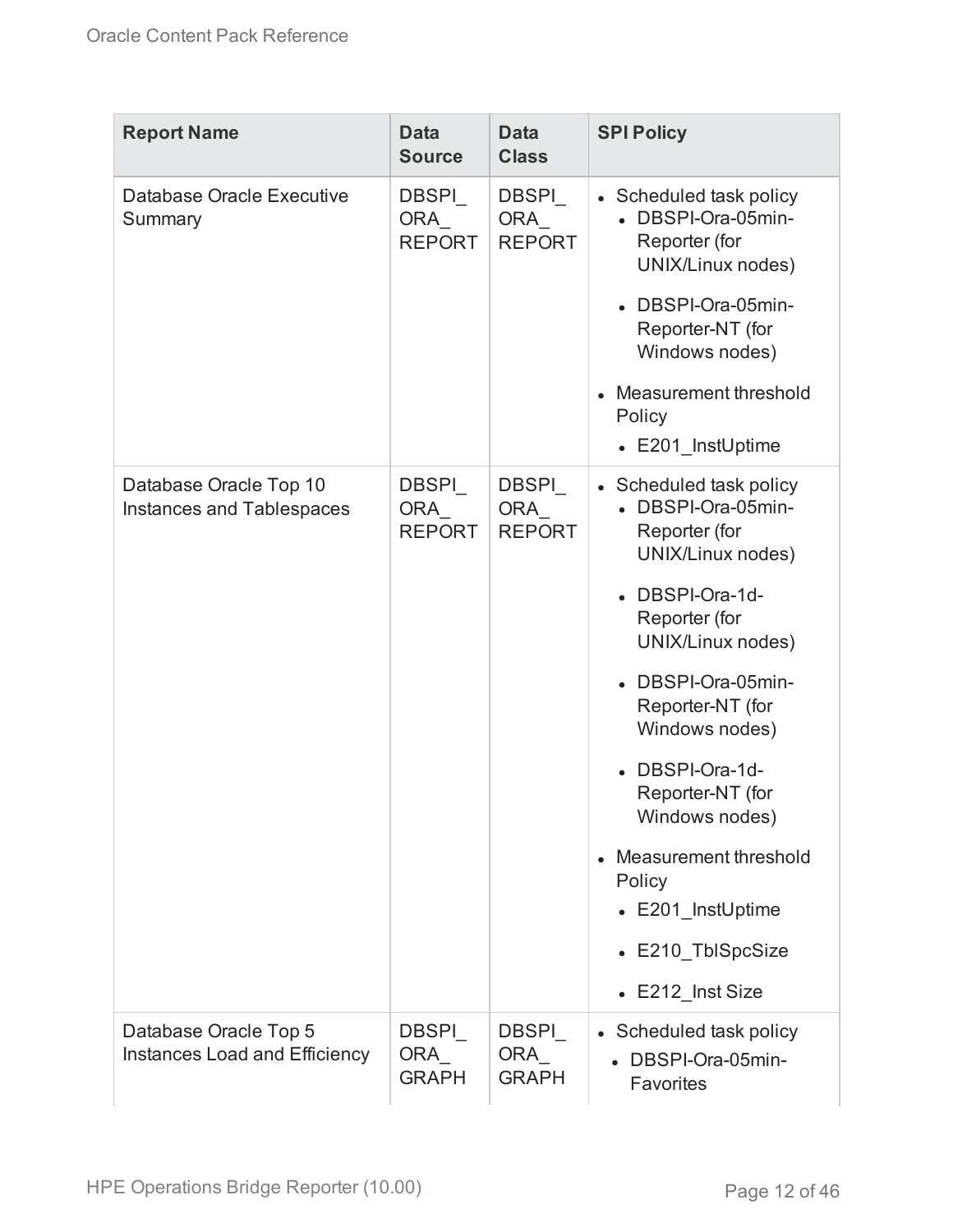| <b>Report Name</b>                              | <b>Data</b><br><b>Source</b>        | <b>Data</b><br><b>Class</b>                | <b>SPI Policy</b>                                          |
|-------------------------------------------------|-------------------------------------|--------------------------------------------|------------------------------------------------------------|
|                                                 |                                     |                                            | • DBSPI-Ora-Add-Ons-<br>05min                              |
|                                                 |                                     |                                            | • DBSPI-Ora-05min-<br><b>SQLNet</b>                        |
|                                                 |                                     |                                            | • DBSPI-Ora-1h-<br>Favorites                               |
|                                                 |                                     |                                            | • DBSPI-Ora-1h-SQLNet                                      |
|                                                 |                                     |                                            | • DBSPI-Ora-05min-<br>Favorites                            |
|                                                 |                                     |                                            | • Measurement threshold<br>Policy<br>• E021_BufferBusyPct  |
|                                                 |                                     |                                            | • E022_TotBufCacHitPct                                     |
|                                                 |                                     |                                            | • E039_LibCacGetHitPct                                     |
|                                                 |                                     |                                            | $\textcolor{blue}{\bullet}$ E032<br><b>REDOLGSPCREQCNT</b> |
|                                                 |                                     |                                            | • E019_SortDiskRate                                        |
|                                                 |                                     |                                            | • E020_SortMemoryPct                                       |
|                                                 |                                     |                                            | • E037_UserLogonCnt                                        |
|                                                 |                                     |                                            | $\textcolor{blue}{\bullet}$ E049<br><b>USERCALLRATE</b>    |
| Database Oracle Archive<br><b>Device Detail</b> | <b>DBSPI</b><br>ORA<br><b>GRAPH</b> | <b>DBSPI</b><br><b>ORA</b><br><b>GRAPH</b> | • Scheduled task policy<br>• DBSPI-Ora-15min-<br>Favorites |
|                                                 |                                     |                                            | • DBSPI-Ora-05min-<br>Favorites                            |
|                                                 |                                     |                                            | • DBSPI-Ora-05min-<br><b>SQLNet</b>                        |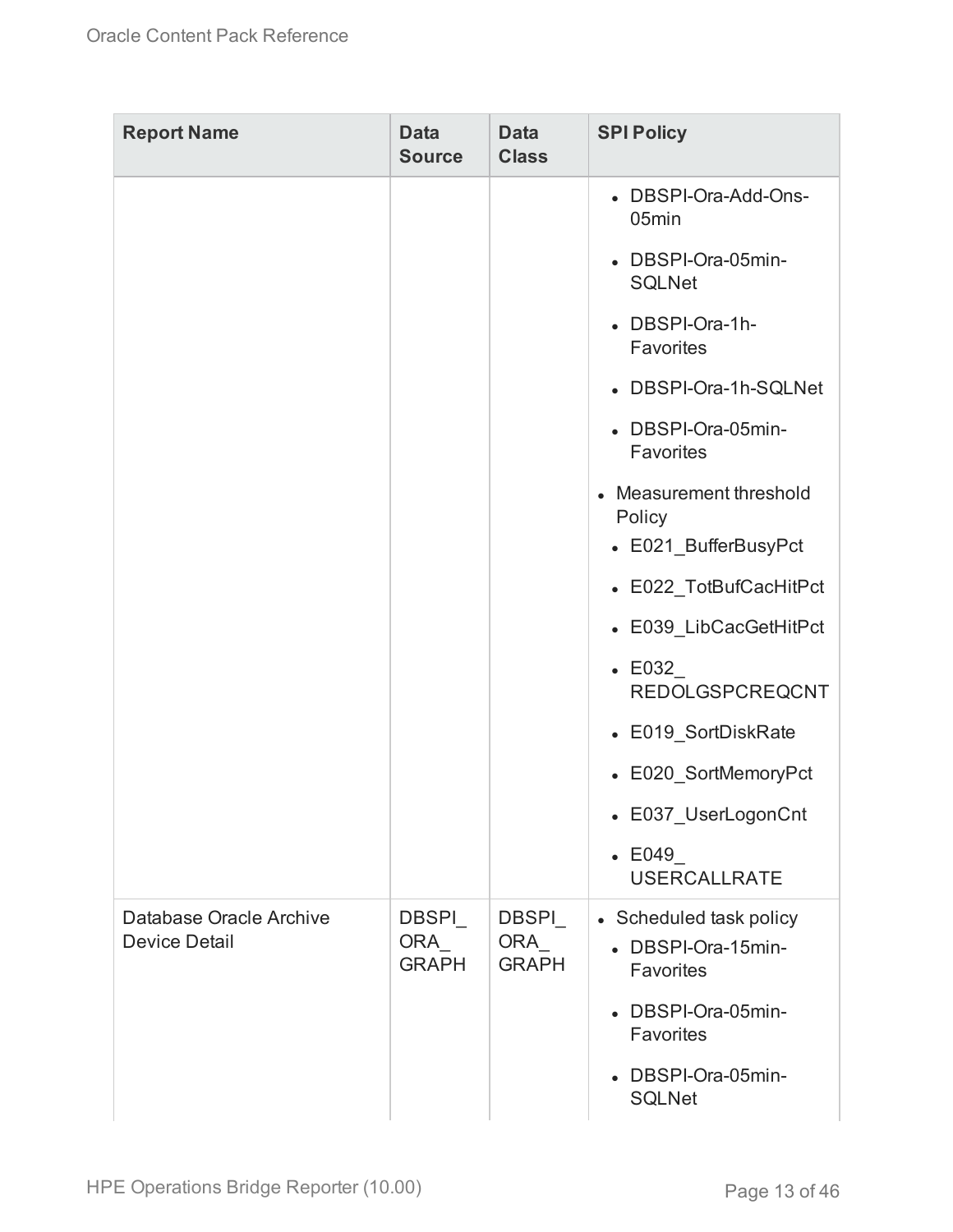| <b>Report Name</b>                                    | <b>Data</b><br><b>Source</b>         | <b>Data</b><br><b>Class</b>          | <b>SPI Policy</b>                                                      |
|-------------------------------------------------------|--------------------------------------|--------------------------------------|------------------------------------------------------------------------|
|                                                       |                                      |                                      | • DBSPI-Ora-Add-Ons-<br>15min                                          |
|                                                       |                                      |                                      | • DBSPI-Ora-1h-SQLNet                                                  |
|                                                       |                                      |                                      | • DBSPI-Ora-Add-Ons-<br>15min-NT (for Windows<br>nodes)                |
|                                                       |                                      |                                      | Measurement threshold<br>$\bullet$<br>Policy<br>• E058_ArchvFreeSpcPct |
|                                                       |                                      |                                      | $\textcolor{blue}{\bullet}$ E060                                       |
|                                                       |                                      |                                      | RedoUnarchvdCnt                                                        |
|                                                       |                                      |                                      | $\textcolor{blue}{\bullet}$ E062<br><b>BkgrDumpSpcePct</b>             |
|                                                       |                                      |                                      | • E063_TraceFileAddCnt                                                 |
|                                                       |                                      |                                      | $\textdegree$ E064<br>UserDumpSpacPct                                  |
|                                                       |                                      |                                      | $\textcolor{blue}{\bullet}\ \mathsf{E065}$<br>CoreDumpSpacPct          |
| Database Oracle Disk And<br><b>Memory Sort Detail</b> | <b>DBSPI</b><br>ORA_<br><b>GRAPH</b> | <b>DBSPI</b><br>ORA_<br><b>GRAPH</b> | • Scheduled task policy<br>• DDBSPI-Ora-1h-<br><b>Favorites</b>        |
|                                                       |                                      |                                      | • DBSPI-Ora-1h-SQLNet                                                  |
|                                                       |                                      |                                      | • DBSPI-Ora-Add-Ons-<br>05min                                          |
|                                                       |                                      |                                      | • DBSPI-Ora-05min-<br><b>SQLNet</b>                                    |
|                                                       |                                      |                                      | • DBSPI-Ora-Add-Ons-1h                                                 |
|                                                       |                                      |                                      | • DBSPI-Ora-1h-SQLNet                                                  |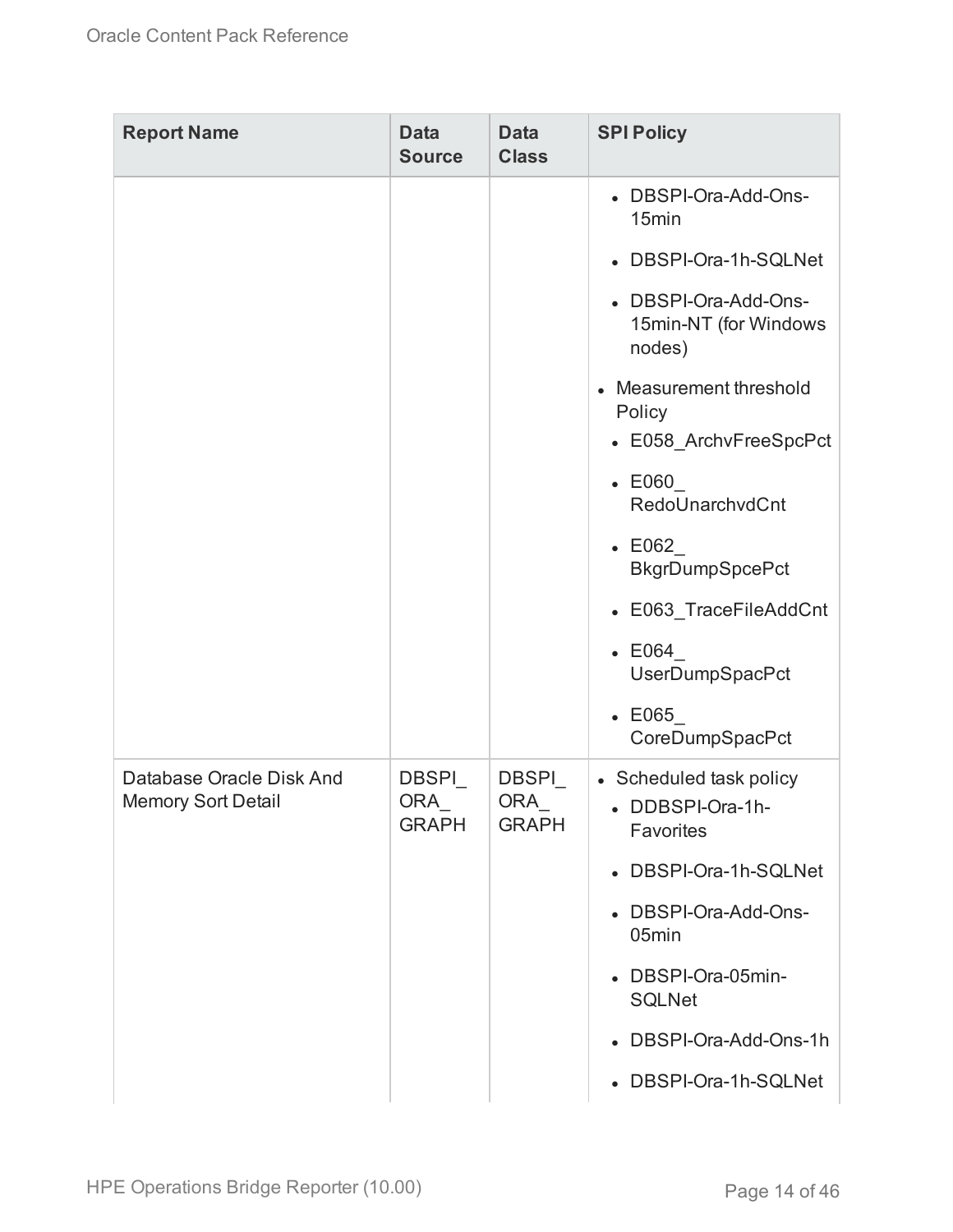| <b>Report Name</b>                                          | <b>Data</b><br><b>Source</b>         | <b>Data</b><br><b>Class</b>                 | <b>SPI Policy</b>                                                                                                                                                                                       |
|-------------------------------------------------------------|--------------------------------------|---------------------------------------------|---------------------------------------------------------------------------------------------------------------------------------------------------------------------------------------------------------|
|                                                             |                                      |                                             | • DBSPI-Ora-Add-Ons-<br>$1h-NT$<br>Measurement threshold<br>Policy<br>• E019_SortDiskRate<br>• E020 SortMemoryPct<br>• E052_SortTotalRate                                                               |
| Database Oracle Instance<br><b>Availability Detail</b>      | <b>DBSPI</b><br>ORA<br><b>REPORT</b> | <b>DBSPI</b><br><b>ORA</b><br><b>REPORT</b> | • Scheduled task policy<br>• DBSPI-Ora-05min-<br>Reporter (for<br>UNIX/Linux nodes)<br>• DBSPI-Ora-05min-<br>Reporter-NT (for<br>Windows nodes)<br>Measurement threshold<br>Policy<br>• E201_InstUptime |
| Database Oracle Instance<br><b>Space Utilization Detail</b> | DBSPI<br>ORA<br><b>REPORT</b>        | <b>DBSPI</b><br><b>ORA</b><br><b>REPORT</b> | • Scheduled task policy<br>• DBSPI-Ora-1d-Reporter<br>(for UNIX/Linux nodes)<br>• DBSPI-Ora-1d-<br>Reporter-NT (for<br>Windows nodes)<br>Measurement threshold<br>Policy<br>• E212 Inst Size            |
| Database Oracle Segment<br>Detail                           | <b>DBSPI</b><br>ORA<br><b>GRAPH</b>  | <b>DBSPI</b><br>ORA<br><b>GRAPH</b>         | • Scheduled task policy<br>• DBSPI-Ora-15min-<br><b>SQLNet</b><br>• DBSPI-Ora-15min-                                                                                                                    |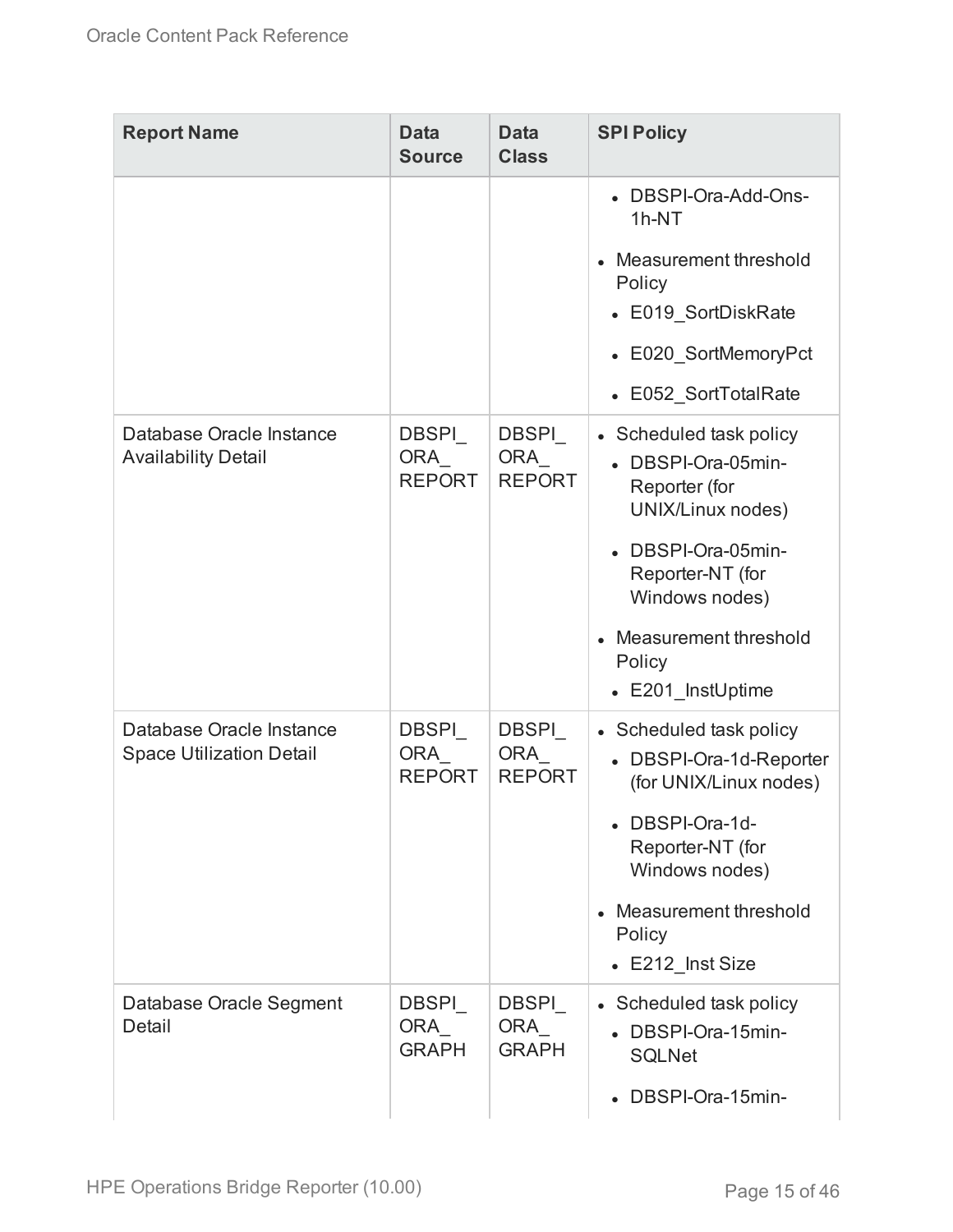| <b>Report Name</b>                                          | <b>Data</b><br><b>Source</b>        | <b>Data</b><br><b>Class</b>         | <b>SPI Policy</b>                                                                  |
|-------------------------------------------------------------|-------------------------------------|-------------------------------------|------------------------------------------------------------------------------------|
|                                                             |                                     |                                     | Favorites                                                                          |
|                                                             |                                     |                                     | DBSPI-Ora-05min-<br><b>Favorites</b>                                               |
|                                                             |                                     |                                     | • DBSPI-Ora-05min-<br><b>SQLNet</b>                                                |
|                                                             |                                     |                                     | Measurement threshold<br>$\bullet$<br>Policy<br>$\text{-}$ E016<br>SegmntExtendCnt |
|                                                             |                                     |                                     | $\text{-}$ E017<br>SegMaxExtentCnt                                                 |
|                                                             |                                     |                                     | • E018_SegExtRapidCnt                                                              |
|                                                             |                                     |                                     | $\textcolor{red}{\bullet}\ \mathsf{E067}$<br><b>RBSegmntStatCnt</b>                |
| Database Oracle Shared Pool<br>and Cache Performance Detail | <b>DBSPI</b><br>ORA<br><b>GRAPH</b> | <b>DBSPI</b><br>ORA<br><b>GRAPH</b> | • Scheduled task policy<br>• DBSPI-Ora-05min-<br>Favorites                         |
|                                                             |                                     |                                     | DBSPI-Ora-Add-Ons-<br>05min                                                        |
|                                                             |                                     |                                     | • DBSPI-Ora-05min-<br><b>SQLNet</b>                                                |
|                                                             |                                     |                                     | • DBSPI-Ora-Add-Ons-<br>05min-NT                                                   |
|                                                             |                                     |                                     | • DBSPI-Ora-05min-<br><b>SQLNet</b>                                                |
|                                                             |                                     |                                     | Measurement threshold<br>$\bullet$<br>Policy                                       |
|                                                             |                                     |                                     | • E021_BufferBusyPct                                                               |
|                                                             |                                     |                                     | • E022_TotBufCacHitPct                                                             |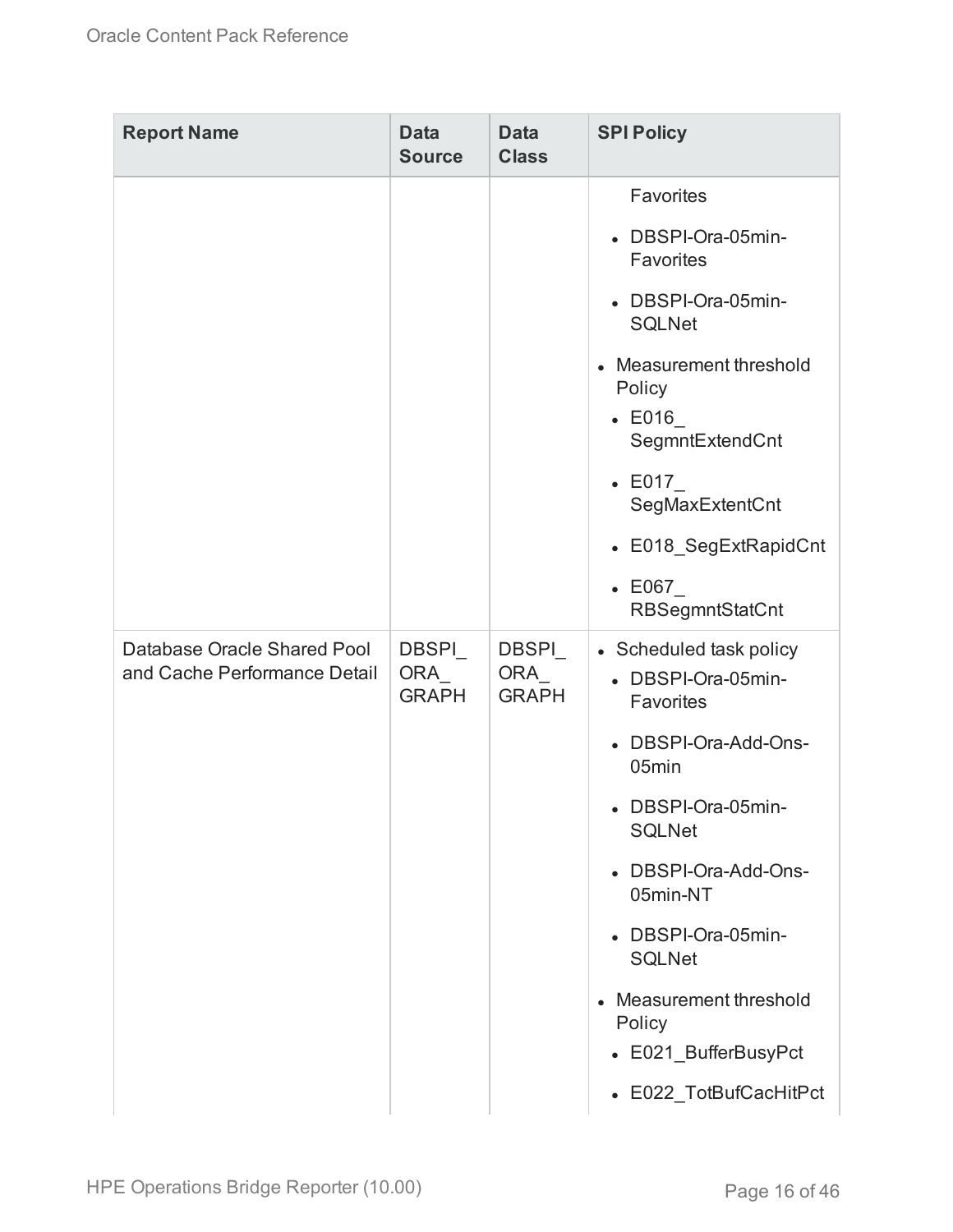| <b>Report Name</b>                               | <b>Data</b><br><b>Source</b>        | <b>Data</b><br><b>Class</b>          | <b>SPI Policy</b>                                                                                   |
|--------------------------------------------------|-------------------------------------|--------------------------------------|-----------------------------------------------------------------------------------------------------|
|                                                  |                                     |                                      | • E039_LibCacGetHitPct                                                                              |
|                                                  |                                     |                                      | • E026_DictCacheHitPct                                                                              |
|                                                  |                                     |                                      | • E040_LibCacPinHitPct                                                                              |
|                                                  |                                     |                                      | • E045_ShrdPoolFreePct                                                                              |
| Database Oracle SQL<br><b>Performance Detail</b> | <b>DBSPI</b><br>ORA<br><b>GRAPH</b> | <b>DBSPI</b><br>ORA_<br><b>GRAPH</b> | • Scheduled task policy<br>• DBSPI-Ora-05min-<br>Favorites                                          |
|                                                  |                                     |                                      | • DBSPI-Ora-05min-<br><b>SQLNet</b>                                                                 |
|                                                  |                                     |                                      | • DBSPI-Ora-Add-Ons-<br>1h-NT                                                                       |
|                                                  |                                     |                                      | • DBSPI-Ora-1h-SQLNet                                                                               |
|                                                  |                                     |                                      | • DBSPI-0070                                                                                        |
|                                                  |                                     |                                      | • DBSPI-0071                                                                                        |
|                                                  |                                     |                                      | • DBSPI-0074                                                                                        |
|                                                  |                                     |                                      | • DBSPI-0076                                                                                        |
|                                                  |                                     |                                      | Measurement threshold<br>$\bullet$<br>Policy<br>$\textcolor{blue}{\bullet}$ E030<br>FulLgTbIScnRate |
|                                                  |                                     |                                      | $\textdegree$ E046<br>RowFetcByIdxPct                                                               |
|                                                  |                                     |                                      | $\textcolor{blue}{\bullet}\ \mathsf{E070}$<br>PQServrsBusyPct                                       |
|                                                  |                                     |                                      | • E071_PQSrvHighwtrPct                                                                              |
|                                                  |                                     |                                      | • E074_PQQueryRate                                                                                  |
|                                                  |                                     |                                      | $\textdegree$ E076                                                                                  |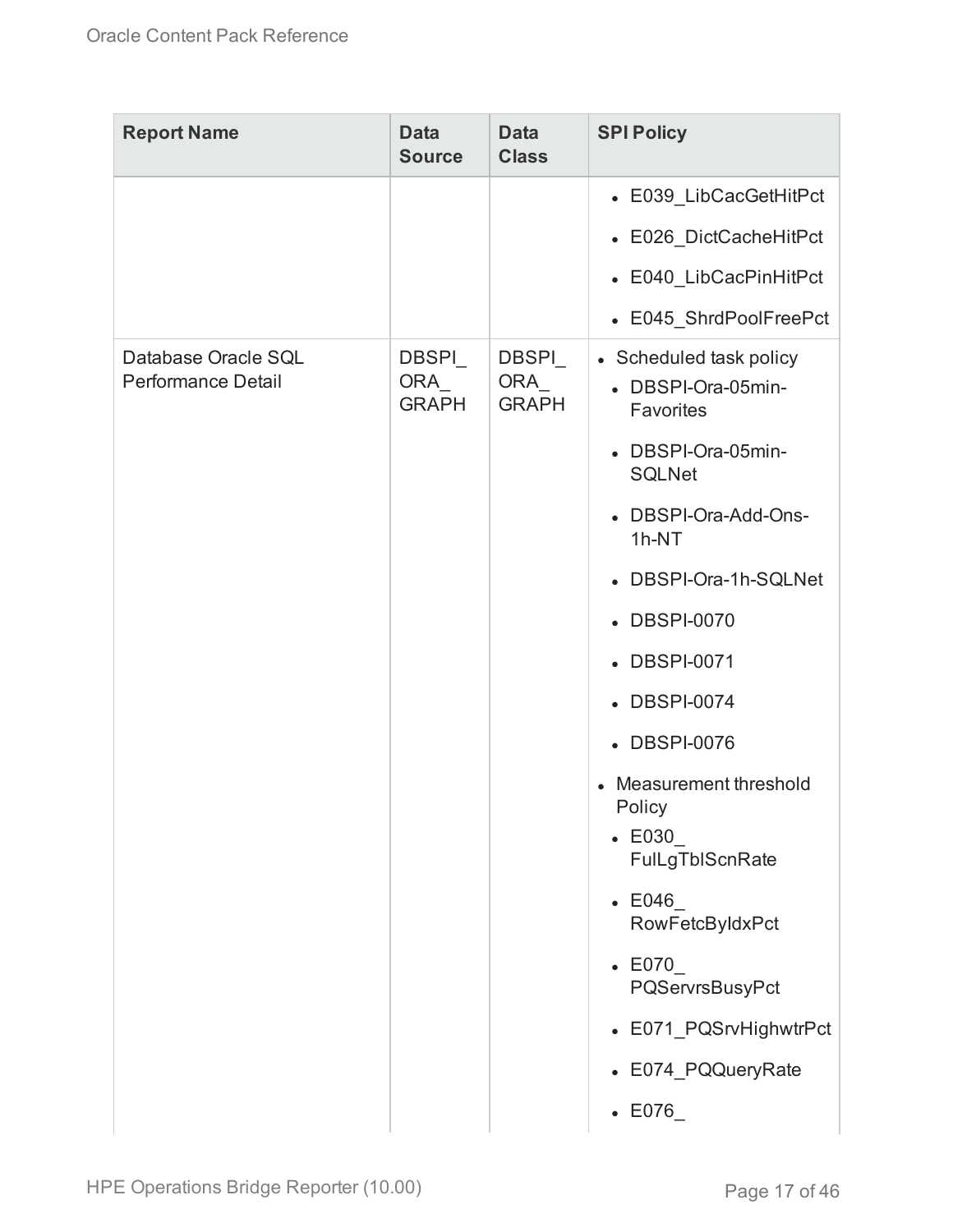| <b>Report Name</b>                                            | <b>Data</b><br><b>Source</b>         | <b>Data</b><br><b>Class</b>          | <b>SPI Policy</b>                                                            |
|---------------------------------------------------------------|--------------------------------------|--------------------------------------|------------------------------------------------------------------------------|
|                                                               |                                      |                                      | PQRangeScanPct                                                               |
| Database Oracle Tablespace<br>Detail                          | <b>DBSPI</b><br>ORA_<br><b>GRAPH</b> | <b>DBSPI</b><br>ORA<br><b>GRAPH</b>  | • Scheduled task policy<br>• DBSPI-Ora-05min-<br>Favorites                   |
|                                                               |                                      |                                      | • DBSPI-Ora-05min-<br><b>SQLNet</b>                                          |
|                                                               |                                      |                                      | • DBSPI-0006                                                                 |
|                                                               |                                      |                                      | • DBSPI-Ora-1h-<br>Favorites                                                 |
|                                                               |                                      |                                      | • DBSPI-Ora-Add-Ons-<br>05min                                                |
|                                                               |                                      |                                      | • DBSPI-Ora-Add-Ons-<br>05min-NT                                             |
|                                                               |                                      |                                      | Measurement threshold<br>Policy                                              |
|                                                               |                                      |                                      | • E007_TblSpcStatusCnt                                                       |
|                                                               |                                      |                                      | • E006_TblSpFreePctCnt                                                       |
|                                                               |                                      |                                      | $\textcolor{red}{\bullet}\ \mathsf{E008}$<br><b>TSBReadRatioCnt</b>          |
|                                                               |                                      |                                      | • E004_UsersTmpDfltCnt                                                       |
|                                                               |                                      |                                      | • E005_ObjctsForignCnt                                                       |
|                                                               |                                      |                                      | $\cdot$ E011<br>TbISpcFrgmntCnt                                              |
| Database Oracle Tablespace<br><b>Space Utilization Detail</b> | DBSPI<br><b>ORA</b><br><b>REPORT</b> | DBSPI<br><b>ORA</b><br><b>REPORT</b> | • Scheduled task policy<br>• DBSPI-Ora-1d-Reporter<br>(for UNIX/Linux nodes) |
|                                                               |                                      |                                      | DBSPI-Ora-1d-<br>Reporter-NT (for<br>Windows nodes)                          |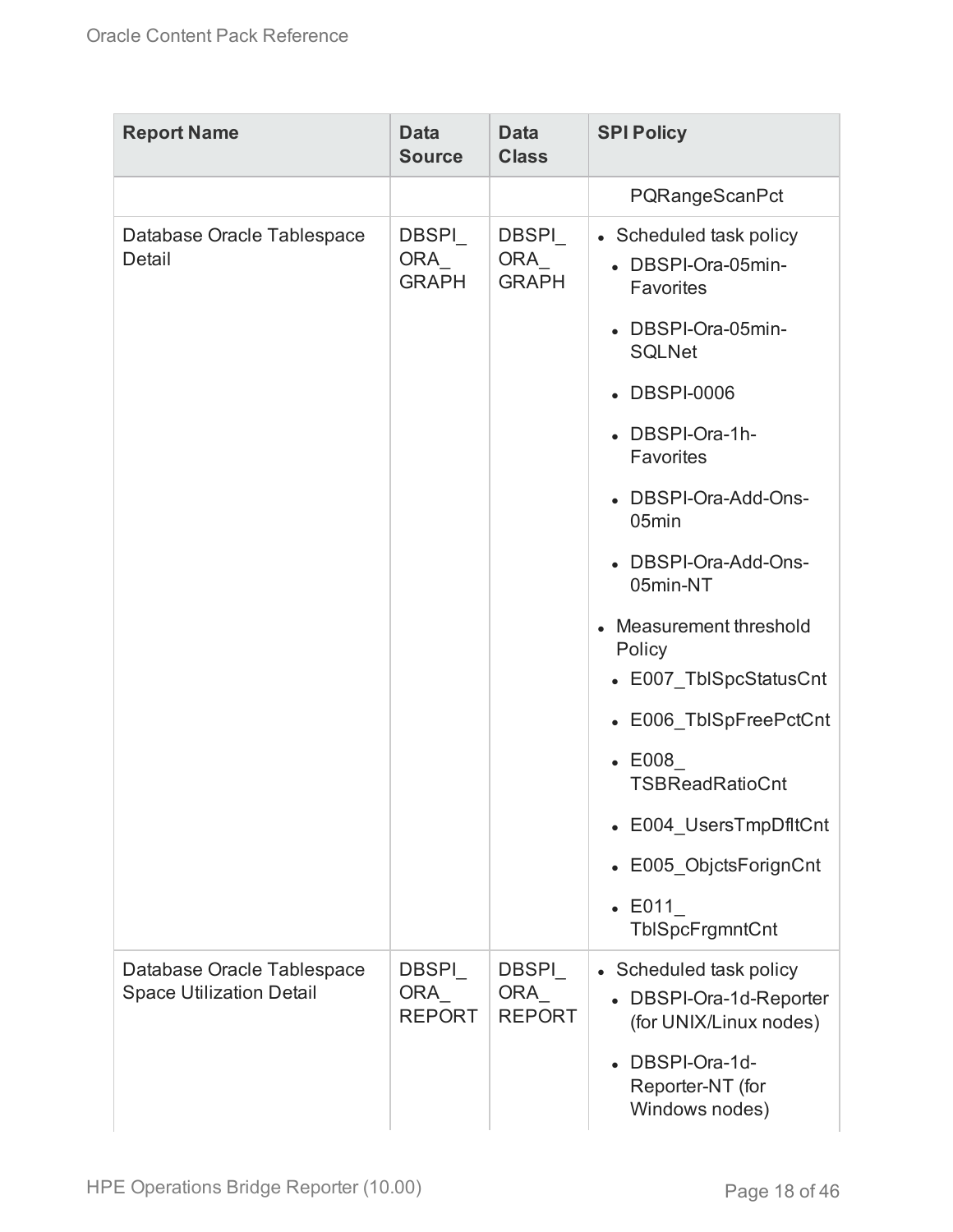| <b>Report Name</b> | <b>Data</b><br><b>Source</b> | <b>Data</b><br><b>Class</b> | <b>SPI Policy</b>                                      |
|--------------------|------------------------------|-----------------------------|--------------------------------------------------------|
|                    |                              |                             | • Measurement threshold<br>Policy<br>• E210 TblSpcSize |

### <span id="page-18-0"></span>Integrating with Data Sources for HP OMi Management Packs

To show reports on the data collected from Oracle, OBR relies on the metrics collected by HP OMi Management Pack. The HP OMi Management Pack collectors store the data into the data store provided by the HP Operations agent. OBR's integration with HP OMi Management Pack data sources facilitates transfer of data from HP Operations agent's data store to OBR's database. This integration is established when you deploy OBR views in the RTSM deployment scenario.

OBR provides performance reports for the Oracle Management Pack enterprise applications.

#### <span id="page-18-1"></span>Working of the Integration

1. Installation and configuration of an HP OMi Management Pack ensures that necessary instrumentation, scripts, programs, and policies are transferred to a node where the application is running and the HP Operations agent is already installed.

**Tip:** For successful installation and configuration of HP OMi Management Packs, see the *HP Operations Manager i Management Pack* documentation.

- 2. HP OMi Management Pack collectors start collecting data on the node based on rules and specifications available with the policies deployed on the node.
- 3. HP OMi Management Pack stores the collected data into HP Operations agent's data store. HP OMi Management Pack creates at least one *data source* in agent's data store.
- 4. After configuring OBR to collect data from a data source and installing Content Packs, OBR starts collecting historical data from agent's data store.

#### <span id="page-18-2"></span>Prerequisite Policies for Oracle Database Reports

The following table lists the OMi MP for Oracle Database policies and aspects required for each Oracle database report.

**Note:** For OMi MP for Oracle Database, Data Source Name is same as Data Class Name.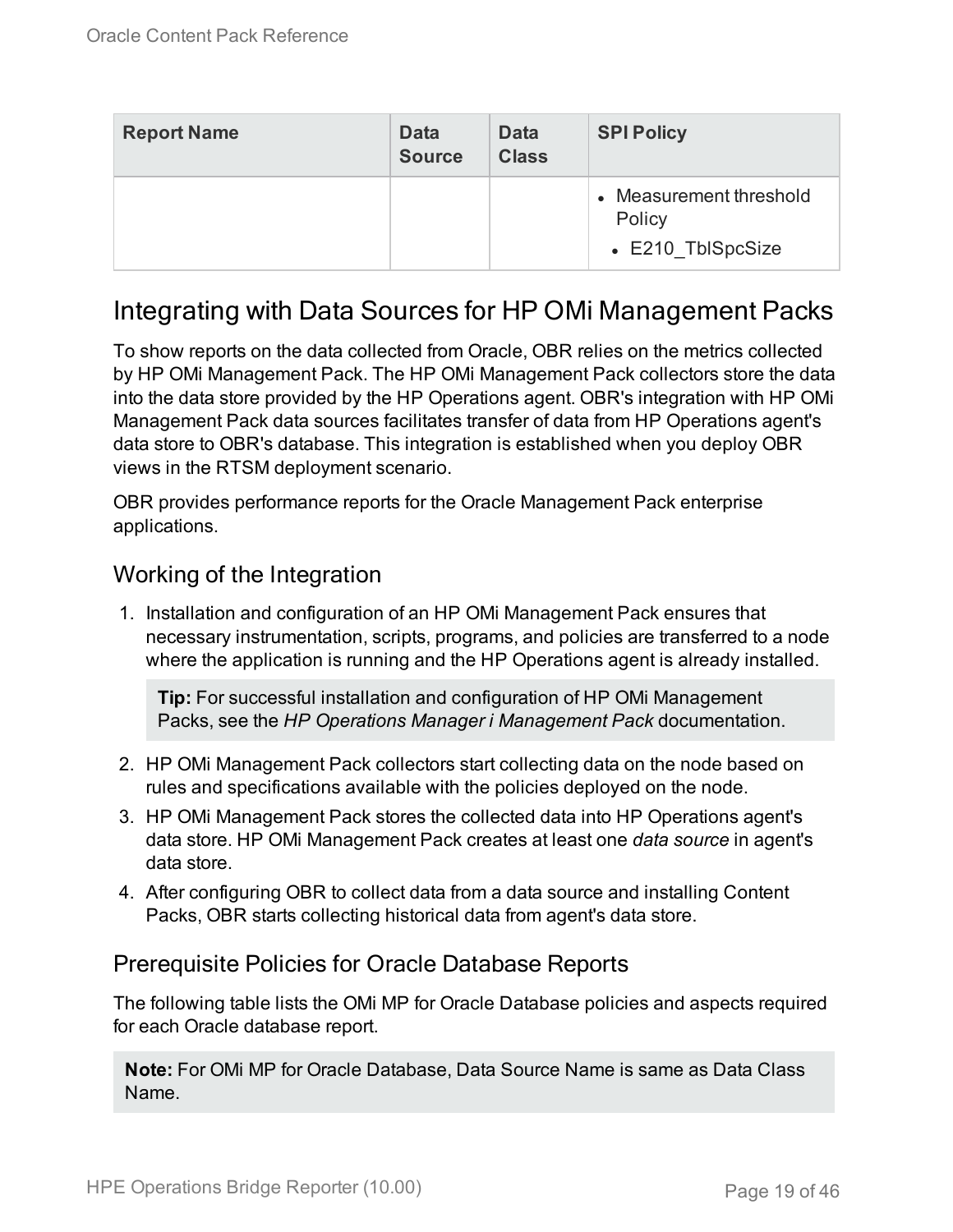| <b>Report Name</b>                                            | <b>Aspect Name</b>                                                                                 | <b>Policy</b><br><b>Templates in</b><br><b>Aspect</b>                                             | <b>HP</b><br><b>Operations</b><br>agent     |
|---------------------------------------------------------------|----------------------------------------------------------------------------------------------------|---------------------------------------------------------------------------------------------------|---------------------------------------------|
|                                                               |                                                                                                    |                                                                                                   | <b>Data</b><br><b>Source</b><br><b>Name</b> |
| Database Oracle Executive<br>Summary                          | <b>Oracle Database</b><br>Availability                                                             | OracleDB<br>0201                                                                                  | <b>DBSPI</b><br><b>ORA</b><br><b>REPORT</b> |
| Database Oracle Top 10<br>Instances and Tablespaces           | <b>Oracle Database</b><br><b>Space Utilization</b><br>Oracle<br><b>Tablespace</b><br><b>Health</b> | OracleDB<br>0210<br>OracleDB<br>0212                                                              | <b>DBSPI</b><br>ORA<br><b>REPORT</b>        |
| Database Oracle Top 5<br><b>Instances Load and Efficiency</b> | <b>Oracle Memory</b><br>Performance                                                                | OracleDB<br>0021<br>OracleDB<br>0022<br>OracleDB<br>0039<br>OracleDB<br>0019<br>OracleDB_<br>0020 | <b>DBSPI</b><br>ORA<br><b>GRAPH</b>         |
|                                                               | <b>Basic Oracle</b><br><b>Memory</b><br>Performance                                                | OracleDB<br>0032                                                                                  |                                             |
|                                                               | <b>Oracle Database</b><br>Availability                                                             | OracleDB<br>0037                                                                                  |                                             |
|                                                               | Oracle<br><b>Transactions</b>                                                                      | OracleDB<br>0049                                                                                  |                                             |
| Database Oracle Archive Device<br>Detail                      | <b>Oracle Archive</b><br>Health                                                                    | OracleDB<br>0058<br>OracleDB                                                                      | <b>DBSPI</b><br>ORA<br><b>GRAPH</b>         |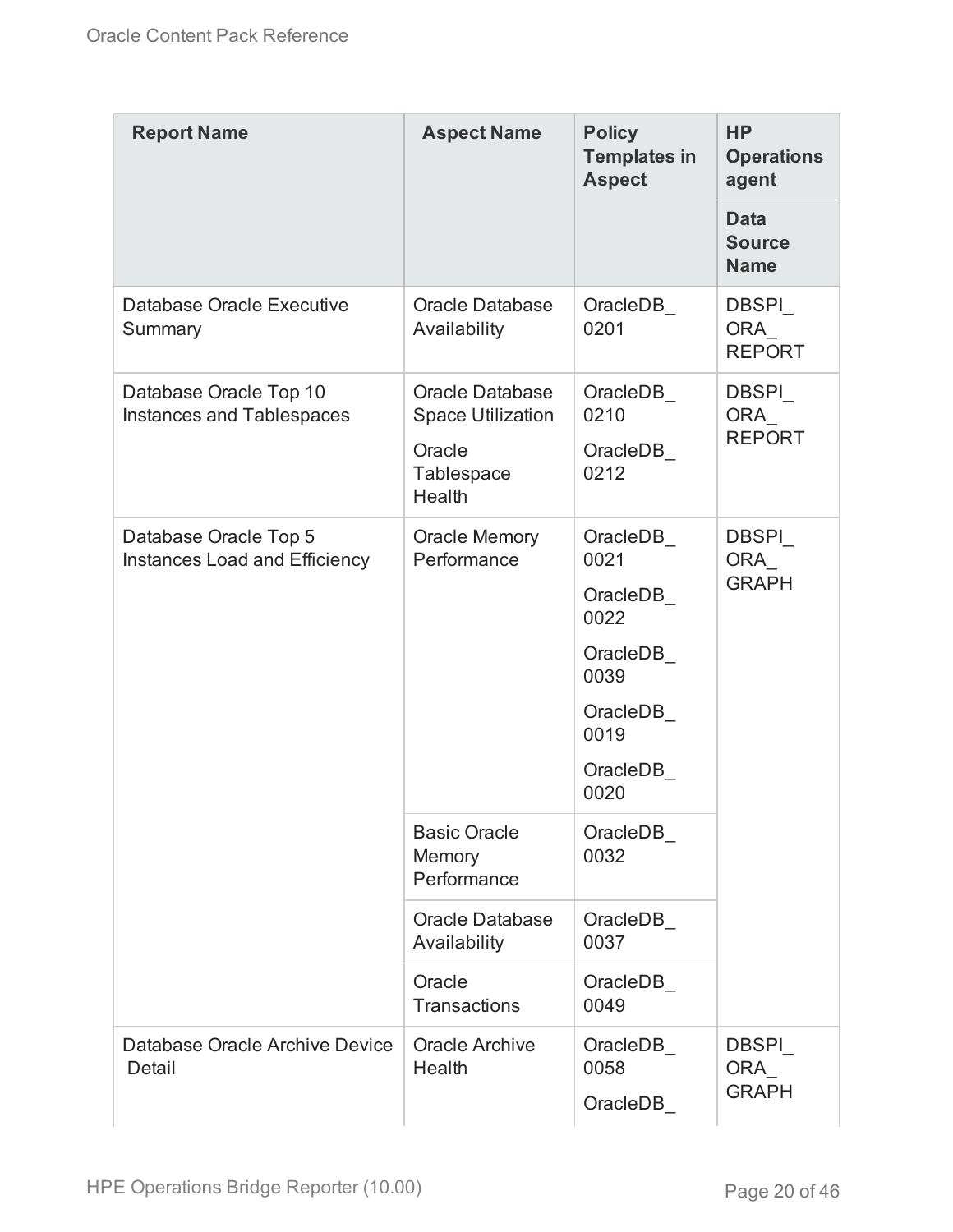| <b>Report Name</b>                                          | <b>Aspect Name</b>                                 | <b>Policy</b><br><b>Templates in</b><br><b>Aspect</b>    | <b>HP</b><br><b>Operations</b><br>agent     |
|-------------------------------------------------------------|----------------------------------------------------|----------------------------------------------------------|---------------------------------------------|
|                                                             |                                                    |                                                          | <b>Data</b><br><b>Source</b><br><b>Name</b> |
|                                                             |                                                    | 0060                                                     |                                             |
|                                                             | <b>Oracle Database</b><br><b>Space Utilization</b> | OracleDB_<br>0062                                        |                                             |
|                                                             |                                                    | OracleDB<br>0064                                         |                                             |
|                                                             |                                                    | OracleDB_<br>0065                                        |                                             |
| Database Oracle Disk And<br><b>Memory Sort Detail</b>       | <b>Oracle Memory</b><br>Performance                | OracleDB<br>0019<br>OracleDB<br>0020                     | <b>DBSPI</b><br><b>ORA</b><br><b>REPORT</b> |
|                                                             |                                                    | OracleDB<br>0052                                         |                                             |
| Database Oracle Instance<br><b>Availability Detail</b>      | <b>Oracle Database</b><br>Availability             | OracleDB_<br>0201                                        | DBSPI_<br>ORA<br><b>REPORT</b>              |
| Database Oracle Instance Space<br><b>Utilization Detail</b> | <b>Oracle Database</b><br><b>Space Utilization</b> | OracleDB<br>0212                                         | <b>DBSPI</b><br><b>ORA</b><br><b>REPORT</b> |
| Database Oracle Segment Detail                              | <b>Oracle Segment</b><br>Space                     | OracleDB<br>0016<br>OracleDB<br>0017<br>OracleDB<br>0018 | <b>DBSPI</b><br>ORA<br><b>GRAPH</b>         |
| Database Oracle Shared Pool<br>and Cache Performance Detail | <b>Oracle Memory</b><br>Performance                | OracleDB<br>0021                                         | <b>DBSPI</b><br>ORA<br><b>GRAPH</b>         |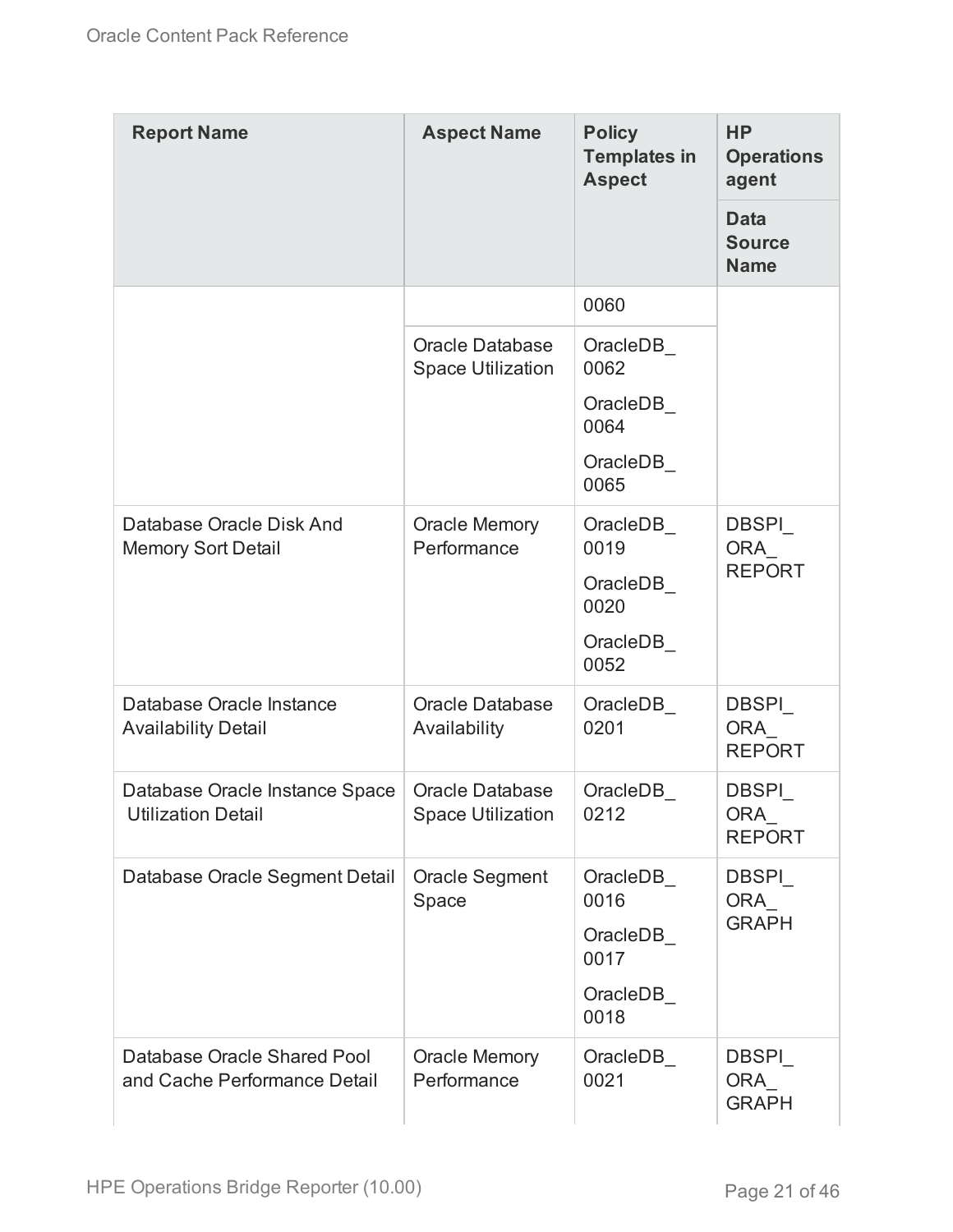| <b>Report Name</b>                        | <b>Aspect Name</b>                             | <b>Policy</b><br><b>Templates in</b><br><b>Aspect</b> | <b>HP</b><br><b>Operations</b><br>agent     |
|-------------------------------------------|------------------------------------------------|-------------------------------------------------------|---------------------------------------------|
|                                           |                                                |                                                       | <b>Data</b><br><b>Source</b><br><b>Name</b> |
|                                           |                                                | OracleDB<br>0022                                      |                                             |
|                                           |                                                | OracleDB<br>0039                                      |                                             |
|                                           |                                                | OracleDB_<br>0026                                     |                                             |
|                                           |                                                | OracleDB<br>0040                                      |                                             |
|                                           |                                                | OracleDB<br>0045                                      |                                             |
| Database Oracle SQL<br>Performance Detail | Oracle Object<br>Faults                        | OracleDB<br>0030                                      | <b>DBSPI</b><br><b>ORA</b><br><b>GRAPH</b>  |
|                                           |                                                | OracleDB_<br>0046                                     |                                             |
|                                           | <b>Oracle Parallel</b><br>Query<br>Performance | OracleDB<br>0070                                      |                                             |
|                                           |                                                | OracleDB<br>0071                                      |                                             |
|                                           |                                                | OracleDB_<br>0074                                     |                                             |
|                                           |                                                | OracleDB_<br>0076                                     |                                             |
| Database Oracle Tablespace<br>Detail      | Oracle<br>Tablespace<br>Health                 | OracleDB_<br>0007                                     | <b>DBSPI</b><br>ORA_<br><b>GRAPH</b>        |
|                                           |                                                | OracleDB_<br>0006                                     |                                             |
|                                           |                                                | OracleDB<br>0008                                      |                                             |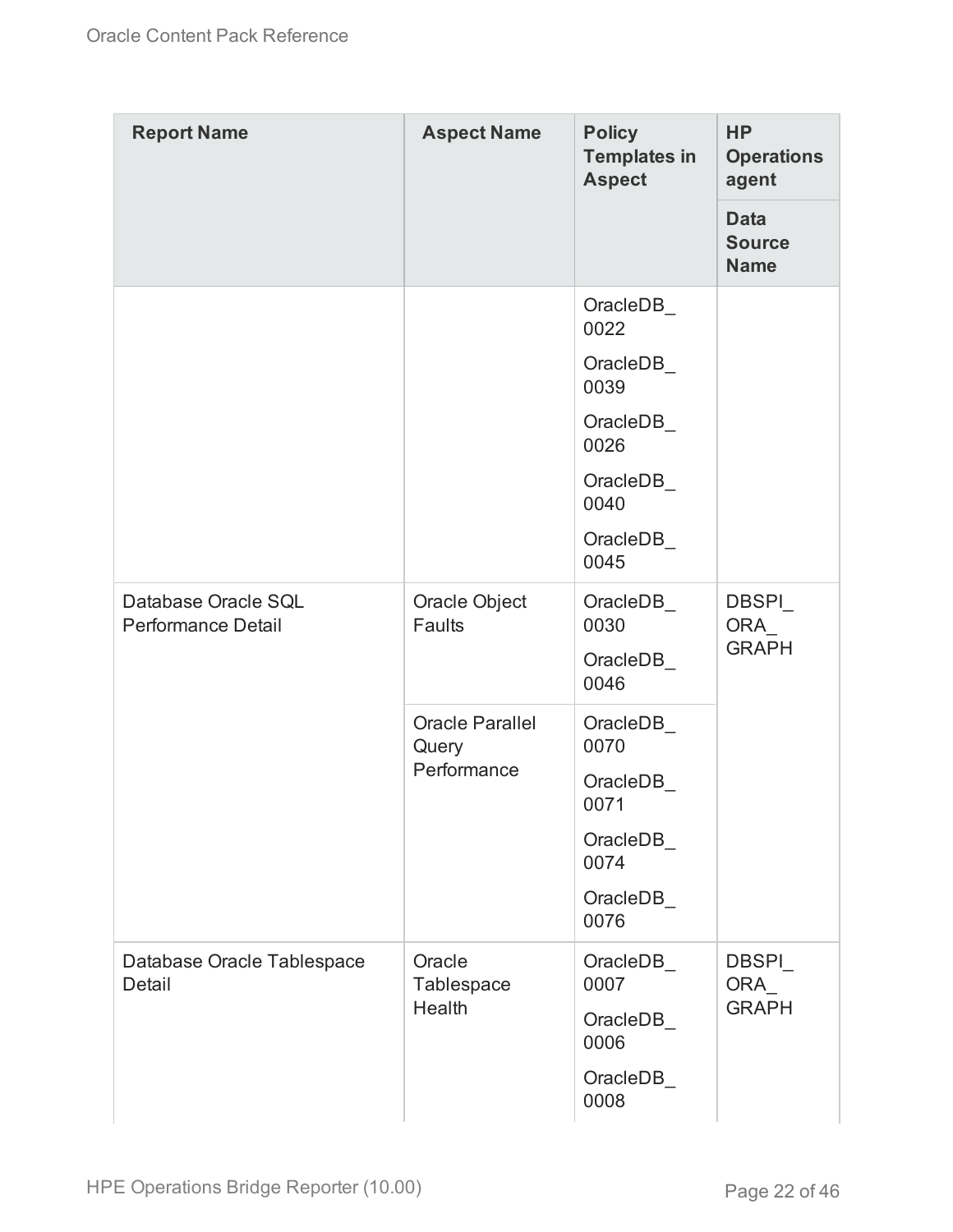| <b>Report Name</b>                                            | <b>Aspect Name</b>                    | <b>Policy</b><br><b>Templates in</b><br><b>Aspect</b> | <b>HP</b><br><b>Operations</b><br>agent     |
|---------------------------------------------------------------|---------------------------------------|-------------------------------------------------------|---------------------------------------------|
|                                                               |                                       |                                                       | <b>Data</b><br><b>Source</b><br><b>Name</b> |
|                                                               |                                       | OracleDB<br>0011                                      |                                             |
|                                                               | Oracle Object<br><b>Faults</b>        | OracleDB<br>0004<br>OracleDB<br>0005                  |                                             |
| Database Oracle Tablespace<br><b>Space Utilization Detail</b> | Oracle<br><b>Tablespace</b><br>Health | OracleDB<br>0210                                      | <b>DBSPI</b><br><b>ORA</b><br><b>REPORT</b> |

**Note:** The following metrics are deprecated in the MP:

- E063\_TraceFileAddCnt
- E067\_RBSegmntStatCnt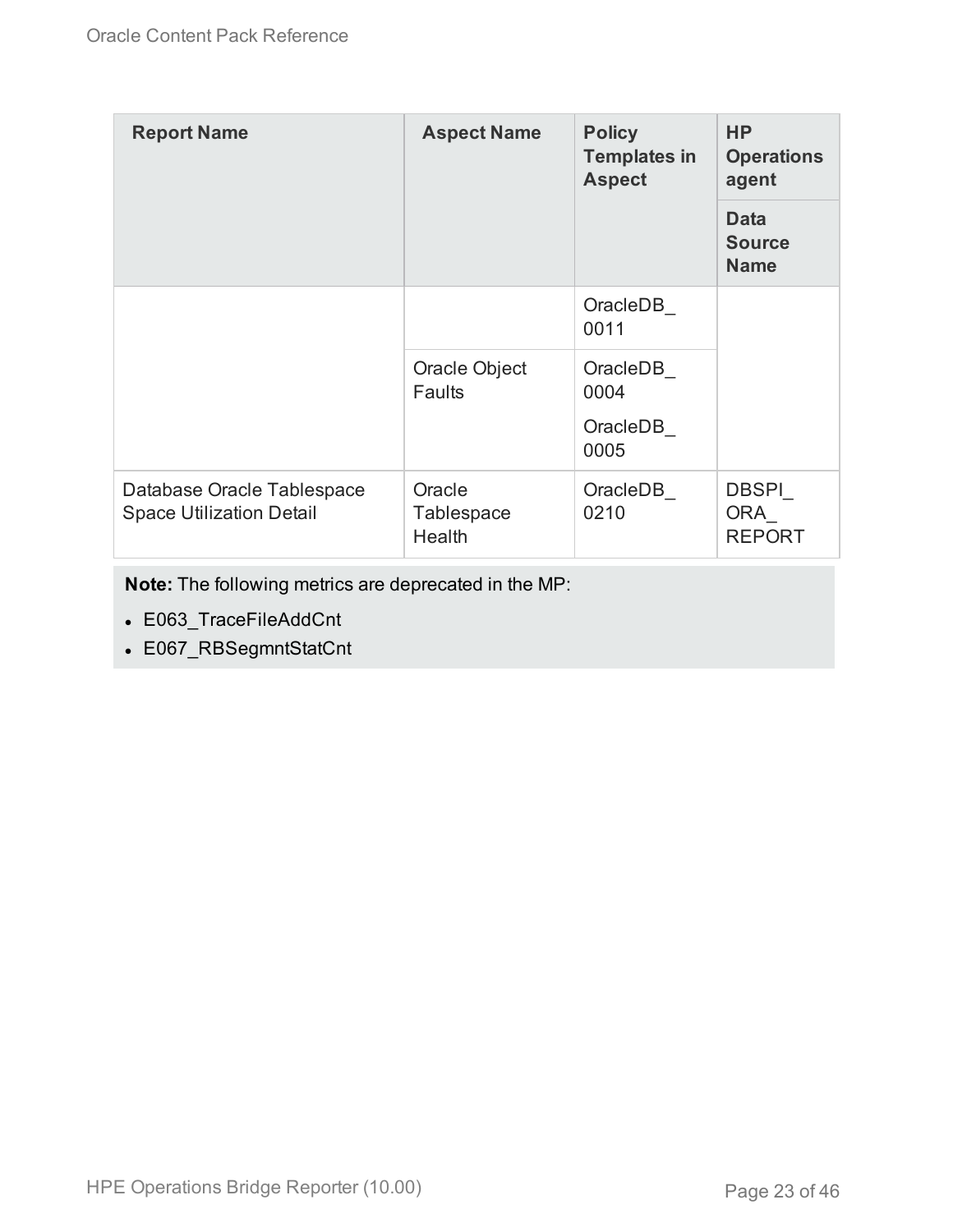# <span id="page-23-0"></span>Deploy Topology Views

To configure HPE OBR to collect domain-specific data, you need to deploy the topology views for Oracle Content Pack. These topology views contain specific CI attributes that Oracle Content Pack uses to collect the relevant data.

# <span id="page-23-1"></span>List of Content Pack and Topology Views to Deploy

| <b>Content Pack</b> | <b>View Name</b>                                    | <b>Location</b>                                                                       |
|---------------------|-----------------------------------------------------|---------------------------------------------------------------------------------------|
| <b>On Windows</b>   |                                                     |                                                                                       |
| Oracle              | SHR DBOracle<br>Views.zip<br>SHR DBOracle<br>OM.zip | %PMDB<br>HOME%\Packages\DatabaseOracle\ETL<br>DBOracle_DBSPI.ap\source\cmdb_<br>views |
| <b>On Linux</b>     |                                                     |                                                                                       |
| Oracle              | SHR DBOracle<br>Views.zip<br>SHR DBOracle<br>OM.zip | \$PMDB<br>HOME/Packages/DatabaseOracle/ETL<br>DBOracle DBSPI.ap/source/cmdb<br>views  |

The following table lists the topology views to deploy for Oracle Content Pack:

## <span id="page-23-2"></span>HP BSM Server

To deploy the topology model views for the Oracle Content Pack in the HP BSM server, follow these steps:

1. In the web browser, type the following URL:

```
http://<BSM system FQDN>/bsm
```
where, *<BSM system FQDN>* is the FQDN of the HP BSM server.

**Note:** You can launch the HP BSM server from a system where HPE OBR is installed or any other local system. If you are launching from local system, ensure that you browse to the location mentioned in List of [Content](#page-23-1) Pack and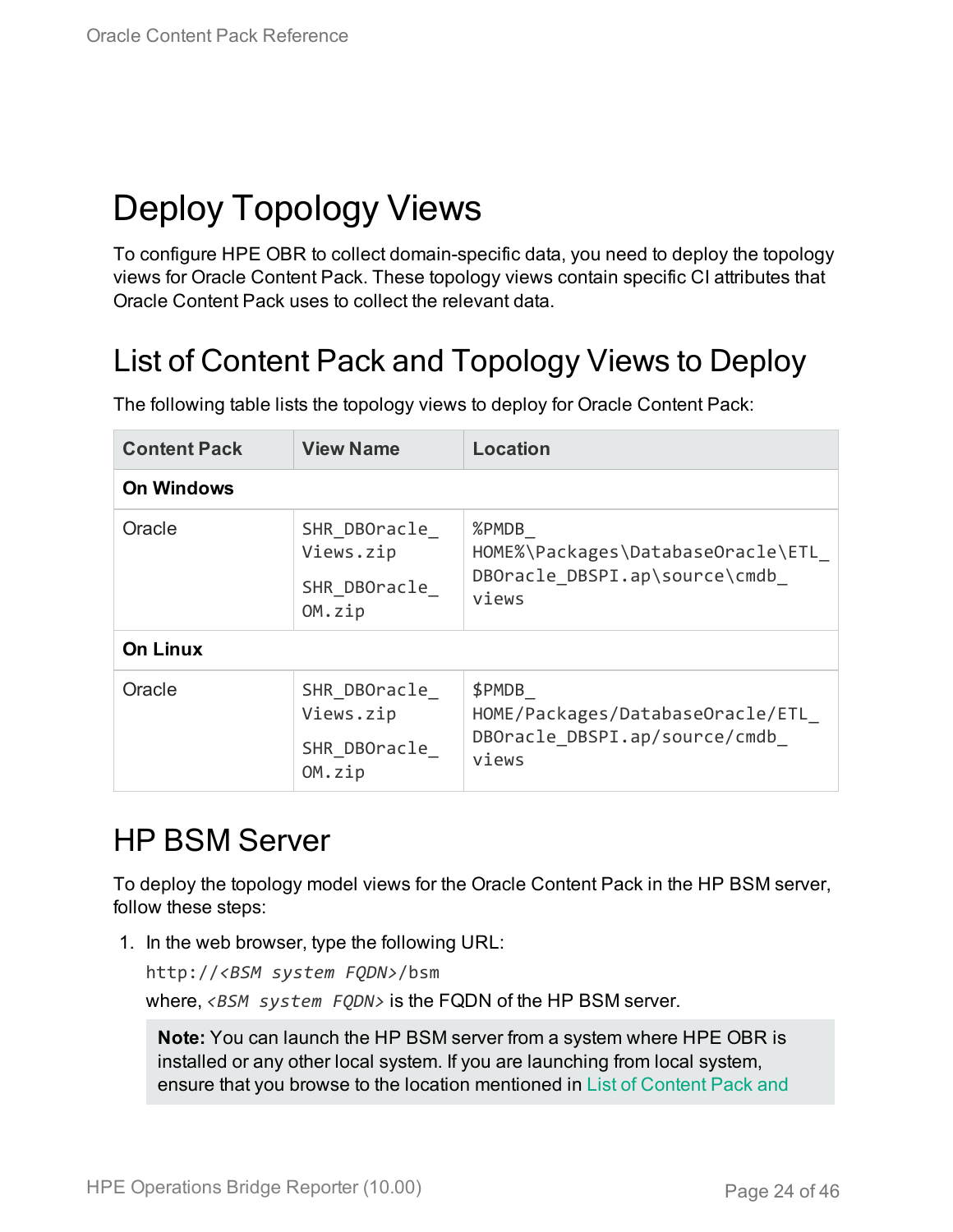[Topology](#page-23-1) Views to Deploy and copy the required views to your local system.

The Business Service Management Login page appears.

- 2. Type the login name and password and click **Log In**. The Business Service Management - Site Map appears.
- 3. Click **Administration > RTSM Administration**. The RTSM Administration page appears.



4. Click **Administration > Package Manager**. The Package Manager page appears.

| $\omega$<br><b>Business Service Management</b> - RTSM Administration |                                       |                           |          | Full Screen View                    | User: administrator | Logout |
|----------------------------------------------------------------------|---------------------------------------|---------------------------|----------|-------------------------------------|---------------------|--------|
| <b>MyBSM</b><br>♦<br>$\Leftrightarrow$<br>$\blacktriangledown$       | Applications $\star$<br>Admin $\star$ | Help $\blacktriangledown$ | Site Map |                                     |                     |        |
| Administration > Package Manager                                     |                                       |                           |          |                                     |                     |        |
| Modeling                                                             | <b>Data Flow Management</b>           | Administration            |          |                                     |                     | ◇◇■    |
| Tools -<br>View -                                                    |                                       |                           |          |                                     |                     |        |
| $-45.$<br>自<br>$*$ $\alpha$ $\mathbb{X}$<br>200                      | Q                                     | $\sqrt{ }$<br>40          | r in     |                                     |                     |        |
| ≐ Package Name                                                       | Category                              | Readme                    | Vers     | <b>Description</b>                  |                     |        |
| <b>Active Directory</b>                                              | Applications                          | Readme                    | 11.0     | Active Directory topology discovery |                     |        |
| AlertsModel                                                          |                                       |                           |          |                                     |                     | E      |
| AlertsTals<br>$\blacksquare$                                         | Alerts                                |                           | 8.0      |                                     |                     |        |

5. Click the **Deploy Packages to Server (from local disk)** icon. The **Deploy Package to Server** dialog box appears.



6. Click the **Add** icon.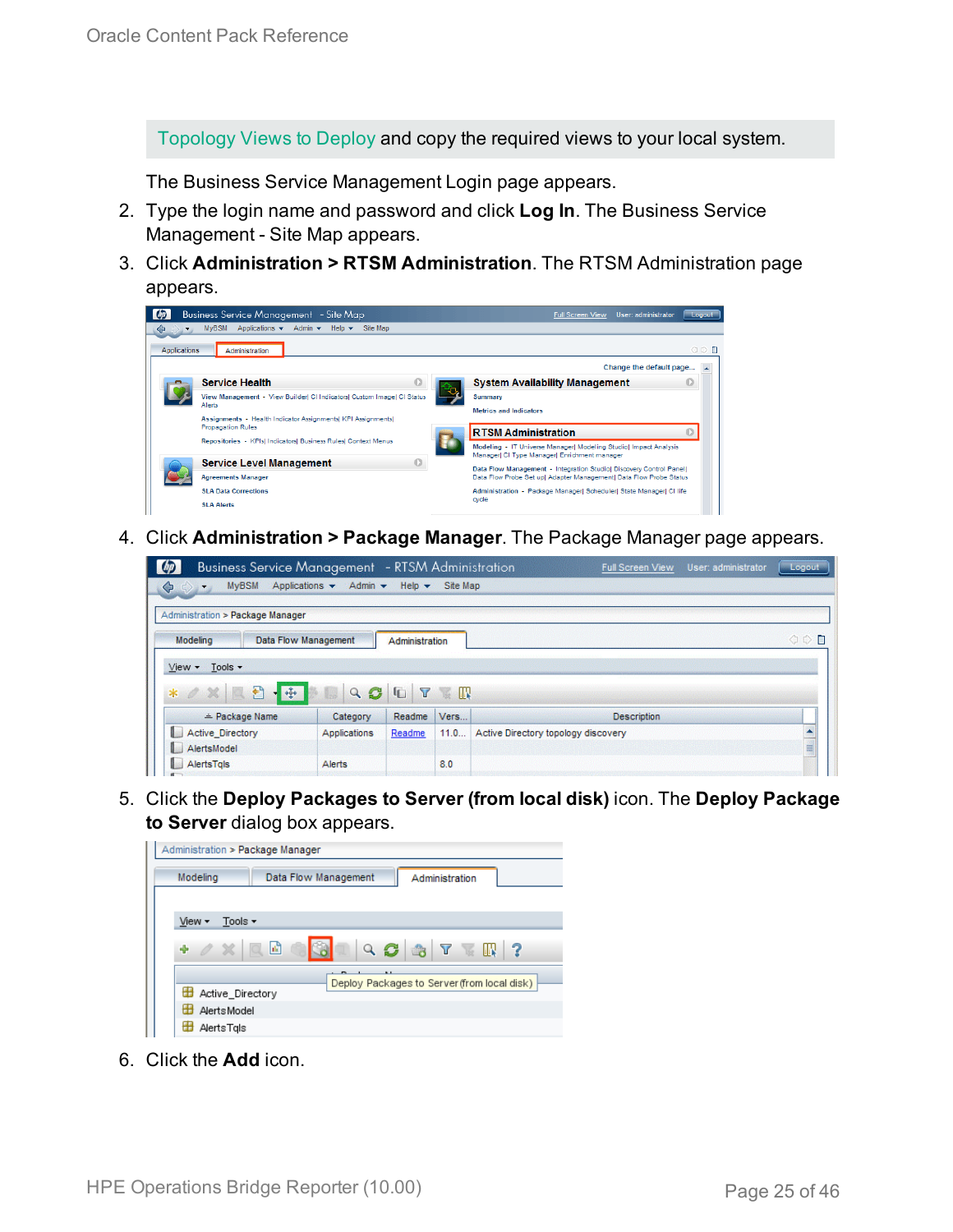| <b>Deploy Packages to Server</b>            |  |
|---------------------------------------------|--|
| Choose the package zip files to be deployed |  |
| Package(zip)                                |  |
|                                             |  |
|                                             |  |

The **Deploy Package to Server (from local disk)** dialog box appears.

7. Browse to the location of the Content Pack zip files, select the required files, and then click **Open**.

You can view and select the TQL and ODB views that you want to deploy under **Select the resources you want to deploy** in the **Deploy Package to Server (from local disk)** dialog box. Ensure that all the files are selected.

8. Click **Deploy** to deploy the Content Pack views.

You have successfully deployed the Content Packs views based on the type of deployment scenario selected for HPE OBR.

## <span id="page-25-0"></span>HP OMi 10 Server

To deploy the topology model views for the Oracle Content Pack in the HP OMi 10 server, follow these steps:

1. In the web browser, type the following URL:

```
http://<OMi system FQDN>/omi
```
where, *<OMi system FQDN>* is the FQDN of the HP OMi server.

**Note:** You can launch the HP OMi server from a system where HPE OBR is installed or any other local system. If you are launching from local system, ensure that you browse to the location mentioned in List of [Content](#page-23-1) Pack and [Topology](#page-23-1) Views to Deploy and copy the required views to your local system.

The Operations Manager i Login page appears.

- 2. Type the login name and password and click **Log In**. The Operations Manager i Workspace page appears.
- 3. Click **Administration > RTSM Administration > Package Manager**.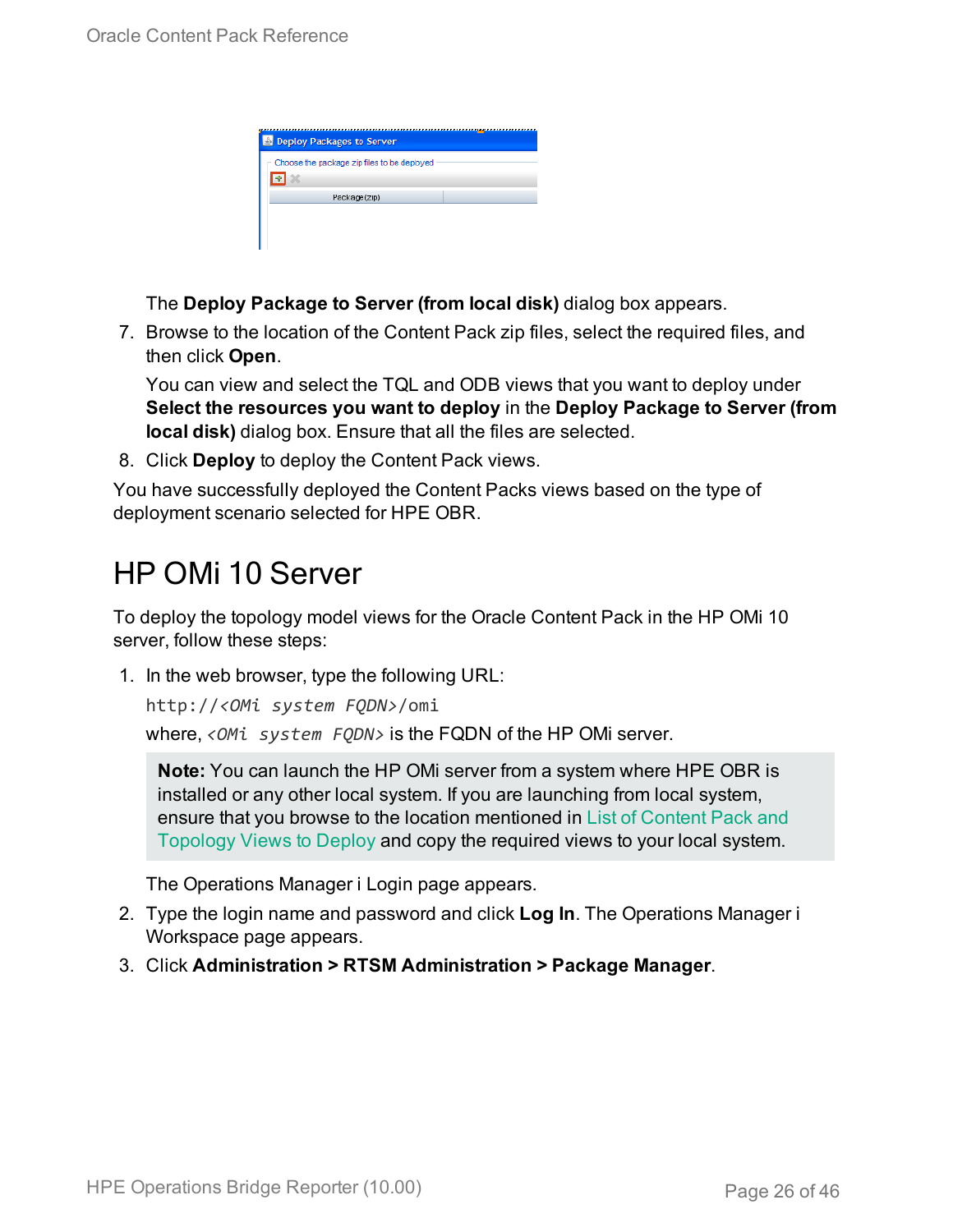| <b>Operations Manager i</b><br>Workspaces $\smile$                       | Administration $\sim$                         | Q search for menu items        |                                                               |              | $\Delta$ admin $\sim$ | $\bullet$ |
|--------------------------------------------------------------------------|-----------------------------------------------|--------------------------------|---------------------------------------------------------------|--------------|-----------------------|-----------|
| Workspaces > My Workspace                                                |                                               |                                |                                                               | Ħ.<br>Tel 11 |                       |           |
| 360° View x                                                              | > Event Processing                            |                                |                                                               |              |                       |           |
| Hierarchy                                                                |                                               |                                |                                                               |              |                       |           |
| È<br>EUM_BSMR<br>×.<br>Y<br>[Select a Filter]<br>$\overline{\mathbb{Y}}$ | ô<br>> Service Health                         |                                |                                                               |              |                       |           |
| Name                                                                     | $\sim$ RTSM Administration                    |                                |                                                               |              |                       |           |
| E EUM_BSMR                                                               | <b>Modeling</b><br><b>IT Universe Manager</b> |                                | <b>Data Flow Management</b><br><b>Reconciliation Priority</b> |              |                       |           |
| $\boxed{0}$ 1                                                            | <b>Modeling Studio</b>                        |                                | <b>Integration Studio</b>                                     |              |                       |           |
| Ë<br>16.55.245.42                                                        |                                               | <b>Impact Analysis Manager</b> | <b>Discovery Control Panel</b>                                |              |                       |           |
| $\bullet$ 16.59.1.1 - 16.59.50.255                                       | <b>CI Type Manager</b>                        |                                | <b>Data Flow Probe Setup</b>                                  |              |                       |           |
|                                                                          | <b>Enrichment manager</b>                     |                                | <b>Adapter Management</b>                                     |              |                       |           |
| $\bigotimes$ 16.59.101.1 - 16.59.150.255                                 |                                               |                                | <b>Data Flow Probe Status</b>                                 |              |                       |           |
| $\bigotimes$ 16.59.151.1 - 16.59.255.1                                   | <b>Administration</b>                         |                                |                                                               |              |                       |           |
| 16.59.42.70 - 16.59.42.70                                                | <b>Package Manager</b>                        |                                |                                                               |              |                       |           |
|                                                                          | Scheduler                                     | Package Manager                |                                                               |              |                       |           |
| $\bigotimes$ 16.59.51.1 - 16.59.100.255                                  | <b>State Manager</b>                          |                                |                                                               |              |                       |           |
| 16.59.67.149<br>L)                                                       | <b>CI Life Cycle</b>                          |                                |                                                               |              |                       |           |
| $\bigcirc$ 2                                                             |                                               |                                |                                                               |              |                       |           |
| $\bigcirc$ 4                                                             | Ö                                             | > Setup and Maintenance        |                                                               |              |                       |           |
| Active                                                                   | > Users<br>п                                  |                                |                                                               |              |                       |           |

The Package Manager page appears.

4. Click the **Deploy Packages to Server (from local disk)** icon. The **Deploy Package to Server** dialog box appears.

| <b>Operations Manager i</b>                             | Workspaces $\smile$                                                     |        | Administration $\sim$ |          | Q search for menu items             | $\blacktriangle$ r admin $\blacktriangleright$ | $\odot$ |
|---------------------------------------------------------|-------------------------------------------------------------------------|--------|-----------------------|----------|-------------------------------------|------------------------------------------------|---------|
|                                                         | Administration > RTSM Administration > Administration > Package Manager |        |                       |          |                                     |                                                |         |
| View - Tools - Help -                                   |                                                                         |        |                       |          |                                     |                                                |         |
|                                                         |                                                                         |        |                       |          |                                     |                                                |         |
| ≐ Package N Deploy packages to server (from local disk) |                                                                         | Readme | <b>Version</b>        | Build Nu | <b>Description</b>                  |                                                |         |
| Active_Directory                                        | Applications                                                            | Readme | 13.0-1179             | 1179     | Active Directory topology discovery |                                                |         |
| AlertsModel                                             |                                                                         |        |                       |          |                                     |                                                |         |
| AlertsTqls                                              | Alerts                                                                  |        | 8.0                   |          |                                     |                                                |         |

5. Click the **Add** icon.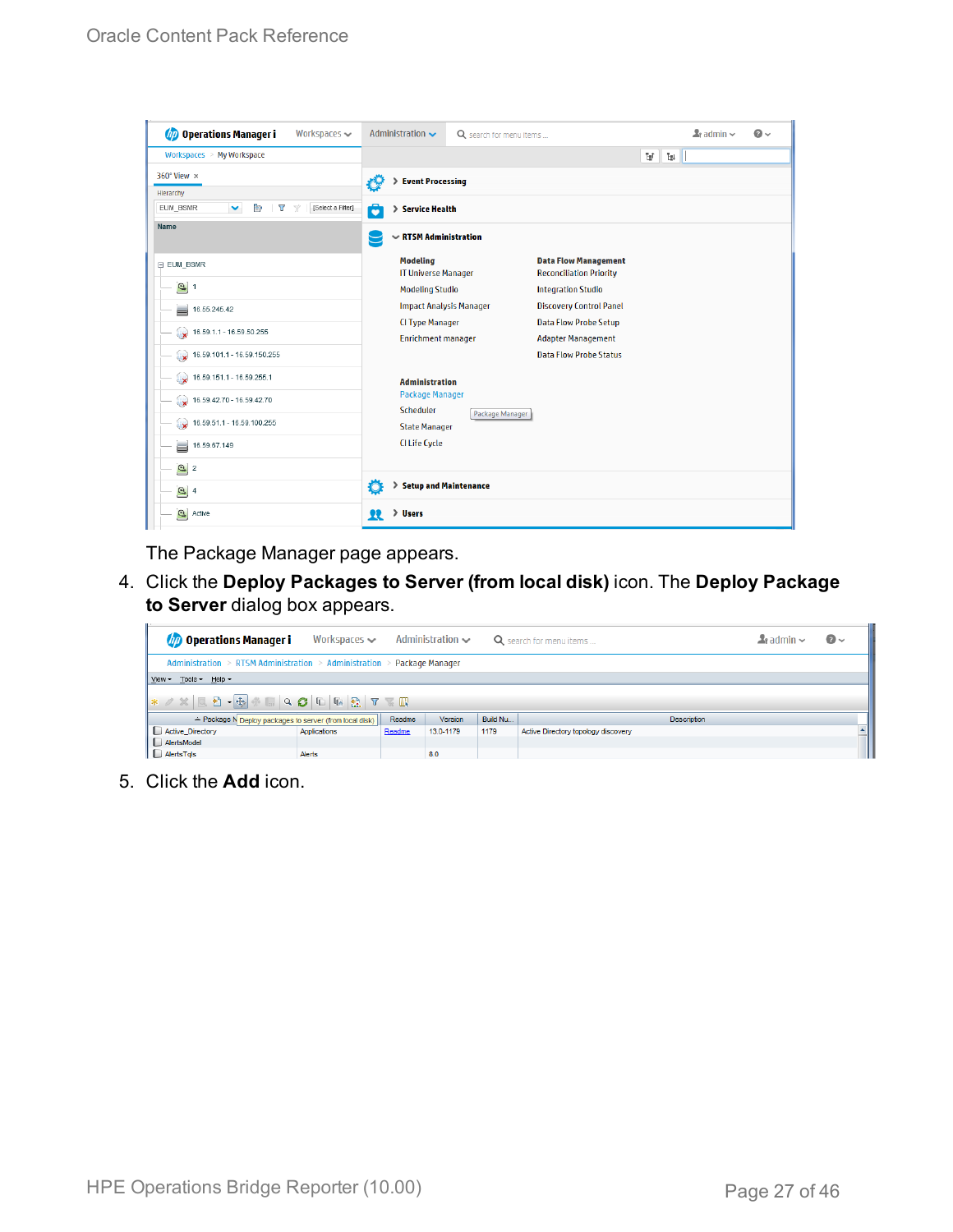| Deploy Packages to Server                   |        | ×      |
|---------------------------------------------|--------|--------|
| Choose the package zip files to be deployed |        |        |
| 中义                                          |        |        |
| Package(zip)<br>Add                         | Path   |        |
|                                             |        |        |
|                                             |        |        |
|                                             |        |        |
|                                             |        |        |
|                                             |        |        |
| Select the resources you want to deploy     |        |        |
| 名马路                                         |        |        |
|                                             |        |        |
|                                             |        |        |
|                                             |        |        |
|                                             |        |        |
|                                             |        |        |
|                                             |        |        |
|                                             |        |        |
|                                             | Deploy | Cancel |

The **Deploy Package to Server (from local disk)** dialog box appears.

6. Browse to the location of the Content Pack zip files, select the required files, and then click **Open**.

You can view and select the TQL and ODB views that you want to deploy under **Select the resources you want to deploy** in the **Deploy Package to Server (from local disk)** dialog box. Ensure that all the files are selected.

7. Click **Deploy** to deploy the Content Pack views.

You have successfully deployed the Content Packs views based on the type of deployment scenario selected for HPE OBR.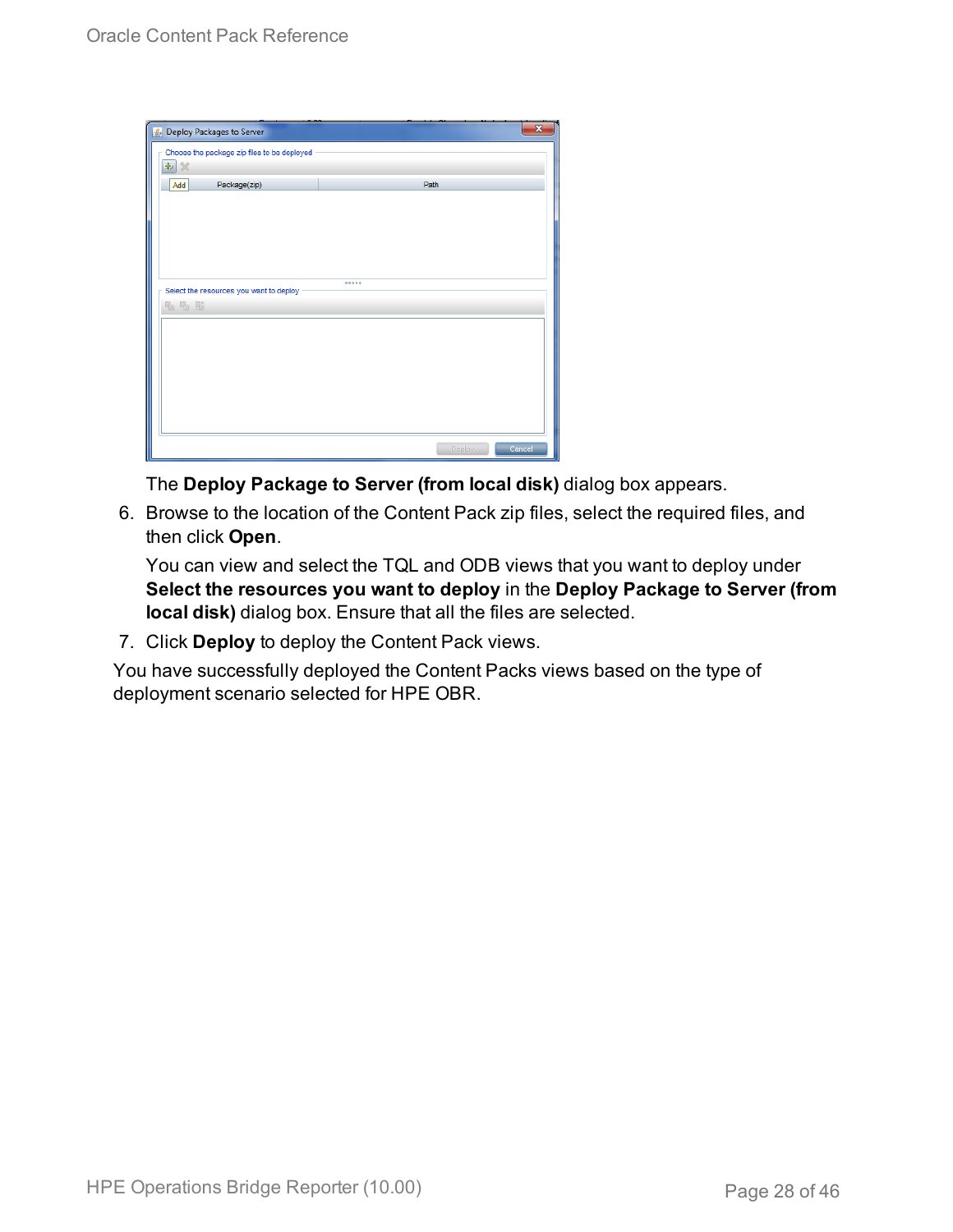# <span id="page-28-1"></span><span id="page-28-0"></span>Install the Content Pack

# Check Availability and Integrity of Data Sources

OBR enables you to check the availability and integrity of data sources prior to installing Content Packs.

1. Launch the following page:

http://*<OBR Server FQDN>*:<port>/BSMRApp/dscheck.jsf

- 2. To check the data sources related to RTSM, click **RTSM**. Click **View** to see the results. Results include the list of missing mandatory CI types and attributes.
- 3. To check the data sources in the HP Operations agent, click **PA**.

Click **View** to see the results. Results include a status summary of nodes and missing policies.

### <span id="page-28-2"></span>Selecting the Content Pack Components

A typical Content Pack consists of three components - the Domain, Extraction Transformation Loading (ETL), and Application components.

The following figure shows the typical data flow between the components of the Content Pack: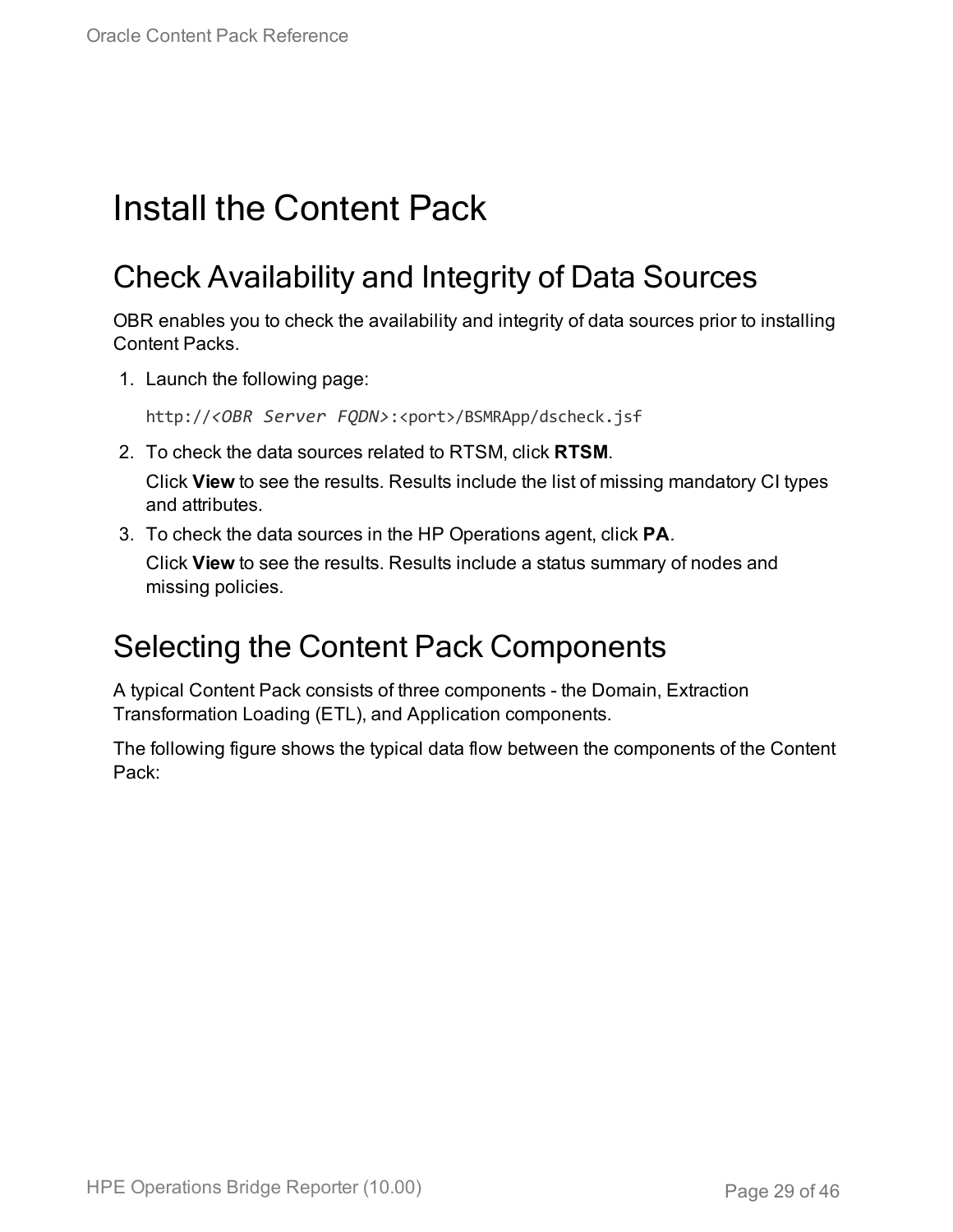

- **Domain component**: The Domain or Core Domain component defines the data model for a particular Content Pack. It contains the rules for generating the relational schema. It also contains the data processing rules, including a set of standard preaggregation rules, for processing data into the database. The Domain component can include the commonly-used dimensions and cubes, which can be leveraged by one or more Report Content Pack components. The Domain Content Pack component does not depend on the configured topology source or the data source from where you want to collect data.
- <sup>l</sup> **ETL (Extract, Transform, and Load) component**: The ETL Content Pack component defines the collection policies and the transformation, reconciliation, and staging rules. It also provides the data processing rules that define the order of execution of the data processing steps.

A single data source app.lication can have multiple ETL components. For example, you can have one ETL component for each virtualization technology supported in Performance Agent such as Oracle Solaris Zones, VMware, IBM LPAR, and Microsoft HyperV. The ETL component can be dependent on one or more Domain components. In addition, you can have multiple ETL components feeding data into the same Domain component.

The ETL Content Pack component is data source dependent. Therefore, for a particular domain, each data source application has a separate ETL Content Pack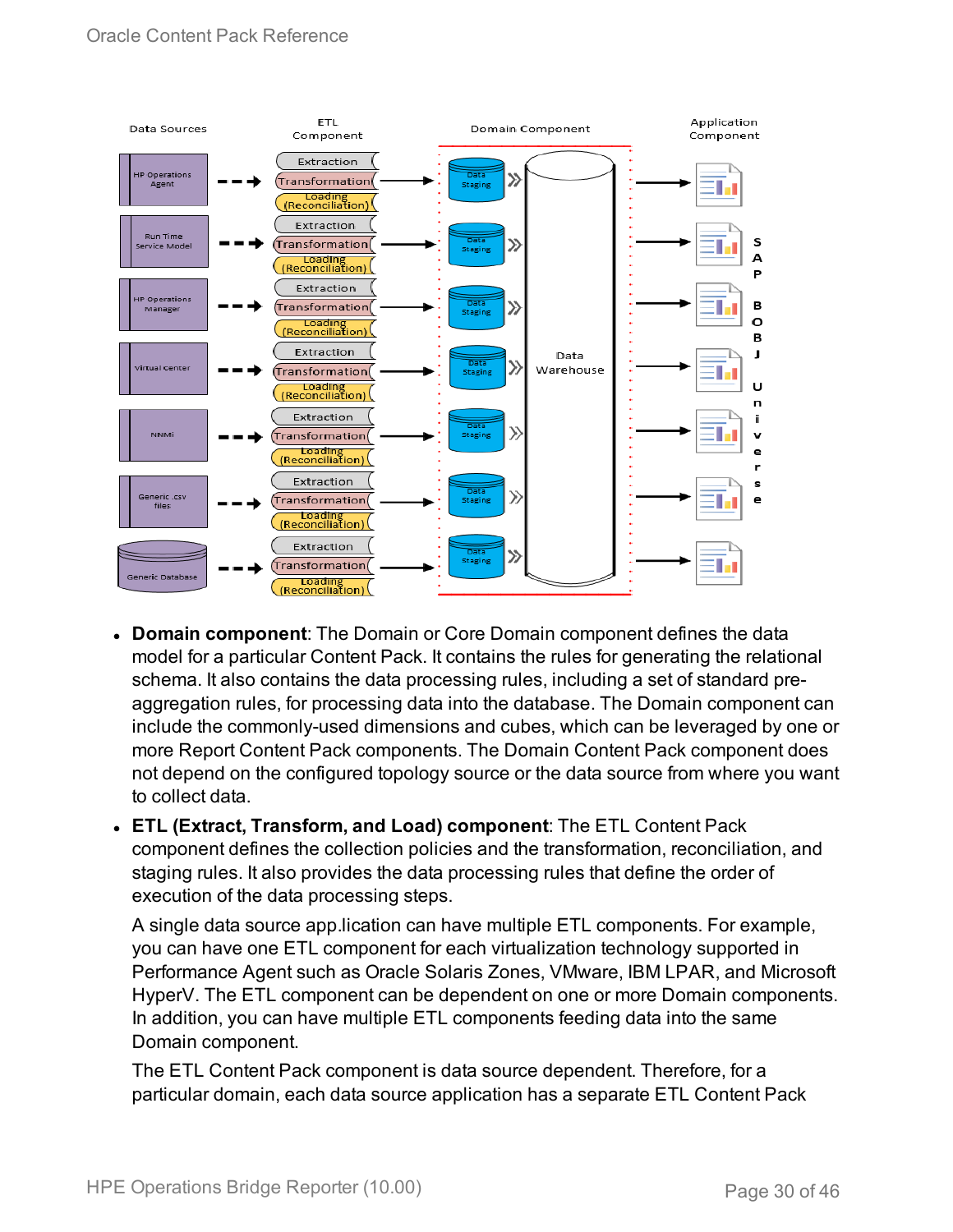component. For example, if you want to collect system performance data from the HP Operations Agent, you must install the SysPerf\_ETL\_PerformanceAgent component. If you want to collect system performance data from HP SiteScope, you must install either SysPerf\_ETL\_SiS\_API (sourcing data logged in API) or SysPerf\_ ETL SiS DB (sourcing data logged in BSM Profile database).

**Application component**: The Application Content Pack component defines the application-specific aggregation rules, business views, SAP BOBJ universes, and the reports for a particular domain. Report components can be dependent on one or more Domain components. This component also provides the flexibility to extend the data model that is defined in one or more Domain components.

The list of Content Pack components that you can install depends on the topology source that you configured during the post-install configuration phase of the installation. Once the topology source is configured, the Deployment Manager filters the list of Content Pack components to display only those components that can be installed in the supported deployment scenario. For example, if RTSM is the configured topology source, the Deployment Manager only displays those components that can be installed in the SaOB and APM deployment scenarios.

### <span id="page-30-0"></span>Install the Content Pack in Deployment Manger

To install the required Oracle Content Pack, follow these steps:

1. Launch the Administration Console in a web browser using the following URL:

http://*<OBR\_Server\_FQDN>*:21411

2. In the Administration Console, click **Administration > Deployment Manager**. The Deployment Manager page is displayed.

To install this Content Pack and to generate reports on data from HPOM, BSM, or OMi, make the following selections:

- Oracle ETL DBSPI (10.00.000)
- Oracle Domain (10.00.000)
- Oracle Reports (10.00.000)

**Tip:** Install the following dependent Content Packs (and their components) along with this Content Pack for it to function:

- Core
	- <sup>o</sup> Core\_Domain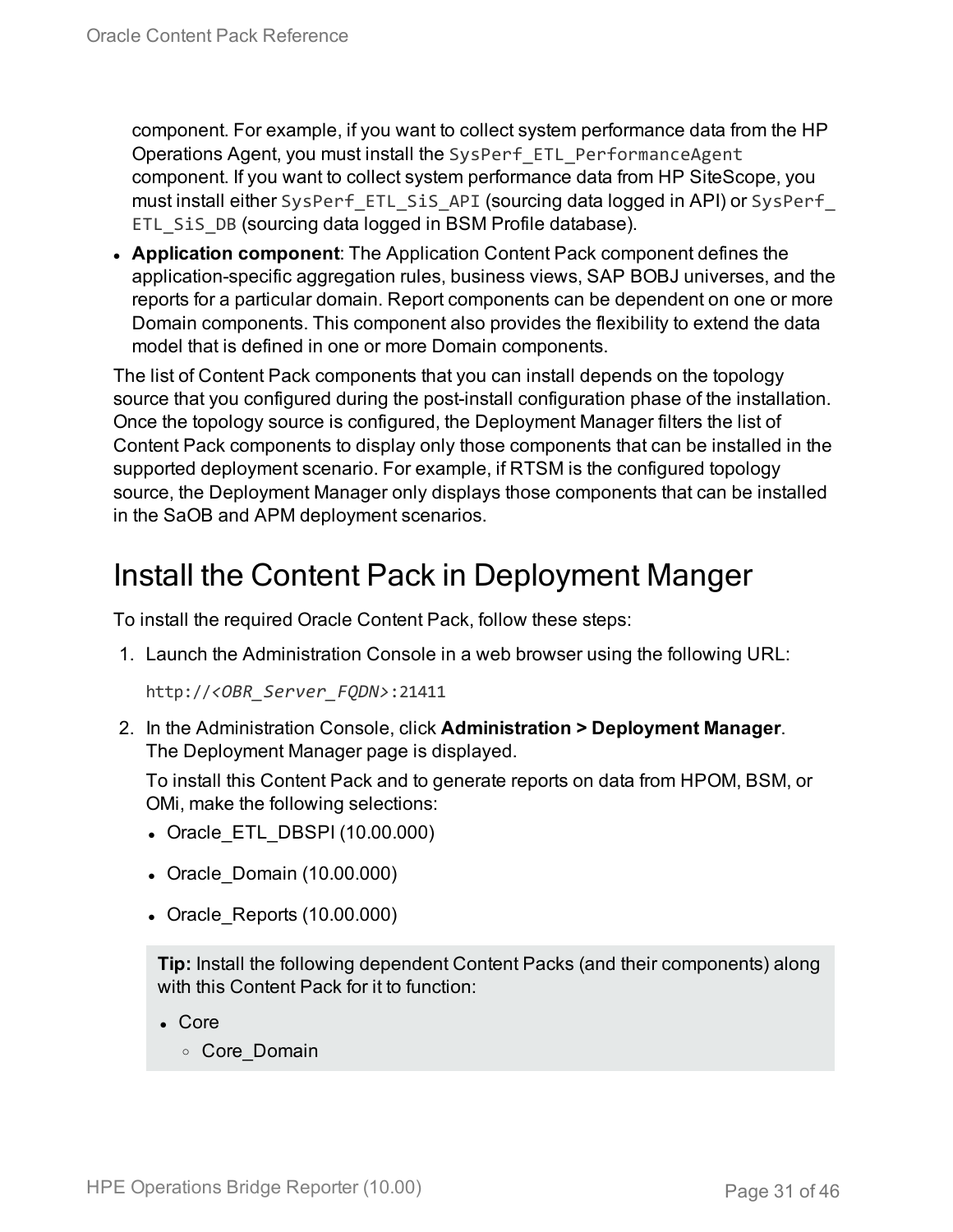- Operations Manager
	- o OprEvent Domain Reports
- System Performance
	- <sup>o</sup> SysPerf\_Domain

**Note:** The dependent domain content pack get selected automatically, you have to select only the ETLs based on the topology source.

**Note:** For more details on ETLs, see *HPE Operations Bridge Reporter Content Pack Release Notes*.

3. Click **Install/Upgrade** to install the Content Packs.

The color of the status column changes for all the selected Content Packs. An Installation Started status appears in the **Status** column for Content Pack that is currently being installed. The Deployment Manager page automatically refreshes itself to display the updated status. Once the installation completes, an Installation Successful status appears. If the installation fails, an Installation Failed status appears.

**Note:** The timer service will be stopped automatically during install/uninstall/upgrade operation and will be started once operation is complete.

4. Click the link in the **Status** column for more information about the installation process.

The Content Pack Component Status History window is displayed. It displays the details of the current and historical status of that Content Pack component's installation.

**Note:** During install/uninstall process, Deployment Manager does not allow you to interrupt the process. Instead, you must wait till the current process is complete before you can perform any other operations on the Deployment Manager page.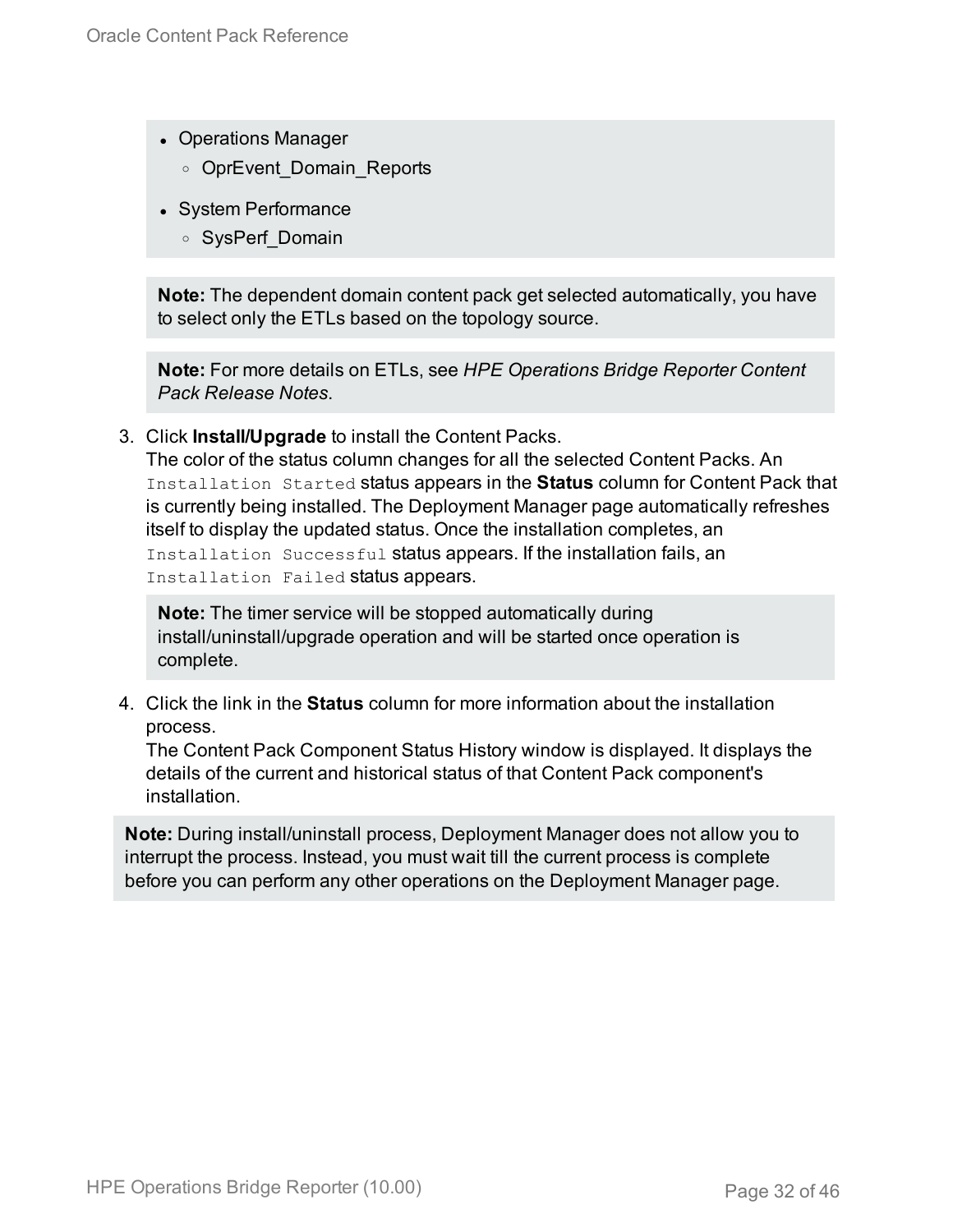# <span id="page-32-0"></span>Data Source Collection Configuration

After installing Content Packs, you must configure HPE OBR to collect required data from various data collectors. The data collectors work internally within the HPE OBR infrastructure to collect the data. Therefore, you cannot directly interface with these collectors. Instead, you can specify the data sources from where the collectors can collect the data through the Administration Console.

## <span id="page-32-1"></span>Configuring the HP Operations Agent Data Source

In the RTSM deployment scenario, you do not have to create new HP Operations Agent data source connections. Because, by default, all the nodes on which HP Operations Agent is installed are automatically discovered when the topology information is collected. These data sources or nodes are listed in the HP Operations Agent Data Source page of the Administration Console.

To view the list of HP Operations Agent data sources, follow these steps:

- 1. In the **Administration Console**, click **Data Source Configuration > HP Operations Agent**. The **HP Operations Agent Data Source** page appears.
- 2. To view detailed information about the HP Operations Agent data sources, click the Domain name or the number in the **HP Operations Agent Data Source Summary** table. The **HP Operations Agent Data Source Details** table appears.
- 3. To change the data collection schedule for one or more hosts, specify a polling time between 1 and 24 hours in the **Hrs** box in the **Schedule Polling Frequency** column.
- 4. Click **Save** to save the changes. A Saved Successfully message appears in the Information message panel.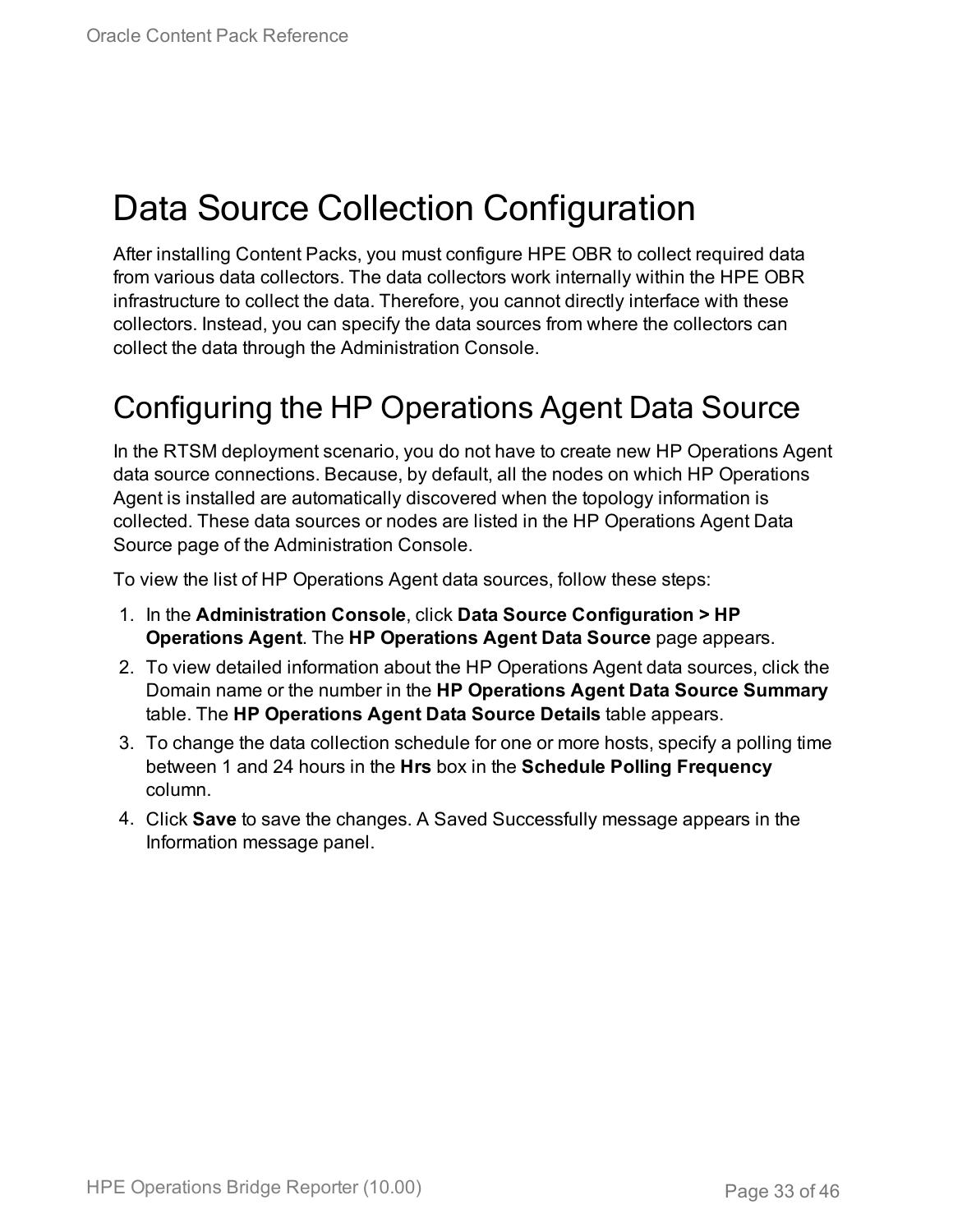# <span id="page-33-0"></span>Report Navigation

The Oracle reports are categorized into high-level—Executive Summary and Detailed Performance reports. You can navigate from the higher-level reports to the detailed reports using the various cross launch or hyperlink features. For example, you may start with the Oracle Executive Summary for an overall picture of the health of the database servers and then navigate to the detailed reports for specific information. Report navigation varies depending on the specific scenarios and per your discretion.

The Oracle Database reports display the performance, health, and resource requirement information for the following:

- Oracle database servers that are available in your IT environment
- Instances running on these database servers

Oracle reports also help to analyze the database performance impact in the context of an associated Business Service, Business Application, or Group.

#### **New Oracle Content Pack Report**

The following is the new Oracle report:

<sup>l</sup> **Database Oracle Instance Availability** - Provides information about the availability of the database instances that are running on selected node over a period of time. Displays the availability details of Oracle instances, as a heatmap based on predetermined thresholds, for every hour across the selected time period.

**Note:** This availability report presents the instance availability information for the application. This report should not to be used for uptime calculation.

| <b>Availability</b> | Color |
|---------------------|-------|
| < 90                |       |
| $> 90$ and $< 95$   |       |
| > 95                |       |

#### **Report Navigation**

The following diagram displays an instance of report navigation: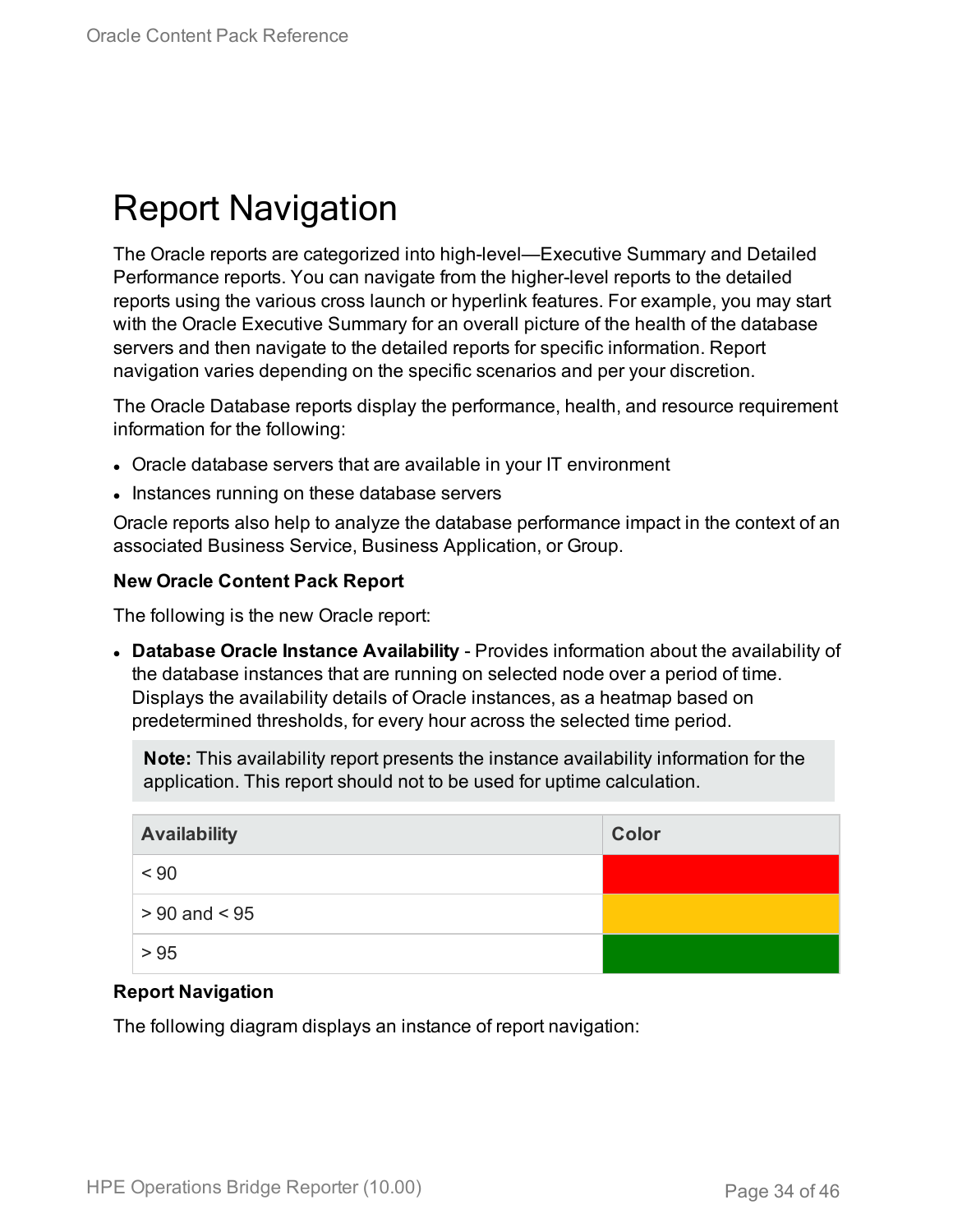

## <span id="page-34-0"></span>Use Cases

This section provides information on use cases for Oracle reports. The following table provides description, user, and report name for the use cases:

| <b>Description</b>                                                                                                      | <b>Report</b><br>Category | <b>Report Name</b>                          |
|-------------------------------------------------------------------------------------------------------------------------|---------------------------|---------------------------------------------|
| To view the performance metrics of the oracle<br>instances in a node with the resource utilization at<br>the node level | Executive<br>Summary      | Database Oracle<br><b>Executive Summary</b> |
| To view the top N tables based on the space used<br>for the selected database instance and database                     | Executive<br>Summary      | Database Oracle<br>Top 10 Instances         |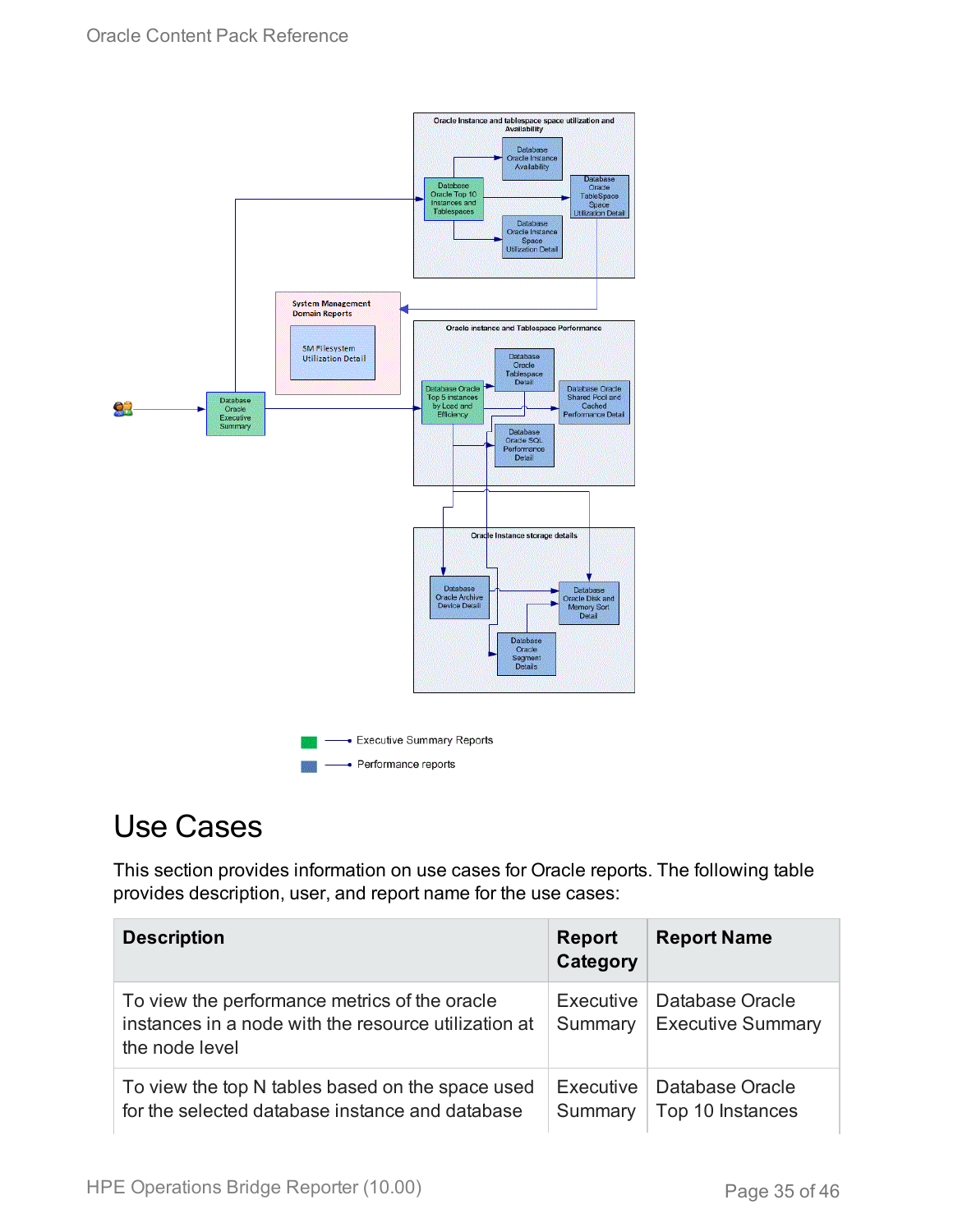| <b>Description</b>                                                                                                                   | <b>Report</b><br>Category | <b>Report Name</b>                                                   |
|--------------------------------------------------------------------------------------------------------------------------------------|---------------------------|----------------------------------------------------------------------|
|                                                                                                                                      |                           | and Tablespaces                                                      |
| To view the top N databases and virtual devices<br>based on the space used among the various<br>instances of a selected node         | Executive<br>Summary      | Database Oracle<br>Top 5 Instances<br>Load and Efficiency            |
| To view the average outstanding read and write<br>rate for each of selected database instance                                        | Executive<br>Summary      | <b>Oracle Database</b><br>Input and Output<br><b>Statistics</b>      |
| To correlate the number of transactions against<br>the growth of logs for each of the selected<br>database instance                  | Executive<br>Summary      | <b>Oracle Detail Server</b><br>Transaction<br>Summary                |
| To view the trend space used by all the databases<br>over a period of time for each of the selected<br>database instance             | Executive<br>Summary      | <b>Oracle Database</b><br>Space Usage<br><b>Details</b>              |
| To view the trend of space used by all the tables<br>over a period of time for each of the selected<br>databases in a given instance | Executive<br>Summary      | <b>Oracle Database</b><br><b>Table Space Usage</b><br><b>Details</b> |
| To view the trend of space used by all virtual<br>device over a period of time for each of the<br>selected DB instance               | Executive<br>Summary      | <b>Oracle Virtual</b><br><b>Device Space</b><br><b>Usage Details</b> |
| To view the total number of users connected over<br>a period of time for each of the selected database<br>instance                   | Executive<br>Summary      | <b>Oracle Users</b><br>Connection<br>Summary                         |
| To view the details of locks over a period of time<br>for each of the selected database instance                                     | Executive<br>Summary      | <b>Oracle Database</b><br><b>Locks Summary</b>                       |
| To view the input/output performance details over<br>a period of time for each of the selected database<br>instance                  | Executive<br>Summary      | <b>Oracle Database</b><br>Performance<br>Summary                     |
| To view the availability over a period of time for<br>each of the selected database instance                                         | Executive<br>Summary      | Oracle Instance<br><b>Availability Details</b>                       |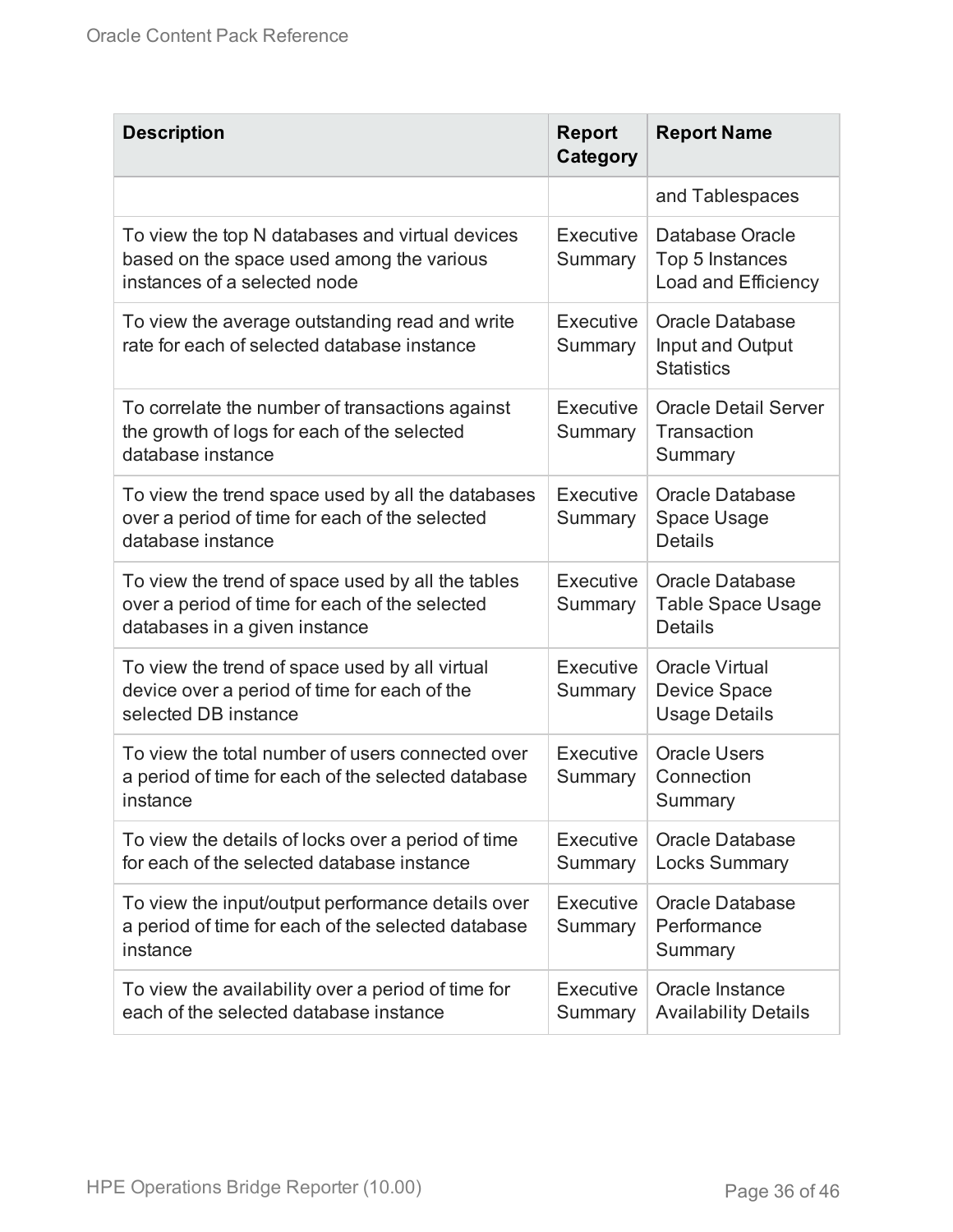# <span id="page-36-0"></span>Appendix

This section provides information on [Terminology](#page-36-1) , [Calculating](#page-42-0) Oracle instance [availability](#page-42-0) and Metric [Mapping](#page-43-0) for Reports.

## <span id="page-36-1"></span>Appendix A: Terminology

**Business Service:** Any service created in BSM Run-time Service Model (RTSM) and is part of your business, such as the online banking service or email service.

**Business View:** A view deployed on BSM RTSM that provides the topology information of the configuration items in your IT environment.

**Node Groups:** Group of managed nodes defined by users or available by default in HP Operations Manager (HPOM) to classify as specific organizations or entities within the enterprise. OBR uses the node groups from HPOM for its topology information.

**High Number of Waits for Redo Log Buffer Space:** A large number of processes waiting for the redo log buffer may result in a large amount of non-archived transactions. The non-archived transaction increases the chance of losing information in the event of a database failure.

**High Rate of User Call:** The user call rate measures the work demand rate of the clientside business applications, running on the specified instance. The performance of the instance is directly related to the rate of user calls.

**High Disk Sort Rate:** A high rate of disk sort may impact the instance performance adversely because:

- Disk sorts consume higher amount of resources in the temporary table spaces
- Disk sorts slows down an individual task and affects the concurrent tasks on the Oracle instance

**High User Logon Count:** Instances with the maximum number of users connected to a specified instance.

**High Buffer Busy Wait Percentage:** A buffer busy wait indicates that there are some buffers in the buffer cache that multiple processes are attempting to access concurrently. A large number of processes waiting for the buffer to perform logical reads may slow down the instance.

**Less Buffer Cache Hit %:** Buffer cache stores information in memory, therefore retrieving information from the buffer cache is faster than retrieving information from data files. A high buffer cache hit ratio indicates better system performance.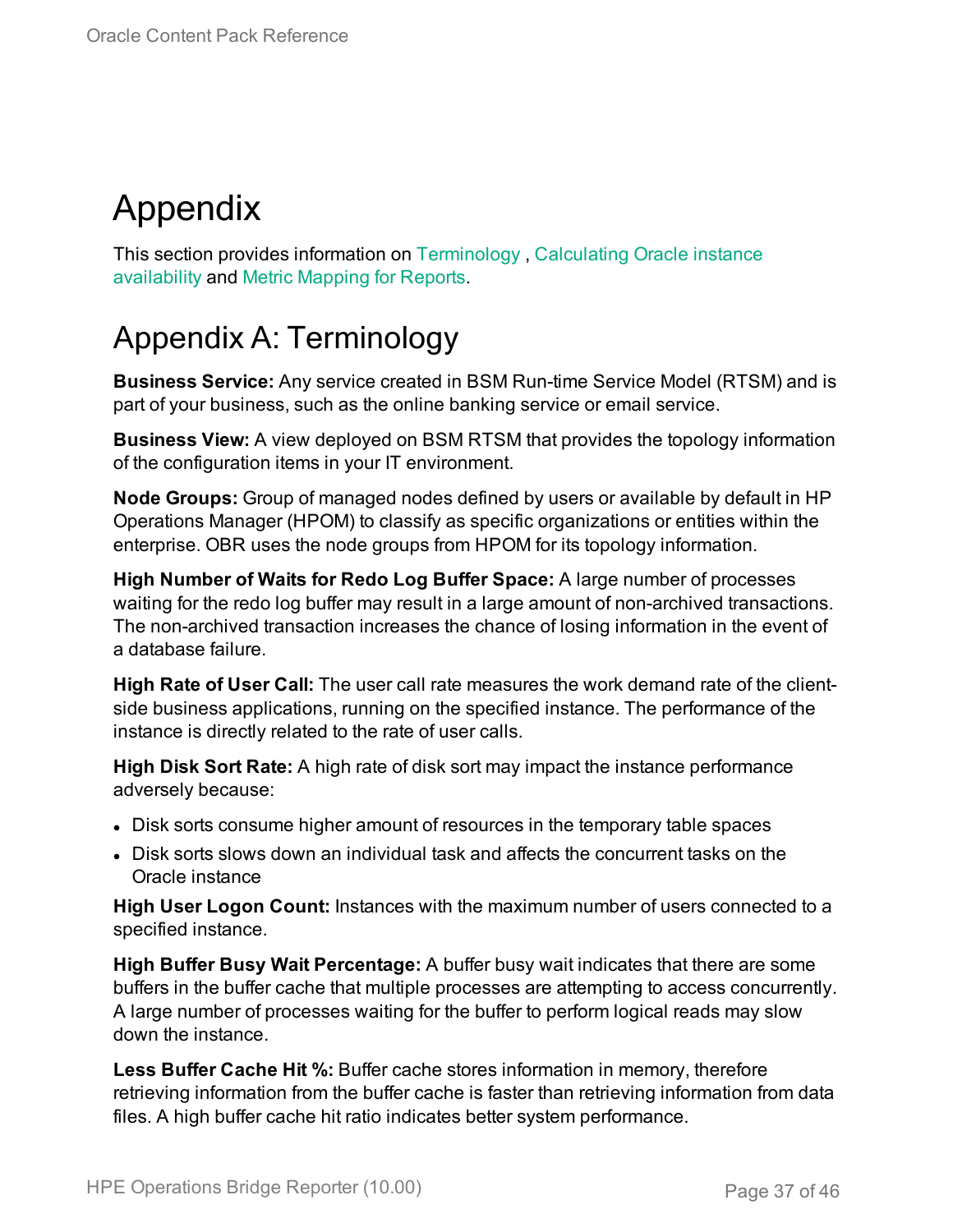**Less Memory Sort %:** A low rate of memory sort may impact the instance performance adversely, as a high rate of disk sort may consume large amount of system resources.

**Less Library Cache Get hits %:** This report displays the instance with less library cache get hit percentage.

**Average Up Time %:** The percentage of time the instances were up and running for a selected node.

**Average Down Time %:** The percentage of time the instances were down and unavailable for a selected node.

**Average Unknown Time %:** The percentage of time the availability status of the instance was unknown for OBR.

**Average Availability %:** The percentage of time the database instance was available factoring planned downtime.

**Average Allocated Space (GB):** Average amount of space allocated to a particular instance.

**Average Used Space (GB):** Average amount of space used by one instance against the amount of space allocated to it.

**Average Used Space %:** Percentage of space used by one instance against the amount of space allocated to it.

**Average Total (Disk and Memory) Sort per Hour:** The average number of total sorts performed by the instance in an hour. This data for this metric is normally collected every minute. Therefore, the readings for a minute are multiplied by 60 to get the reading for an hour.

**Average Disk Sort Per Hour:** The number of disk sorts performed by the instance in an hour.

**Average Ratio of Memory Sort to Total Sort:** The percentage value of the memory sort with the total sort for the selected instance. The sort performance for the instance increases if the instance performs more number of memory sorts.

**Average Percentage of Free Space on Archive Device:** The percentage of free space available on all the archive devices used by the instance. Using this, you can analyze whether the archive destination is running out of space and avoid errors that result from the inability to archive files.

**Average Percentage of Free Space Used on Background Dump:** The percentage of available free space on the background dump destination device. To avoid the failure of the archiving process and subsequent suspension of all database activities, ensure that there is sufficient space on the archive device.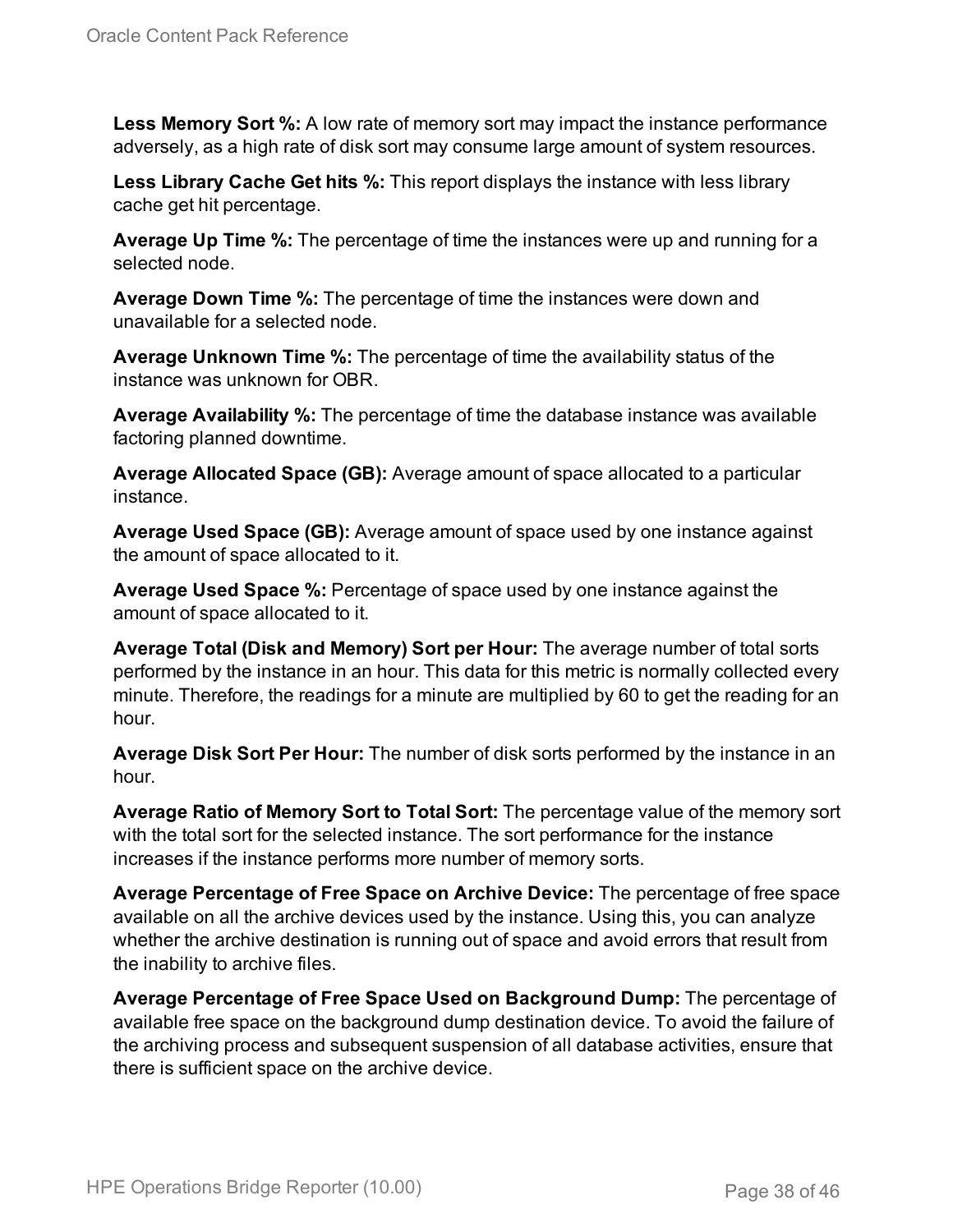**Average Percentage of Free Space Used on Core Dump Device:** The percentage of available free space on the core dump destination device. To avoid the failure of the archiving process and subsequent suspension of all database activities, ensure that there is sufficient space on the archive device.

**Average Number of Database Dump or Trace File(s) Created:** Using this, you can analyze and control the maximum size of all the trace files and limit the file to a specified number of operating system blocks.

**Average Number of Redo Logs not Archived:** The number of redo log files that have not been archived for the selected node and instance. Due to lack of available space on the targeted storage device, you will not be able to archive a redo log file. If this problem is not resolved, the database will no longer be able to execute transactions. So, ensure that there is sufficient space on the archive device.

**Average Percentage of Free Space on User Dump Device:** The percentage of available free space on the user dump destination device. To avoid the failure of the archiving process and subsequent suspension of all database activities, ensure that there is sufficient space on the archive device.

**Average Percentage of Enqueue Waiting for Requests:** The average percentage of enqueue waits against the number of enqueue requests. Using this, you can analyze the amount of time the sessions spent waiting for enqueues.

**Average Percentage of Enqueue Timeout for Requests:** The average percentage of enqueue timeouts against the number of enqueue requests. Using this, you can analyze the number of times, request for an enqueue was timed out.

**Average Percentage of Enqueue:** The average percentage of enqueue to configured enqueues. Using this, you can analyze the enqueue utilization for a specified time period.

**Average Percentage of Used DML Locks:** Data Manipulation Language (DML) locks protect data. DML operations can acquire data locks at two different levels -- for specific rows and for entire tables. This metric reflects the average percentage of DML locks used against the total number of DML locks configured. Using this, you can analyze the DML lock utilization for a specified period of time.

**Average Number of Sessions Waiting for Release of a Lock:** All locks acquired by statements within a transaction are held for the duration of the transaction. Oracle releases all locks acquired by the statements within a transaction when an explicit or implied commit or rollback is executed. Oracle also releases locks acquired after a savepoint when rolling back to the savepoint. This metric refers to the average number of sessions that are waiting for release of a lock. Using this, you can analyze the amount of time the sessions spent waiting for a transaction lock.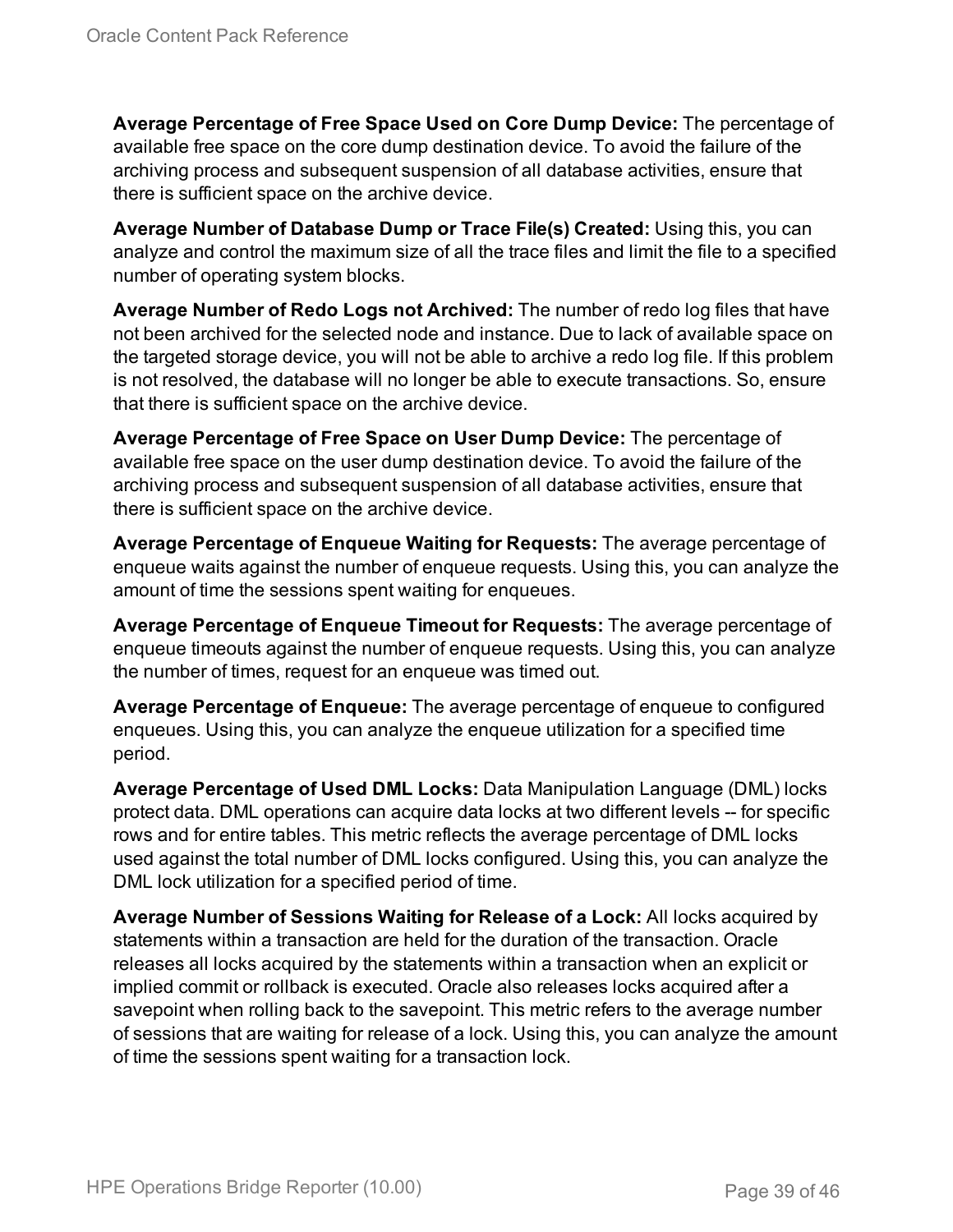**Average Number of Tables with Table Lock Disabled:** The average number of tables with table lock disabled. Using this, you can analyze the number of tables that are residing on the instance without a lock.

**Average Percentage of Busy Dispatchers:** The average percent busy for all dispatchers. Using this, you can analyze the load on the dispatchers.

**Average Number of Clients Connected to Dispatchers:** The number of clients connected to all dispatchers.

**Average Percentage of Shared Servers Waiting for Requests:** The average percentage of shared server waiting for the requests. A consistent increase in the number of clients that are waiting for connection to the shared servers may affect the database performance adversely.

**Average Percentage of Busy Shared Servers:** The average percentage of busy shared server processes. Using this, you can compare the number of busy shared servers processes with the maximum number of shared servers processes that the instance is allowed to use.

**Average Percentage of Total UGA Memory (MB) Allocated by Current Processes:** The Total User Global Area (UGA) memory, in megabytes, allocated for all current sessions.

**Average Percentage of Maximum UGA Memory (MB) Allocated by Current Processes:** The maximum UGA memory in bytes allocated for all current sessions.

**Average Number of Waits for Redo Log Buffer Space:** The redo log buffer space wait time is the cumulative time waited by all processes for space in the log buffer. If this value for redo log space wait time is low, your log buffer size is sized properly. Using this, you can analyze the number of times a user process was unable to allocate space in the redo log buffer.

**Average Percentage of Misses on the Redo Copy Latch:** After space is allocated for a redo entry, the user process can copy the entry into the buffer. A process can only copy on the redo allocation latch if the redo entry is smaller than the specified threshold. Using this, you can analyze the ratio of misses to gets for the redo copy latch.

**Average Percentage of Misses on the Redo Allocation Latch:** Redo allocation latches controls space allocation for redo entries in the redo log buffer. At a time, only one user process can allocate space in the buffer. This single latch ensures a sequential pattern of buffer entries. Using this, you can analyze the ratio of misses to gets for the redo allocation latch.

**Average Number of Rollback Segments Not Online:** The average number of rollback segments that are offline for the selected instance on the selected node. Rollback segment status not online could be an indication of performance problems.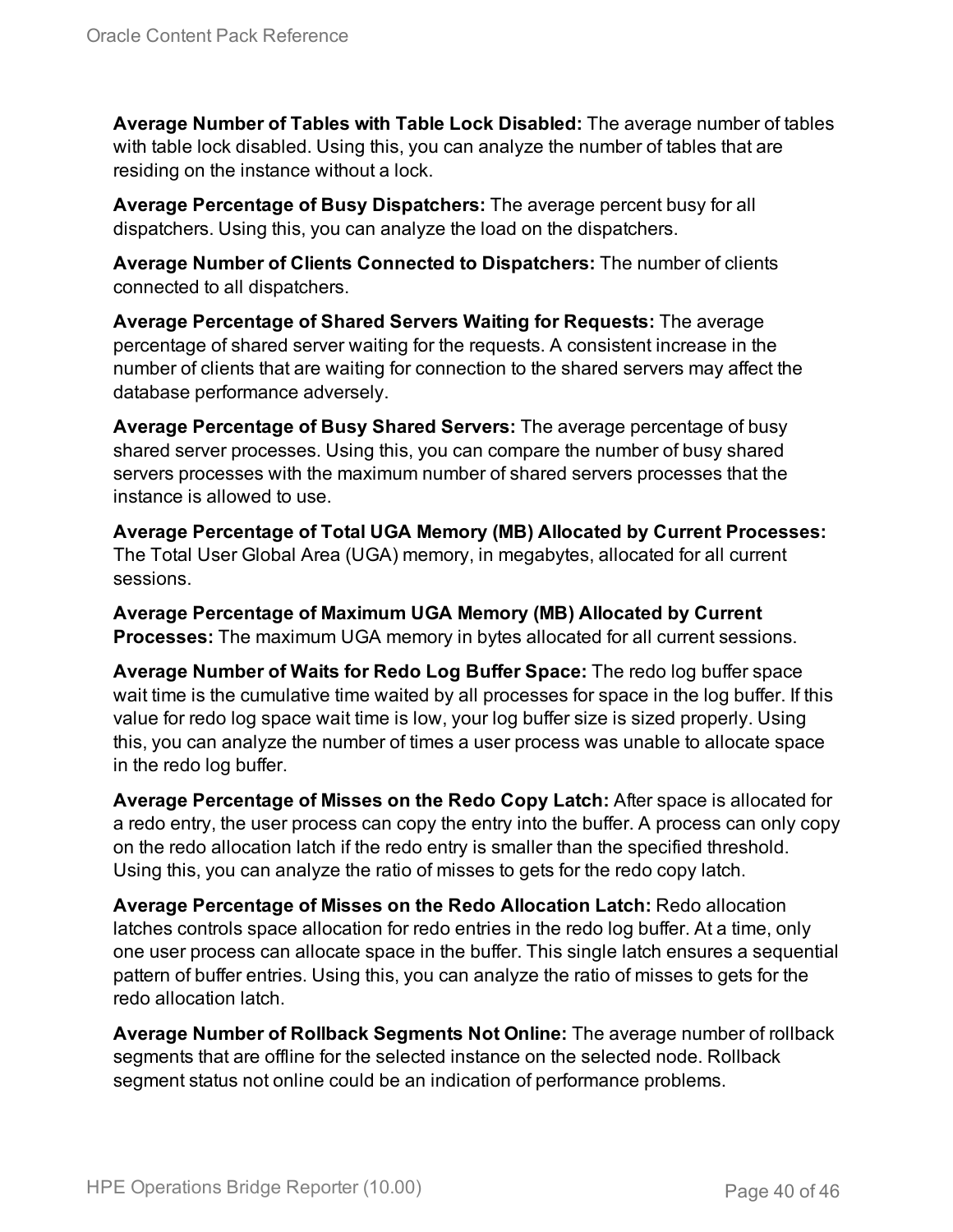**Average Number of Segments Adding Extents Rapidly:** The average number of segments that are adding extents rapidly for the selected instance on the selected node. If the segments add extends rapidly, the segments will reach the maximum extend limit shortly and this will lead to termination of the active transaction.

**Average Number of Segments Approaching Max Extent:** The average number of segments that are approaching maximum extent. Maximum number of extends are defined for each segment. If the MAXEXTENTS limit is reached in a segment, the active transaction is terminated and the system issues an error message.

**Average Number of Segments that Cannot Extent:** The average number of segments that cannot extend. If there is no more free space available for a new extent to be allocated, and if the automatic data file enhancement is not activated by AUTOALLOCATE, the current transaction is terminated and the system issues an error message.

**Average Total Buffer Cache Hit Percentage:** The average percentage of the buffer cache hits to total requests over the lifetime of an instance.

**Average Shared Pool Free Memory Percentage:** The average percentage of free memory to total shared pool memory over the lifetime of an instance.

**Average Library Cache Gethits Percentage:** The average percentage of gethits to gets in dictionary cache. If the gethit ratio is consistently low, you can increase the shared pool size.

**Average Library Cache Pinhits Percentage:** The percentage of pinhits to gets in dictionary cache. If the pinhit ratio is consistently low, you can increase the shared pool size.

**Average Buffer Busy Wait Percentage:** The average percentage of buffer busy waits to logical reads.

**Average Dictionary Cache Hit Percentage:** The average percentage of cache get misses to gets in the dictionary cache.

**Average Rate of Parallel Queries Initiated:** The average rate of parallel queries initiated for a selected instance and node. If the average rate of parallel queries initiated is less than the expected value per minute, then the SQL performance is adversely affected.

**Average Percentage of Parallel Query Servers Busy:** The average percentage of busy to maximum parallel query servers for a selected instance and node.

**Average Number of Full table Scans Per Minute:** The average rate at which full table scans occurs for a selected instance. If the full table scan rate is higher than the set threshold value, then it indicates that tables are without proper indexing.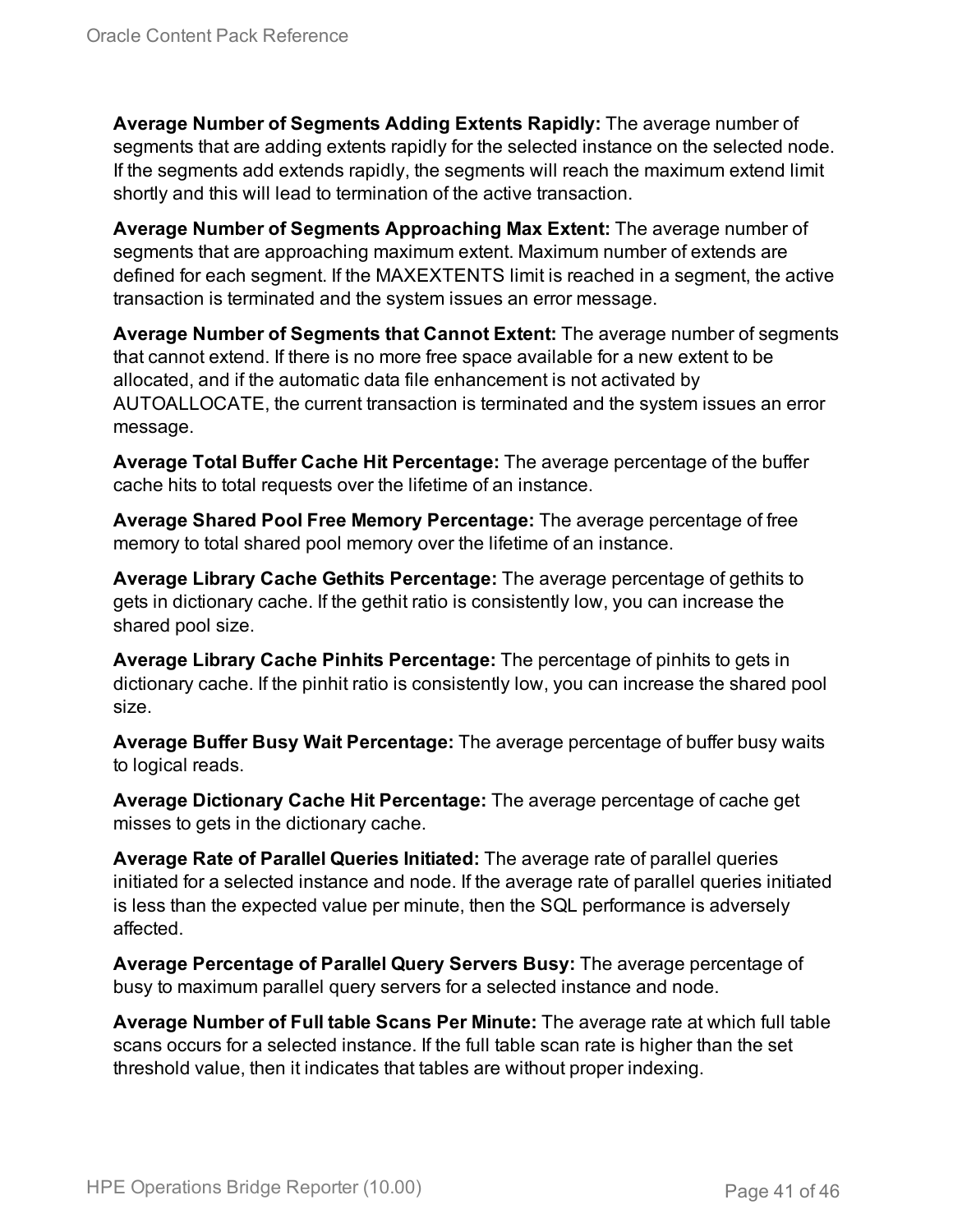**Average Percentage of Full table Scans via Rowed Range Scans Compared to Total Full table Scans:** The average percentage of full table scans by using the rowed range scans as compared to total full table scans.

**Average Percentage of Rows Fetched by Index:** The average percentage of rows fetched by index to the total rows fetched. On a hourly basis, if the average percentage of rows fetched by index is less than the expected value the it indicates one of the following:

- Missing indexes
- Unanalyzed indexes
- Badly tuned SQL

**Average Percentage of Busy Highwater to Max Parallel Query Servers:** The average percentage of busy highwater to maximum parallel query servers for a selected instance.

**TableSpace-Offline Count:** Average number of tablespace that are offline and unavailable.

**TableSpace-Low Free Space Count:** Average number of tablespaces that are low on free space. If free space becomes low in a tablespace, either add a new data file to the offending tablespace or drop unwanted database objects.

**Average Number of Users having System as default Tablespace:** Average number of users with default tablespace set to SYSTEM. If the average number of foreign objects is greater than the expected value then it indicates that a user is setup incorrectly or additional Oracle installed usernames are present.

**Average Number of Users having Foreign Objects in System Tablespace:** Average number of foreign objects in SYSTEM tablespace. If the average number of foreign objects is greater than the expected value, then it can lead to fragmentation and lack of space in system tablespace.

**Fragmented TableSpaces Count:** Average number of tablespaces having fragmented free space worse than the value specified in the metric parameter.

**Tablespaces-High Block/Physical Read Count:** Average number of tablespaces with high ratio of block to physical reads. If the value is greater than the set threshold, then it is an indication for the administrator to check the load-balance I/O across devices, check for missing indexes, and tune SQL statements that result in full table scans.

**Tablespaces-Average Allocated Space (MB) :** Average of the total amount of space allocated to a specified tablespace. This value is the summation of sizes of the data files included in the tablespace.

**Tablespaces-Average Used Space (MB):** Average of the total amount of space (in megabytes) used by the tablespace.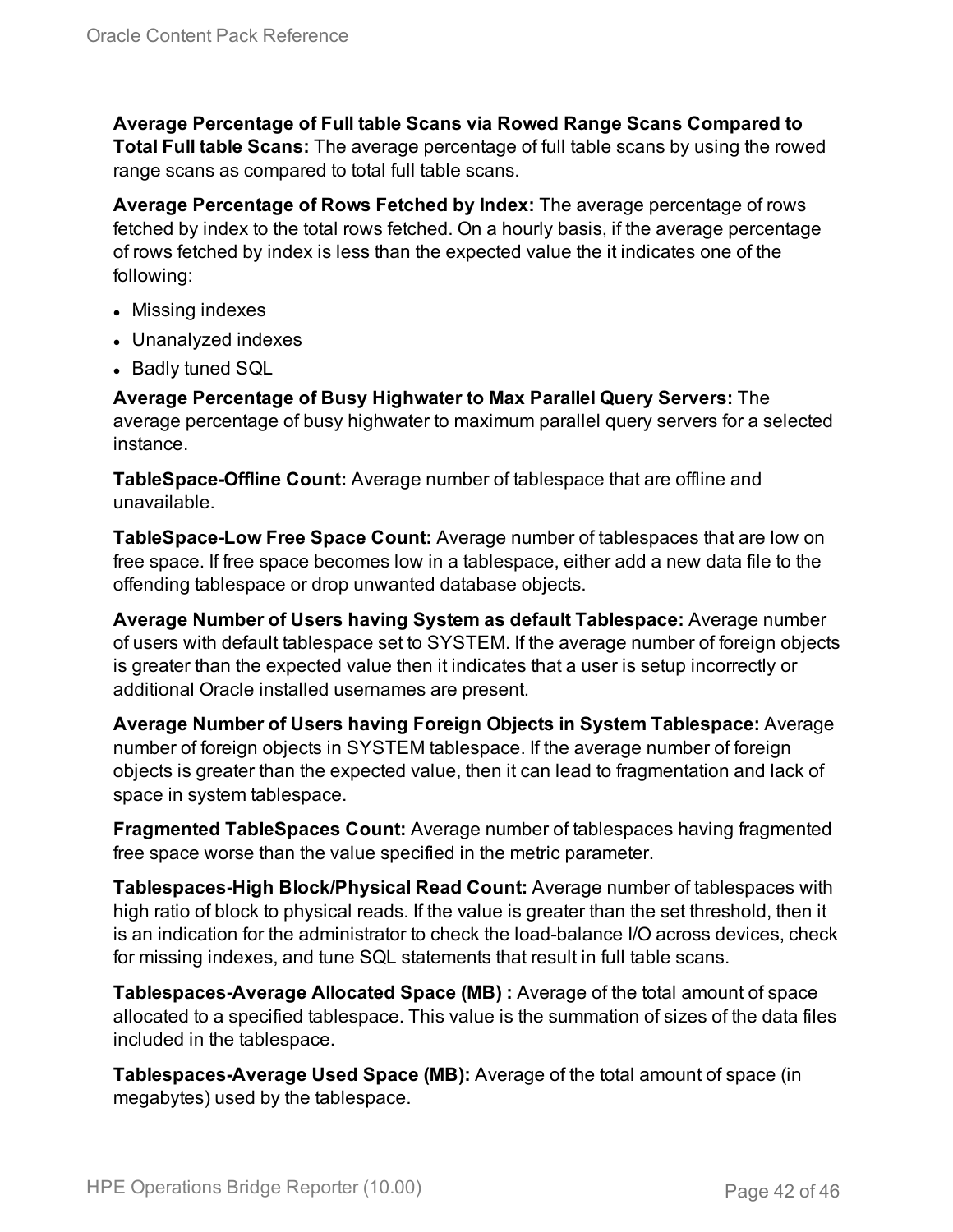**Tablespaces-Average Used Space %:** Average of the total amount of space used by the tablespace as compared to the allocated space.

**Average User Logon Count:** Average number of user logons for the selected instance over the specified time period.

**Maximum User Logon Count:** Maximum number of user logons for the selected instance over the specified time period.

**Minimum User Logon Count:** Minimum number of user logons for the selected instance over the specified time period.

**Maximum session Count:** Maximum number of session for the selected instance over the specified time period.

**Average User Calls Per minute:** A user call is an SQL statement that is run at the request of the user. The total number of calls made to the Oracle kernel. In a busy production system, the value will be high. Any reduction in the number of calls sent to the kernel will ease the load put on the database system.

**Average Recursive Calls to User Calls Ratio:** A recursive call occurs when one SQL statement requires the execution of a further separate SQL statement. A continued increase in the reported figure indicates poor or decreasing system performance.

The most common causes of recursive calls are:

- Misses in the data dictionary cache
- Dynamic storage extension
- Execution of DDL statements

Recursive calls can impair the performance of the database system and should be minimized when possible.

**Average Recursive Calls to Cumulative Opened Cursors Ratio:** Cursors help users to get, put, and delete database records. Users can thus process individual rows returned by a database for a query. The Cumulative Opened Cursor metric shows the total number of opened cursors.

## <span id="page-42-0"></span>Appendix B: Calculating Oracle Instance Availability

HPE OBR collects five-minute summary data for the Oracle from the HP Performance Agent. This data is in the form of status values as follows:

- $\bullet$  Downtime—0
- $\bullet$  Uptime—5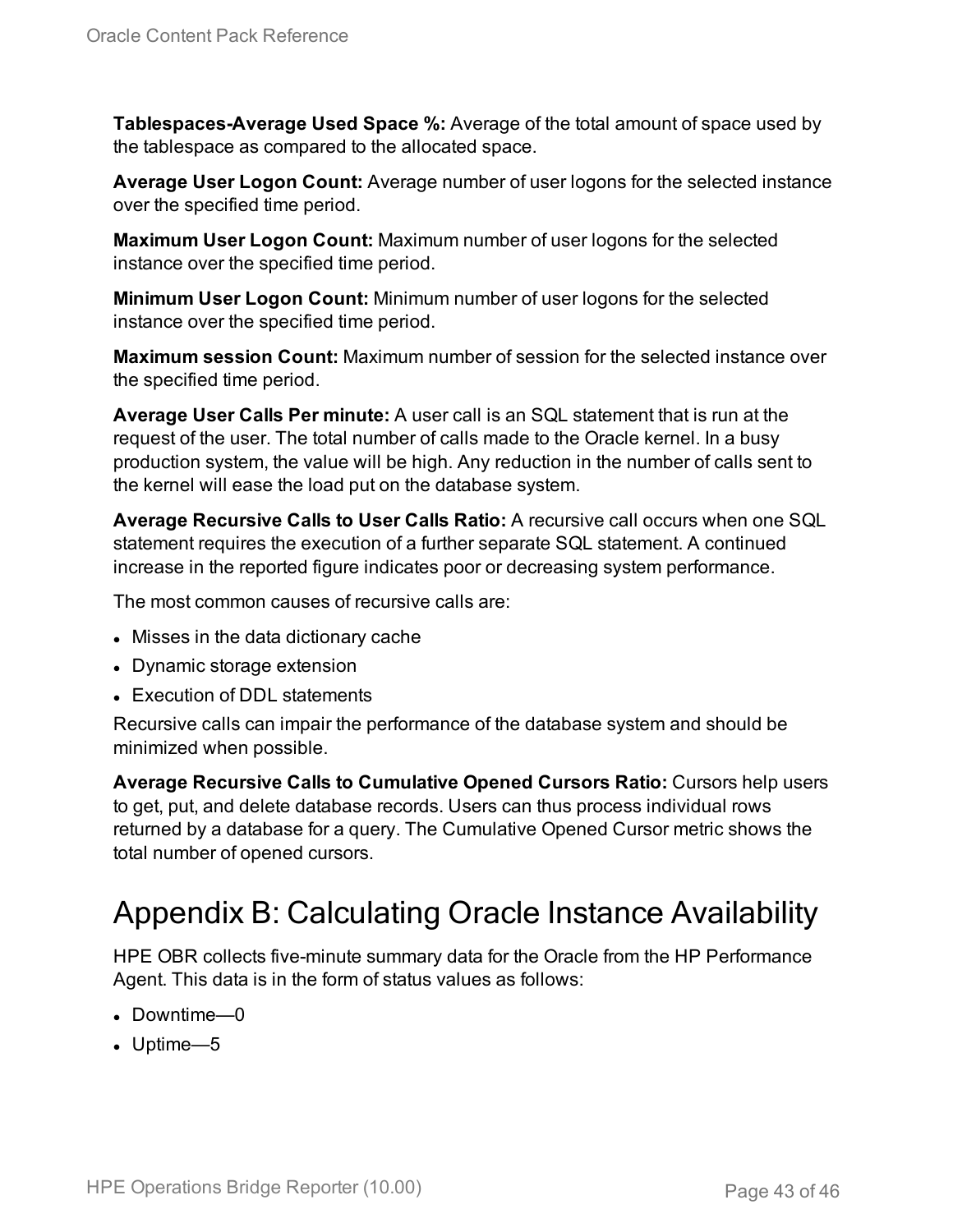The status values are stored in the rate table. The availability calculation procedure in HPE OBR uses this information to calculate the actual uptime, downtime, availability and unknown time values for 5 minute interval. The possible scenarios are as follows:

- If the status value is 5, the procedure interprets it as uptime. The procedure updates the uptime value as 5, and downtime and unknown time values as 0 in the rate table.
- If the status value is 0, the procedure interprets it as downtime. The procedure updates the downtime value as 5, and uptime and unknown time value as 0 in the rate table.
- If, for some reason, HPE OBR is unable to retrieve the status value for particular interval (12 records within an hour, that is, one record each for every five minutes), the procedure interprets it as unknown status. The procedure updates the uptime and downtime values as 0 and unknown time value as 5 in the rate table.

The availability calculation procedure for Oracle instances ensures that 12 records are available for every hour and each record would either represent uptime, downtime, or unknown time. Using this data, the actual uptime, actual downtime, availability and unknown times are calculated as follows:

- <sup>l</sup> **Actual Uptime Percentage** Uptime/(Uptime + Downtime)\*100
- <sup>l</sup> **Actual Downtime Percentage** [(Downtime /(Uptime + Downtime)]\*100
- <sup>l</sup> **Availability Computation**

[(Uptime + Planned Downtime + Excused Downtime)/(Uptime + Downtime)]\*100

<sup>l</sup> **Unknown Time Percentage**

[(Unknown Time)/(Uptime + Downtime + Unknown Time)]\*100

The availability procedure computes the planned downtime and excused downtime based on the configuration provided in the downtime XML file.

For more information on how to configure downtime, see *Configuring downtime in reports* section in *HPE Operations Bridge Reporter Online Help for Administrators*.

# <span id="page-43-0"></span>Appendix C: Metric Mapping for Reports

HPE OBR provides a utility to generate metric flow documents. The utility has strong filtering capabilities and generates the metric flow documents in HTML format. These HTML output files can then be saved in Excel for further filtering and metric tracking.

To generate the metric flow documents, follow these steps:

1. Run the utility using the following command: On Windows: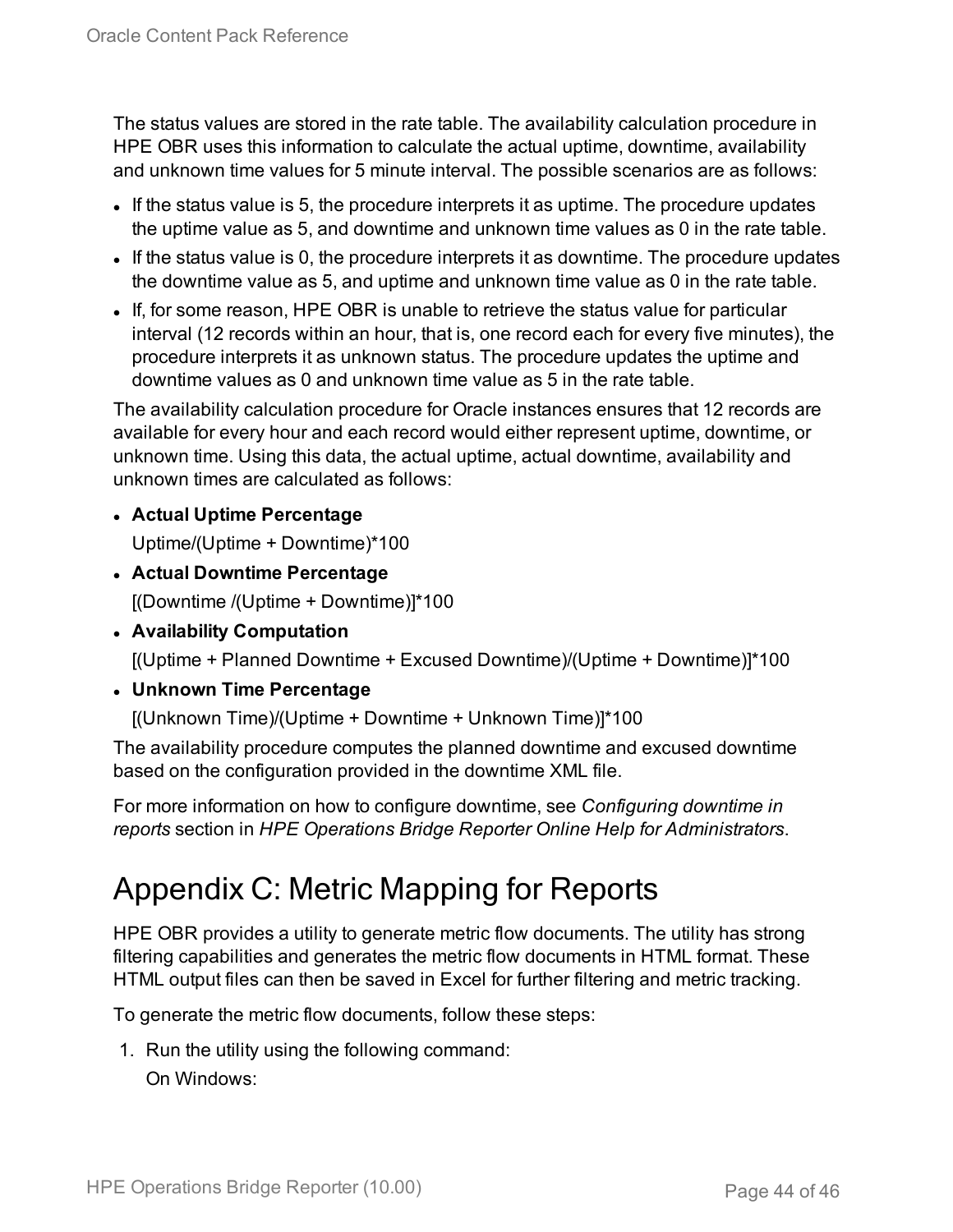```
%PMDB_HOME%\bin\shr_utility -flow - dir %PMDB_
HOME%\packages\DatabaseOracle
On Linux:
$PMDB_HOME/bin/shr_utility -flow -dir $PMDB_
HOME/packages/DatabaseOracle
```
The command generates multiple HTML output file in the current directory.

2. Open the HTML output file in Excel.

You can apply combination of filters to compare and track a particular metric(s).

**Note:** The output file in Excel format is published for some of the Content Packs. You can download the files from the following URL:

<https://hpln.hp.com/node/24267/attachment>